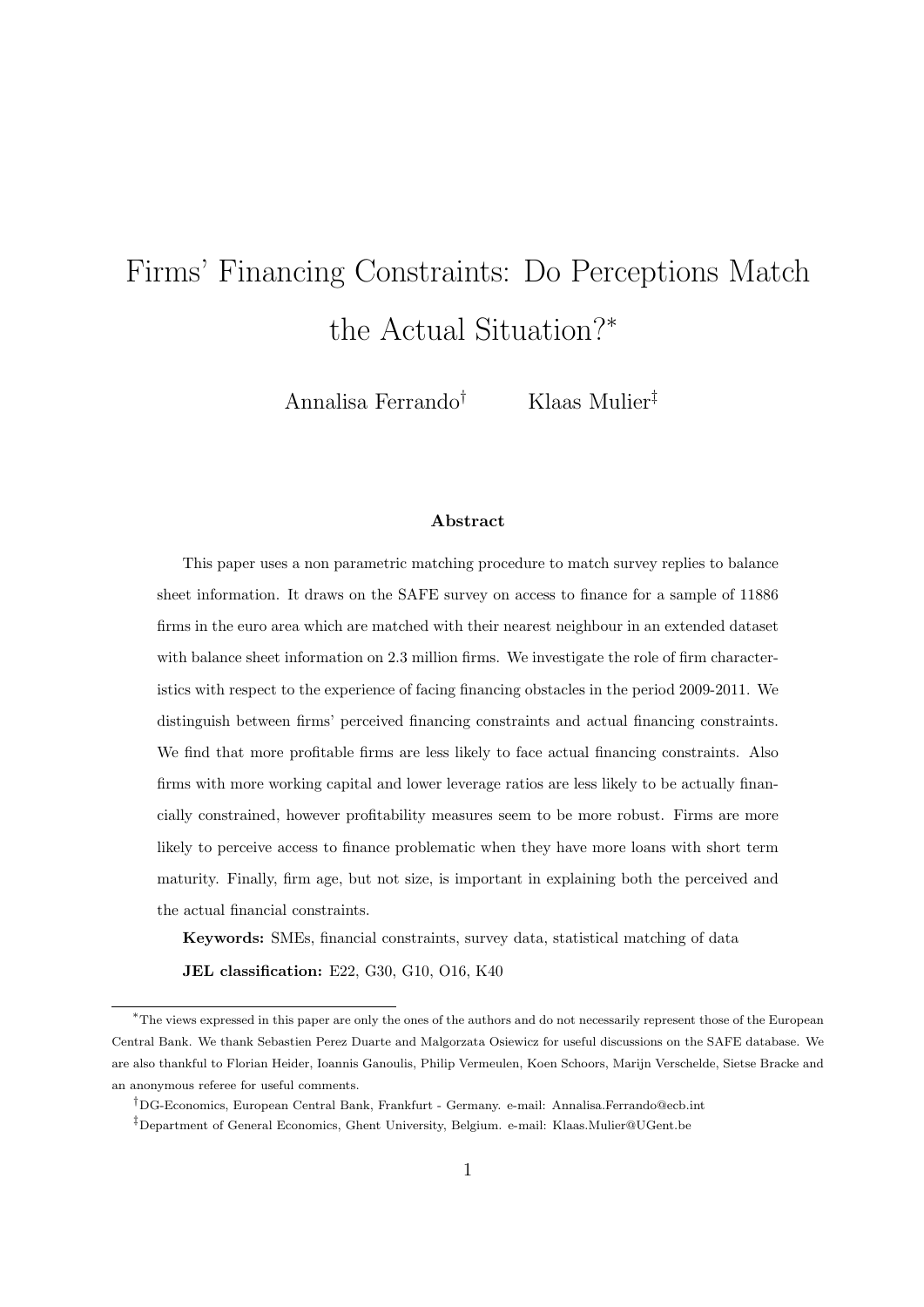### Non-technical summary

This paper investigates which firm characteristics (financial and non-financial) are correlated with the firm's self reported financing constraints in order to get a better understanding of the nature of financing constraints during the recent financial crisis.

We take the Survey on the Access to Finance of small and medium-sized Enterprises (SAFE) and use a nearest neighbour non-parametric matching procedure to match the firms in this dataset with financial accounts taken from the large AMADEUS dataset which contains balance sheet and profit & loss account information of firms. This way we obtain a unique dataset with direct information on the firm's financing constraints combined with financial and non-financial characteristics.

We derive two measures of financing constraints from the survey: perceived financing constraints and actual financing constraints. Perceived financing constraints are measured through firms' self-assessment on whether access to finance constitutes their most pressing problem. Actual financing constraints is a more objective measure of financing constraints which is related to the firms' actual applications for external financing. It is then investigated whether the firms that self-report to be financially constrained have different characteristics than financially unconstrained firms.

Our empirical results based on a bivariate probit model show that various measures related to the profitability of the firm are more significant and robust in predicting the actual financing constraints encountered by firms than liquidity or leverage ratios. Firms with higher return on equity, higher profit margins and higher coverage ratios are less likely to have their actual application for external finance rejected. Further, firms that finance a higher share of their assets with short term loans are more likely to perceive access to finance as problematic. This is due to the fact that these firms need to roll over a high share of their debt yearly and they expect that this might become very difficult or costly when market conditions turn for the worse. Finally, we show that firm age, but surprisingly not size, is negatively related with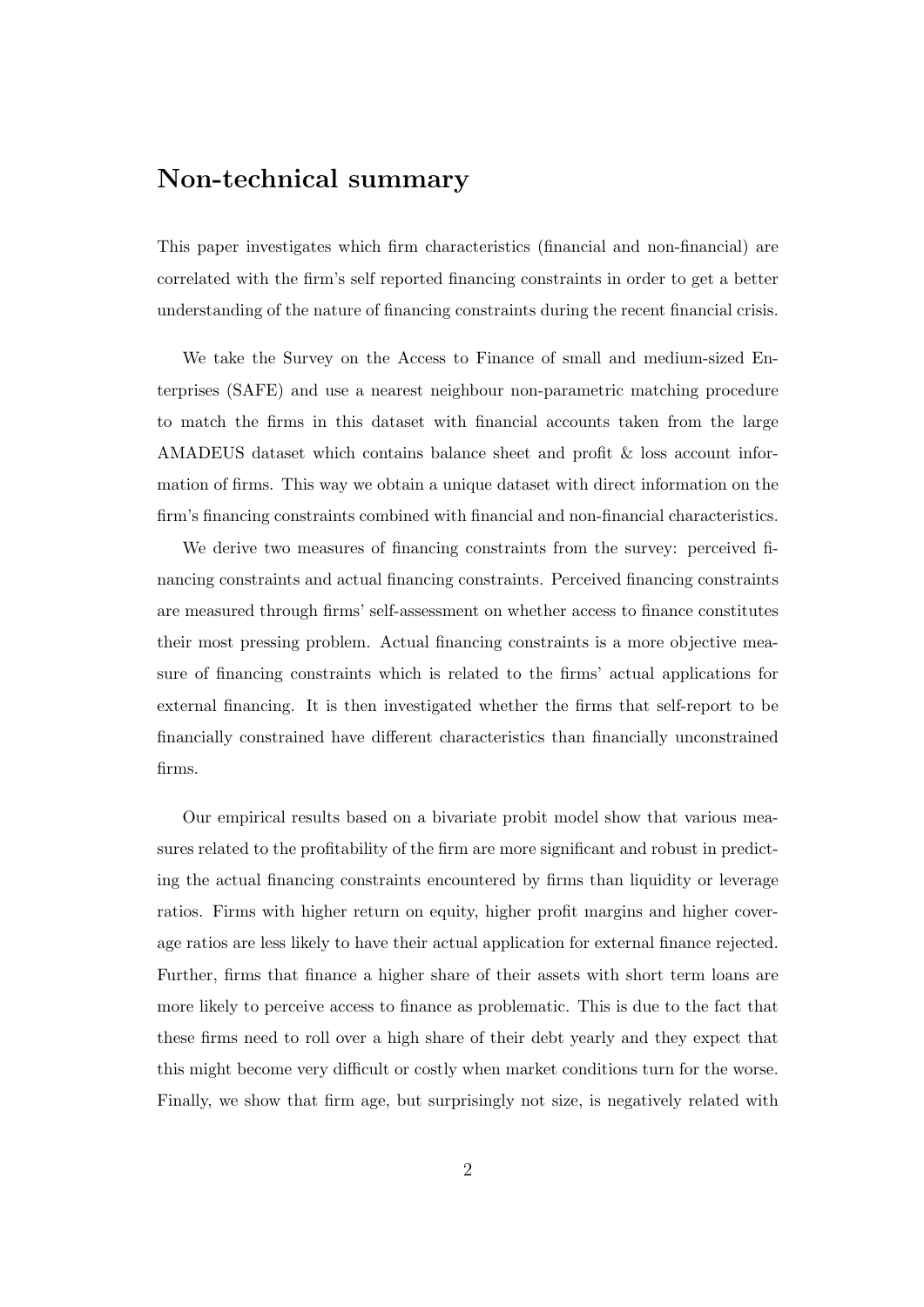perceived and actual access to external finance. We show that this can be due to the fact that small firms appear to select themselves out of the loan-application process due to 'fear of rejection'.

The results indicate that firms should strive for the highest profitability possible and should ponder on the desired maturity structure of their debt. Still, policy makers should be aware that firms may also be discriminated on the basis of age. Further research is desirable to confirm the peculiar role that size might play for the self-selection out of the loan-application process.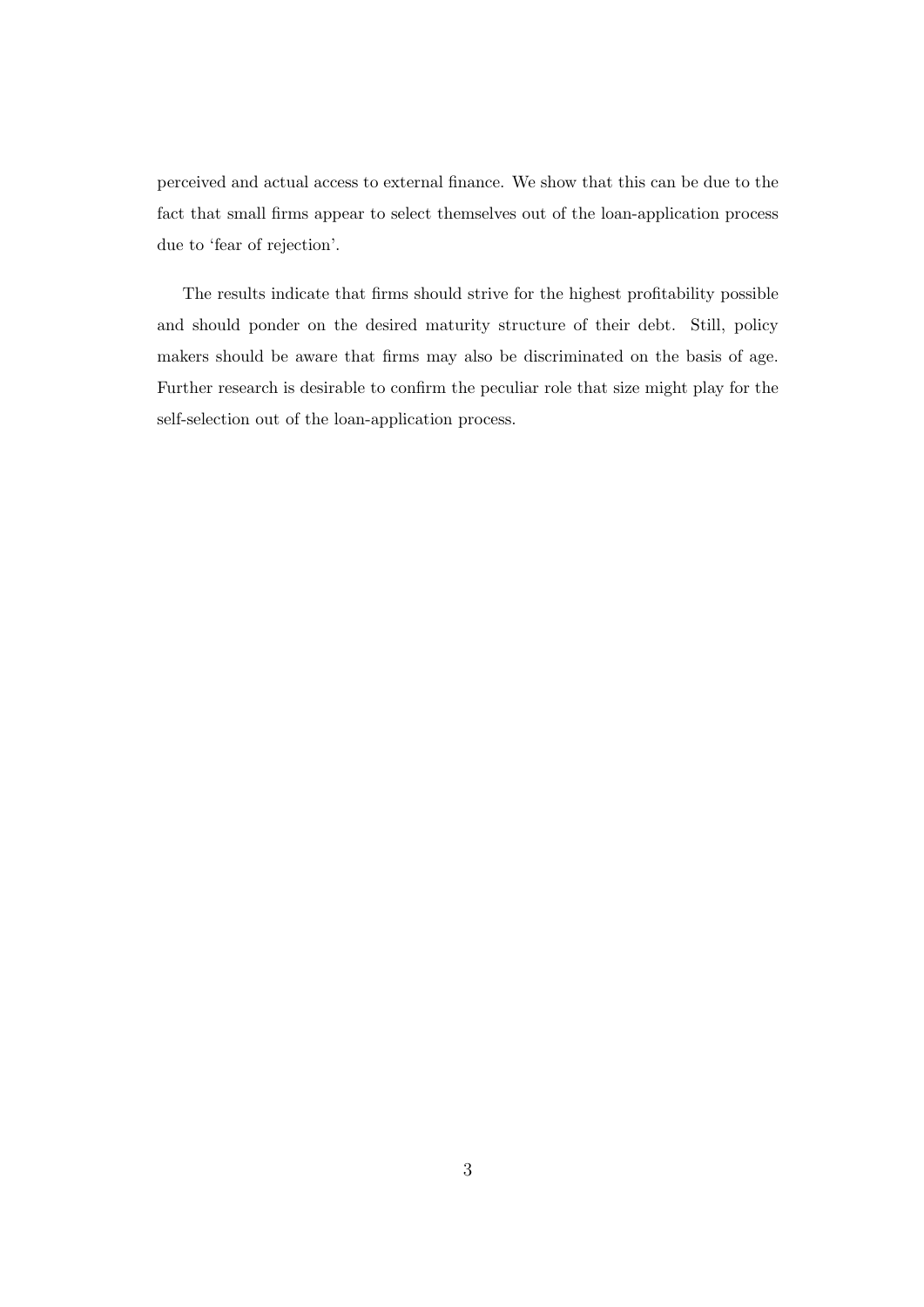### 1 Introduction

The financial positions of firms and the access to external finance of firms are crucial for the investment in and the development of an economy. This statement has become conventional wisdom in the finance literature. Most contributions to this literature have either used balance sheet data to show the link between (constrained) investment or growth and financial characteristics (Fazzari et al., 1988, 2000; Carpenter and Petersen, 2002), or survey data to show the link between perceived financing constraints and growth (Beck et al., 2006; Brown et al., 2011). Unfortunately, the first strand is lacking direct information on the financing constraints that firms face, while the second strand lacks balance sheet and profit and loss account data of the firms investigated. Therefore it has not yet been possible to relate financing constraints to the financial positions of firms. Yet, the existence of this link is crucial for the relevance of the policy recommendations made in the two strands of the literature stated above. A number of authors have tried to fill this gap by using survey data to construct an index of financing constraints and then applied this formula to a second dataset with balance sheet information, in order to relate this index to firm level investment or growth (Lamont et al., 2001; Coluzzi et al., 2009; Hadlock and Pierce,  $2010$ ).<sup>1</sup>

This paper attempts to fill this gap by taking the opposite approach, namely we match data from a large dataset containing balance sheet information with the 'nearest neighbour' data from a survey on financing constraints. This way we obtain a unique dataset containing direct information on the financing constraints that firms face linked with the financial characteristics of those firms. Moreover, the survey that we use for our analysis was conducted during the financial crisis, which makes financing constraints likely to be present and therefore this creates an excellent opportunity to examine the link between financial characteristics and financing constraints.

<sup>1</sup>See Silva and Carreira (2012) for an overview on the literature related to measuring financial constraints.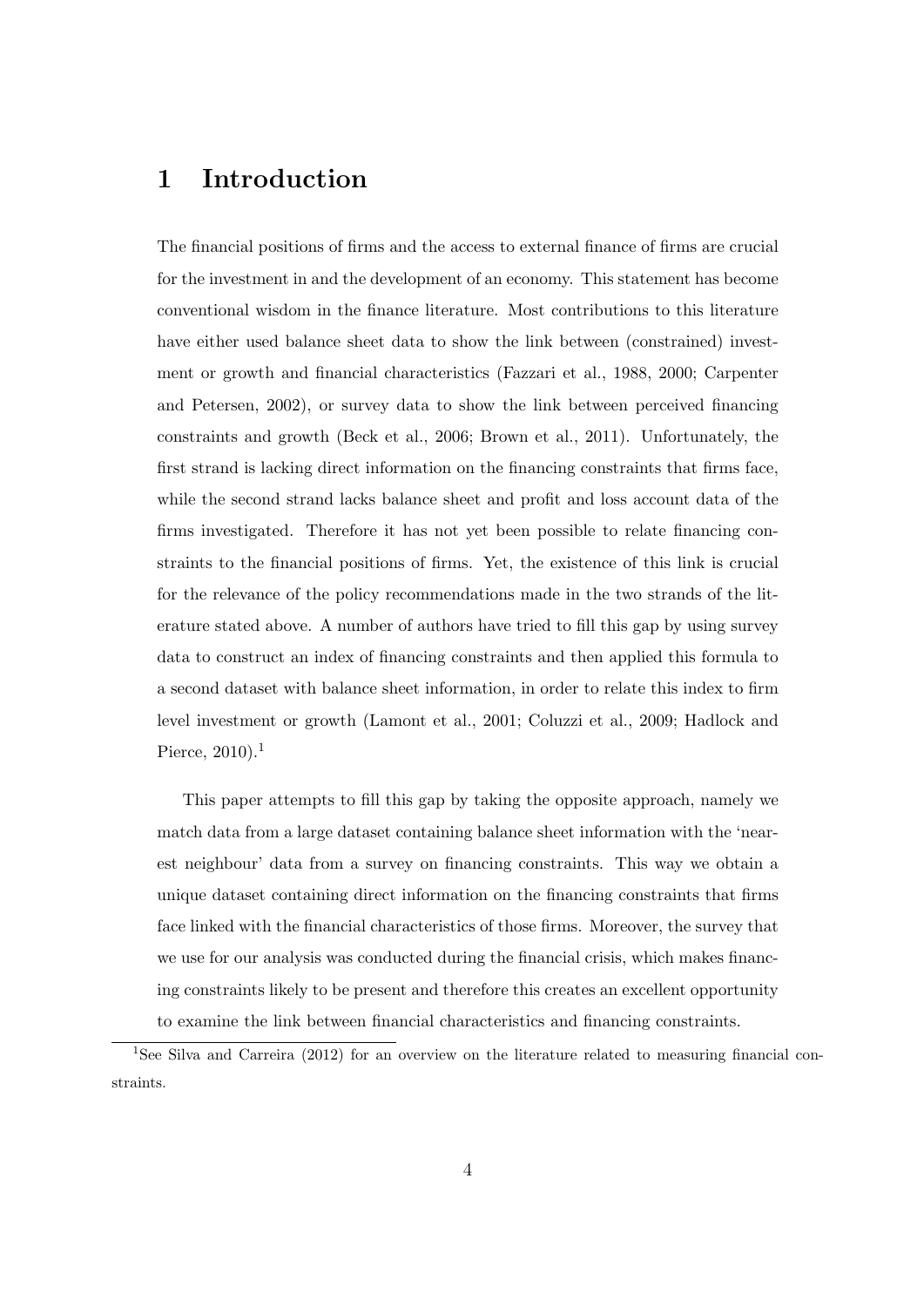We draw on the Survey on the Access to Finance of small and medium-sized Enterprises  $(SAFE)^2$  for a sample of more than 10.000 firms in the euro area and try to match these firms with their balance sheet information in the Bureau van Dijk Amadeus database (containing approximately 2.3 million firms). The main challenge is that the identity of the firms in the SAFE survey -as with most surveysis confidential, and thus we need to develop a statistical matching approach based on characteristics common in both datasets to overcome the identity problem. In order to maximize the use of the data available in the survey, the non-parametric Nearest Neighbour Distance Hot Deck (NNDHD) matching procedure as suggested by D'Orazio et al. (2006) is applied. Then, using this unique dataset, we investigate which financial and non-financial characteristics are correlated with financial constraints. This way we hope to get a better understanding of the nature of financial constraints.

From the survey results we measure financing constraints through firms' selfassess-ment on whether access to finance constitutes their most pressing problem. We also consider a more objective measure of financing constraints which is related to the results of firms' actual applications to external financing. To relate financing constraints to the financial positions of firms, we regress the two variables on a set of financial (profitability, liquidity, leverage) and non-financial (age, size) characteristics, which are commonly used in the literature to assess whether firms are financially constrained and control for the ownership of the firm, the year, and the country and sector in which the firm is located.

Our findings show that age and profitability are important for explaining access to external finance. Younger firms are more likely to perceive access to finance as highly problematic. Moreover, they are also more likely to face actual financing constraints. Firms with lower profit margins, lower return on equity or higher coverage ratios have a higher probability of facing actual financing constraints, but there is

<sup>2</sup>The survey is conducted by the ECB and European Commission. See Ferrando and Griesshaber (2011) and Artola and Genre (2011) for a thorough analysis of the survey results.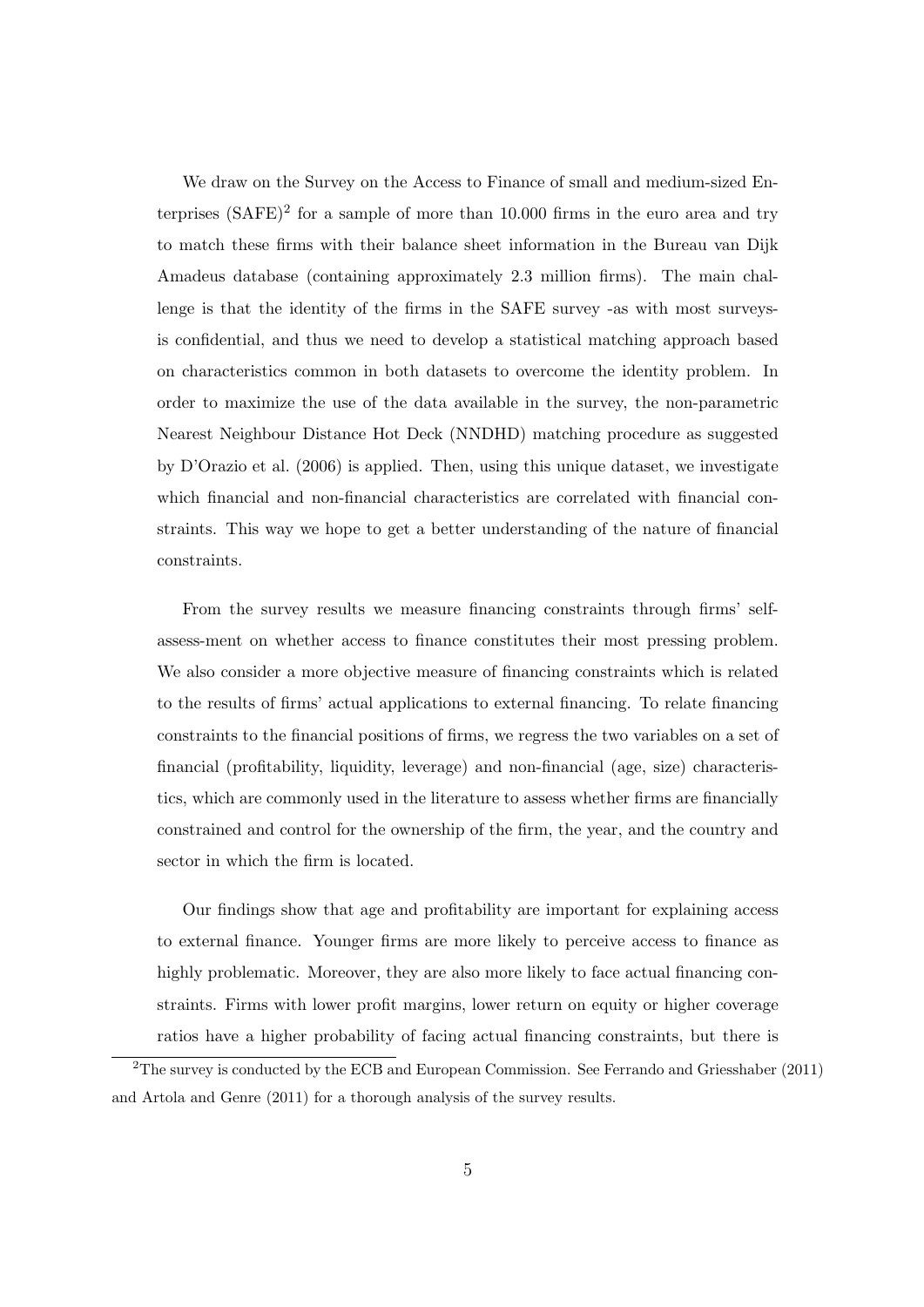no relation with the perceived problems of access to finance. On the contrary, the perceived financial constraints, but not the actual constraints, increase significantly when firms have more short term debt. Finally, we find some indications that firms with sufficient liquidity and firms with lower leverage ratios are less likely to be financially constrained. Although the latter findings are not robust when we include firm age and size in the regressions, the analysis indicates that information derived from "hard" data is useful to determine the probability that firms perceive and face actual financial constraints.

The remainder of the paper is organized as follows. Section 2 describes the data sources and the methodology used in the matching procedure. Section 3 introduces the measures of financial constraints as derived from the survey and from the financial accounts with a quick glance to the existing literature on financial constraints. The section also includes a first comparison of the characteristics of firms that are selfreporting financing constraints. Section 4 describes the empirical results while section 5 includes some robustness checks. Section 6 concludes.

### 2 Data and methodology

The two main data sources for our analysis are the ECB and European Commission survey on access to finance of small and medium-sized enterprises (SAFE) and the AMADEUS database gathered by Bureau van Dijk.

The SAFE has been carried out eight times between the summer of 2009 and March 2013. It contains firm-level information mainly related to major structural characteristics (size, sector, firm autonomy, turnover, firm age and ownership) as well as to firms' assessments of recent short-term developments regarding their financing needs and access to finance<sup>3</sup>. The sample contains only non-financial firms, excluding

<sup>&</sup>lt;sup>3</sup>A report containing the main results of the survey is published in the ECB website every six months For more information regarding the survey as well as the reports on the individual waves see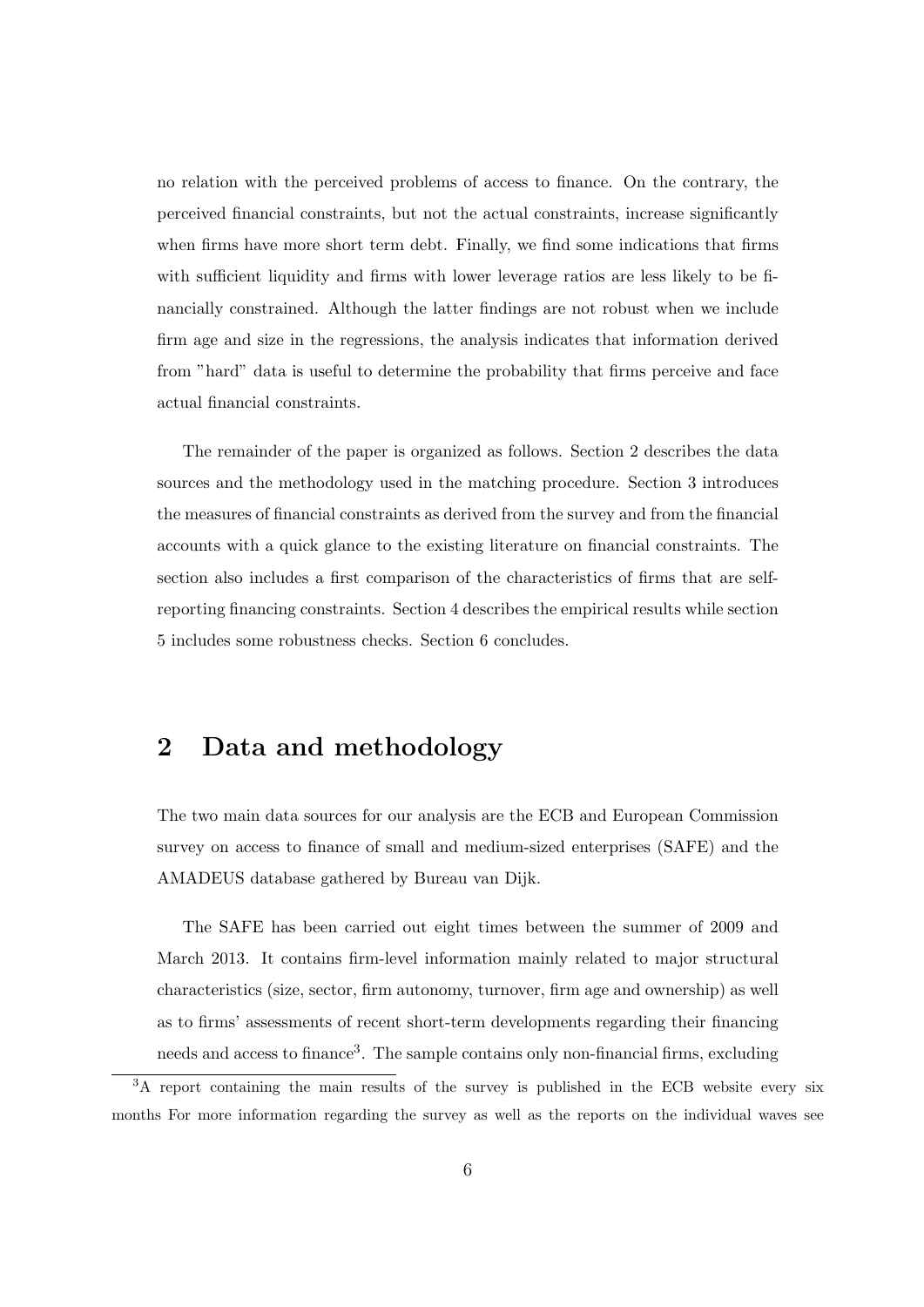those in agriculture, public administration and financial services. For the purposes of our analysis, we draw on the second, the third and the fifth wave of the survey<sup>4</sup>, which are covering the developments of the second half of 2009, and the second and third quarter of 2010 and 2011, respectively. This period is marked by the financial crisis, which has left deep scars in the financial markets. Moreover, the at that time emerging debt crisis also put serious pressure on the profitability of the banking sector, making the general conditions for firms to access external capital in the euro area very tough<sup>5</sup>. Pooling together the three waves allows us to have a panel with 13291 observations of which most firms are only present once, making it a highly unbalanced sample<sup>6</sup>. We consider firms from countries in the euro area, and due to data availability the final sample includes firms from Belgium, Finland, France, Germany, Greece, Italy, the Netherlands, Portugal and Spain.

Balance sheet information is derived from the complete AMADEUS database. This is a comprehensive, pan-European database containing financial information on over 10 million public and private companies. The information is collected by specialised national service providers and is homogenised applying uniform formats in order to allow accurate cross-country comparisons. We select non-financial corporations in the euro area in 2008, 2009 and 2010<sup>7</sup>. After performing some data filtering in order to clean the data (see the appendix for more details), we obtained an unbalanced panel of approximately 2.3 million firms and 3.2 million observations.

http://www.ecb.europa.eu/stats/money/surveys/sme/html/index.en.html.

<sup>4</sup>Because we match with yearly balance sheet data, we use only one wave per year that corresponds best to the balance sheet data. For instance, the first and the second wave cover the same accounting year, so we choose to retain the second. The fourth wave of SAFE covers the last quarter of 2010 and the first quarter of 2011, and thus leaves the question to which accounting year that this wave corresponds.

<sup>5</sup>See the results of the ECB's bank lending survey in January 2010 and October 2010. http://www.ecb.europa.eu/stats/money/surveys/lend/html/index.en.html

<sup>6</sup>See Table 1 and Figure 1 in the appendix for more details on the composition of our panel.

<sup>7</sup>We match the survey data of a given year with balance sheet data of the year prior to the survey year. For example, we match the 2008 balance sheet data with the second half of 2009 survey data. The rationale is that these are the most recent balance sheet data that firms had available to convince financial intermediaries to provide them external finance.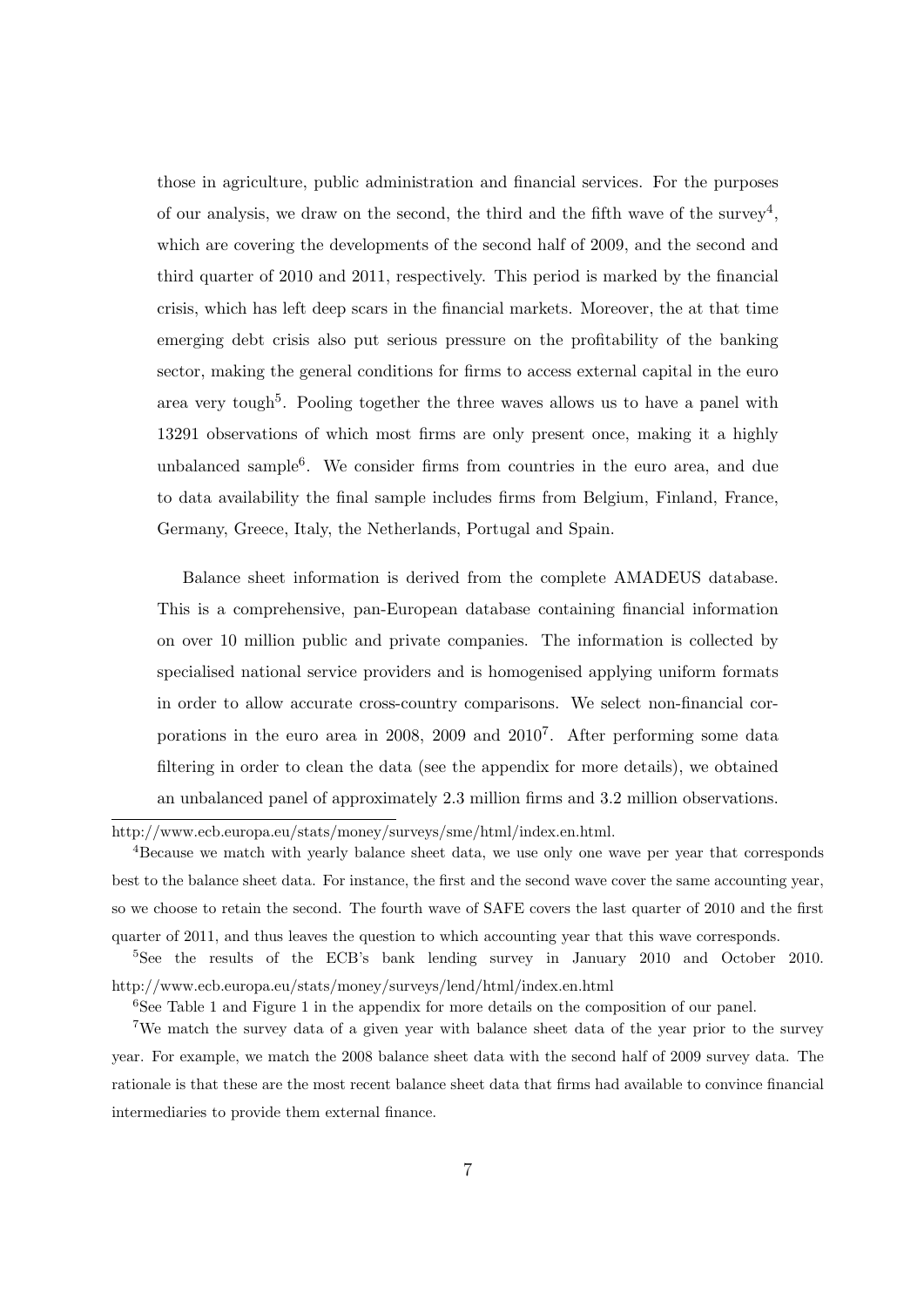115.000 firms are present in all years, 674.000 firms are present in two years, and 1.5 million firms are present only once.

#### 2.1 Construction of the matched panel

We use the non-parametric Nearest Neighbour Distance Hot Deck (NNDHD) matching to match each firm in SAFE with its 'nearest neighbour balance sheet' in Amadeus.

The procedure applies as follows. First, we classify all firms in SAFE and in Amadeus in a priori defined groups so that firms from one dataset can only be matched with firms in the same group in the other dataset. The groups take into account the following characteristics, which are mainly derived from the structural characteristics of the SAFE: nationality, sector, turnover-class and year. Both in SAFE and Amadeus, we consider firms located in Belgium, Finland, France, Germany, Greece, Italy, the Netherlands, Portugal or Spain. In these countries we identify seven sectors: mining; construction; manufacturing, wholesale and retail trade; transport and storage; real estate; and other services to business and persons. Further, within each sector, firms are grouped according to their yearly turnover: turnover lower than 2 million euro; between 2 million euro and 10 million euro; between 10 and 50 million euro; and higher than 50 million euro. Finally, firm-year observations belong to 2009, 2010 or 2011. The specification of 9 countries, 7 sectors, 4 turnover-classes and 3 years leads to a maximum of 756 groups, and each firm-year observation in SAFE and in Amadeus belongs to one of these groups. It is important to note that this classification ensures us that, for instance, a Belgian manufacturing firm with 5 million euro turnover that responded to the SAFE survey in 2011 can only be matched with a firm in Amadeus that is a Belgian manufacturing firm with turnover between 2 and 10 million euro in 2010. Table 2 describes how rich the Amadeus dataset is to match with. For instance, a French firm in SAFE has on average 43126 possible matches available in Amadeus, but there is a group in France for which a firm in SAFE has only 42 possible matches in the same group in Amadeus and there is a group in France for which a firm in SAFE has 94929 possible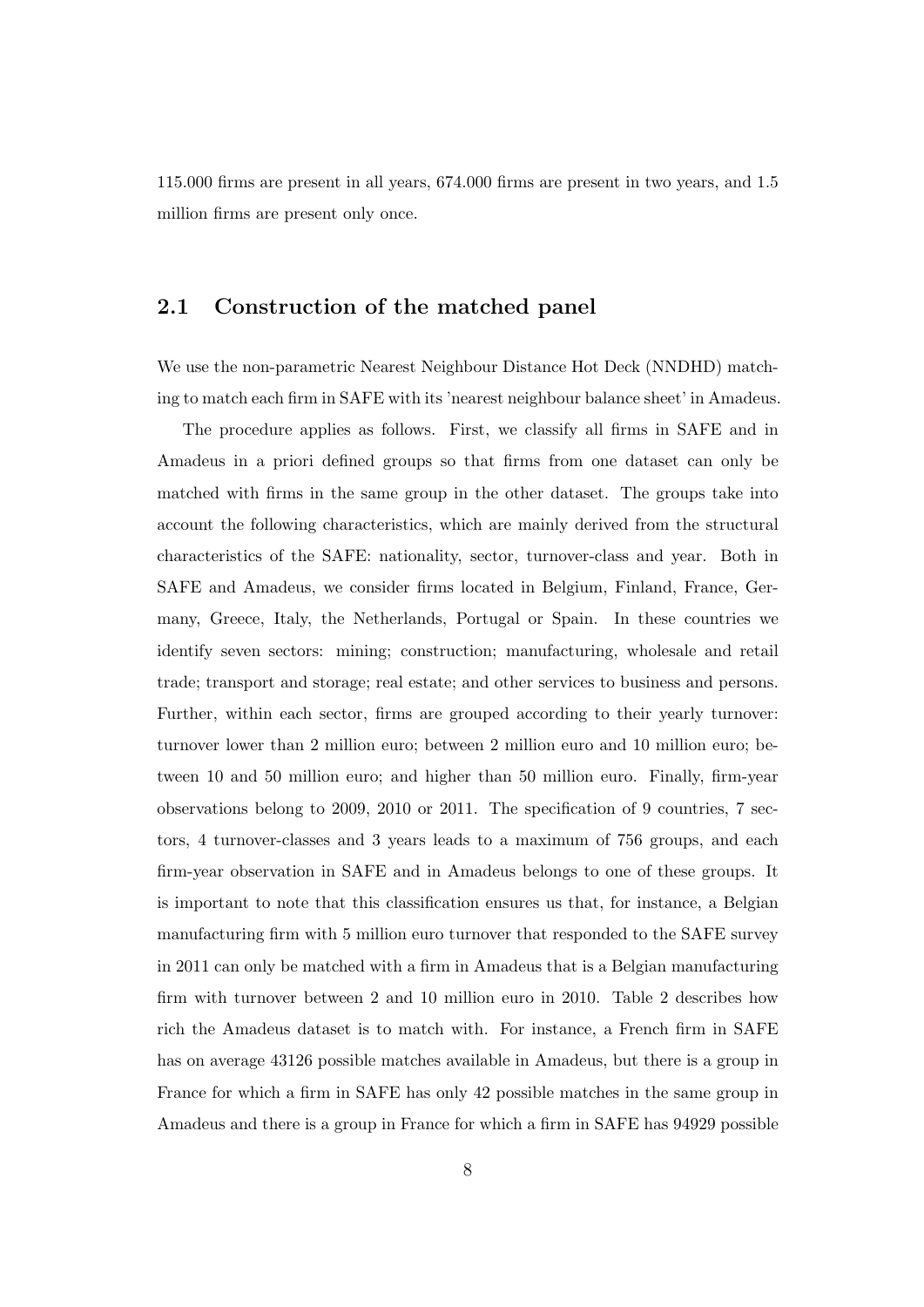matches in the same group in Amadeus.

#### Table 2 HERE

In a second step, we apply the NNDHD matching procedure within the identified groups on the basis of the number of employees and the exact age of the firm, using the Gower distance function<sup>8</sup>. This procedure computes the distance  $d_{S,A}$  among the values in vector S (for SAFE) (for both variables, age and number of employees) and all n rows of A (for Amadeus) (the same 2 variables (age and employees) observed on n firms) averaged over all years T that the firm is present, and then matches the firm from the SAFE with the firm from Amadeus with the smallest distance:

$$
d_{S,A} = \frac{1}{T} \sum_{t=1}^{T} \left[ \frac{1}{2} \frac{|X_S^{age} - X_A^{age}|}{Range^{age}} + \frac{1}{2} \frac{|X_S^{empl} - X_A^{empl}|}{Range^{empl}} \right] \tag{1}
$$

This means that within a certain group, a firm in SAFE is matched with the firm from Amadeus that is the best match in terms of age and number of employees for all available years. If a firm in SAFE can be matched with several firms in Amadeus that have the same minimum distance, then one of these firms is chosen at random. In the sample, the number of available matches at minimum distance ranges from 1 to 1279 firms. In 31% of the matches, the minimum distance is zero, implying a perfect match in terms of group, age and number of employees.<sup>9</sup> Further, the Gower distance has the attractive feature that the distance is normalised between zero and one, allowing some interpretation of the distance obtained. 77% of our matches has a distance less than 0.01, indicating a close match.

One obvious drawback of the matching is that one can never be completely certain that the firm from SAFE would have the same financial characteristics as the firm from Amadeus that it is matched with. However, we believe that we can overcome this problem with the careful setup of the panel. Financial characteristics of firms

<sup>8</sup>See D'Orazio et al. (2006) for programming details.

<sup>9</sup>Note that by construction there will always be a perfect match in terms of group.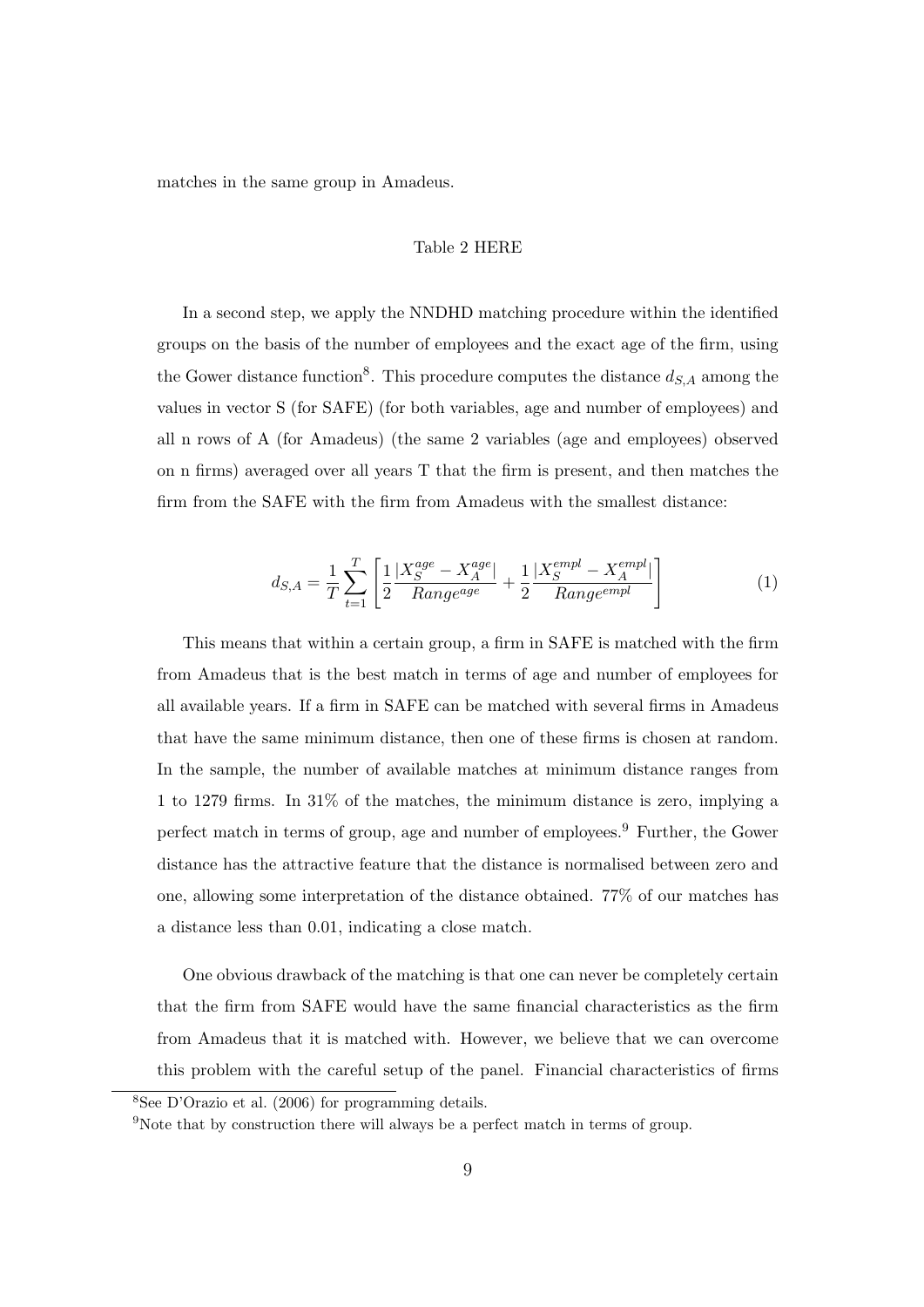are generally specific to the turnover class, the age of the firm, the sector that the firm operates in, and to a lesser extent the country of residence. On the contrary, the financial characteristics vary much less within these groups and the same holds for the variation in perceived problems of access to finance in the survey. Table 4 shows that the variance of the financial characteristics is smaller within a group than within the total sample in  $78\%$  of the cases.<sup>10</sup> By only allowing matching within the groups identified in the previous section, we avoid that firms in the survey would be matched with firms that generally have different financial characteristics. Table 3 further illustrates this importance. It can be seen in the second and third column that the experience of financial constraints, which we derive from the survey, decreases with the turnover class of the firm and depends on the year. Column four and five of Table 3 uses balance sheet information to show that financial characteristics also depend on the groups defined. For instance the debt burden, which can be seen as the interest rate that firms pay on their debt, decreases with size of the firm's turnover and also decreased during the crisis period, in line with the decrease of the ECB's main policy rate. Additionally, firms with high turnover appear to have lower cash holdings and during the crisis firms have tried to increase their cash balances as they try to take precautionary measures. Therefore, it will be important to restrict the matching to within the 756 groups.

#### Tables 3 and 4 HERE

Moreover, taking a closer look at the matched panel also provides some evidence that validates the matching strategy. In question Q2 of the survey firms are asked whether their profit margin has increased, remained unchanged or decreased in the past six months. The comparison of their answers to the actual profit margin after the matching shows in Table 5 that, indeed, those firms that signalled an increase in their profit margin display a higher profit margin than the other firms in the matched sample. In question Q2 firms are also asked whether their turnover has

<sup>10</sup>See Tables 8 and 6 for a definition on the financial characteristics and financing constraints.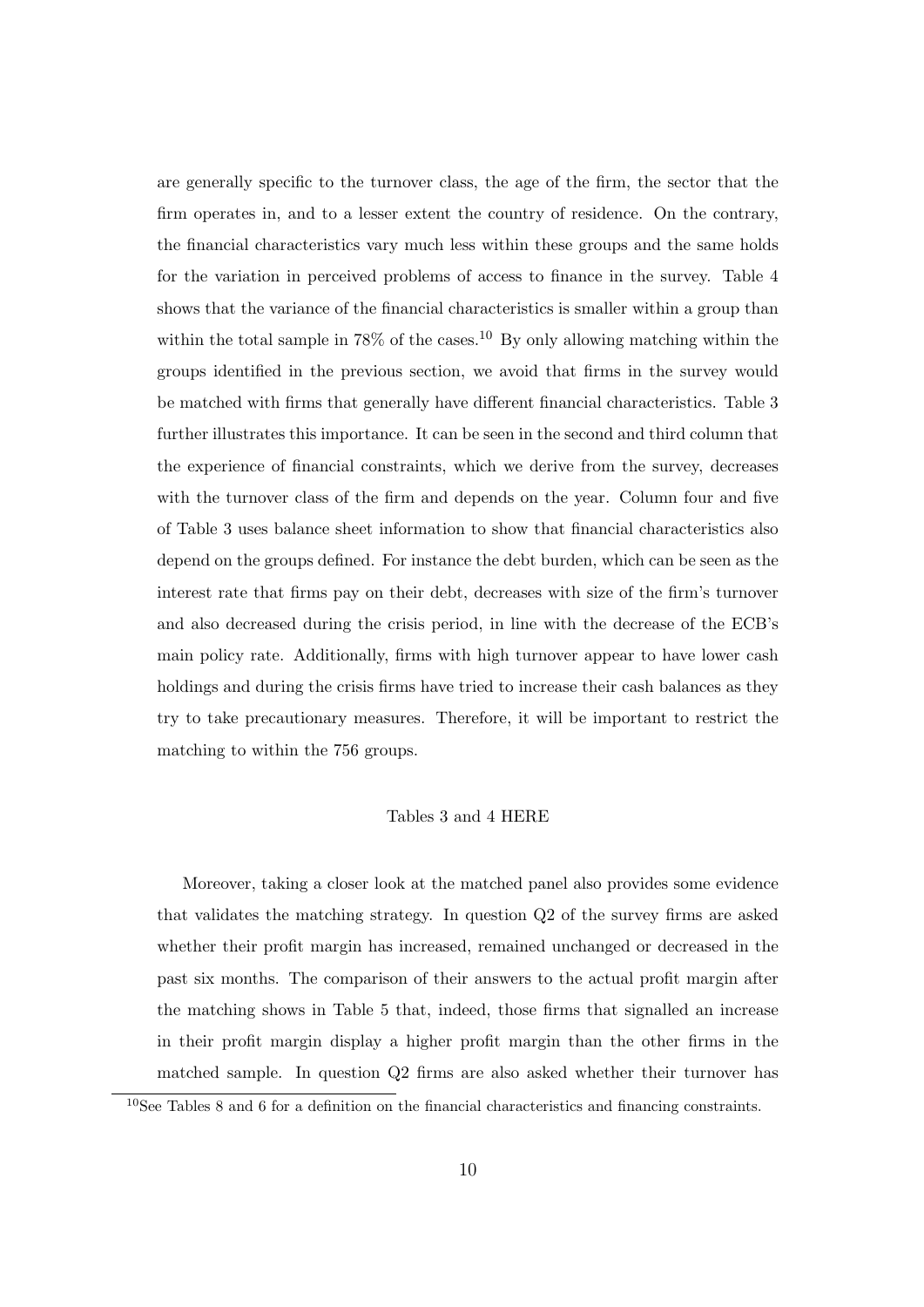increased, remained unchanged or deteriorated during the past six months. After the matching we find that the sales growth of firms that indicated an increasing turnover is significantly higher than other firms. Additionally in question Q2 firms are asked whether their net interest expenses have increased, remained unchanged or decreased during the past six months. Table 5 reveals that firms, for which the interest expenses increased, pay significantly more interest on their debt than the other firms. Further, in question  $Q_4(e)$  firms indicate if they have used trade credit in the past 6 months or not. Comparing the answer of the trade credit use in question Q4(e) to the actual trade credit (measured as a percentage of total assets or as a percentage of total sales) of the firm after matching, shows in Table 5 that firms that did not use trade credit in the past six months hold significantly less trade credit on their balance sheets.

#### Table 5 HERE

### 3 Assessing financing constraints

#### 3.1 Measures derived from survey data

Following Ferrando and Griesshaber (2011), the presence of major financing obstacles is measured via the following question (Q0 in the questionnaire): "What is currently the most pressing problem your firm is facing?". Firms could choose among a set of potential problems ranging from finding customers and the presence of competition to increased costs of production of labour and the presence of regulation. Firms that choose the "Access to Finance" from the provided options are then considered as facing major financing obstacles. It is important to note that the wording of the question in SAFE is very different from the wording of the surveys used in the preceding literature (Beck et al., 2006). SAFE asks respondents to pick the most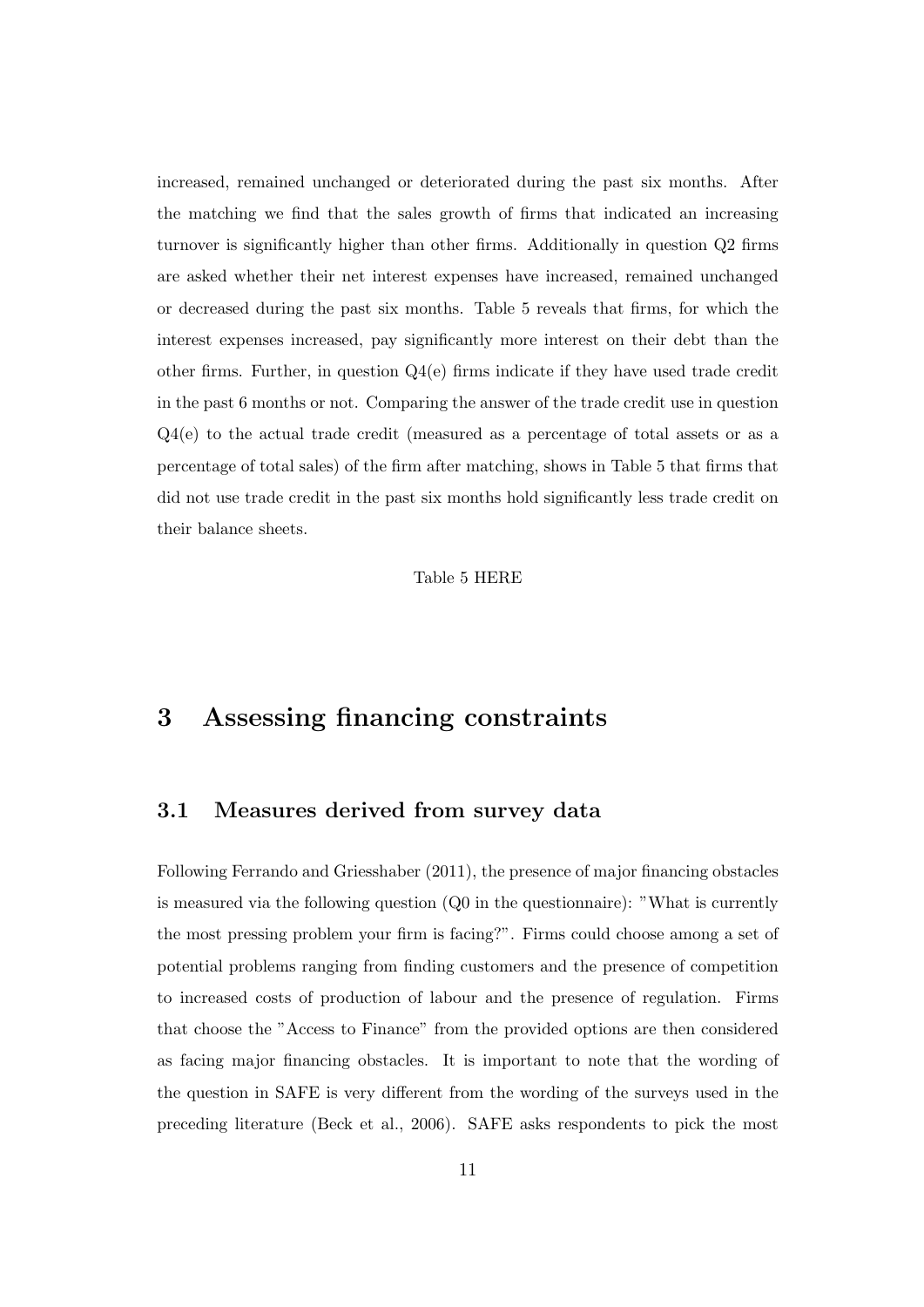pressing problem from a set of seven different possibilities, whereas the other surveys typically ask firms to rank a given problem on a certain scale (e.g. 4, major obstacle to 1, no obstacle, see Beck et al. (2006)). Consequently, in SAFE we do not observe the actual levels of financing obstacles within a firm as well as whether access to finance is the second most pressing problem or the third most pressing, etc. (firms cannot signal more than one problem), whereas we consistently observe the degree of financing obstacles in the other surveys. In this way it could be that we underestimate the existence of firms that consider access to finance as a pressing (although not the most pressing) problem in our sample. Nevertheless, our measurement has a bright side as we avoid the danger of bias caused by possible tendencies of some firms to give generally more negative (or positive) evaluations. In the SAFE, firms are forced to put the existence of financing obstacles in relation to other potential problems. Therefore, their answer is more likely to reflect a serious problem or obstacle that the respective firm is facing.

However the reply may of course only be based on the general perception of the respondent and is not a priori based on its actual experience. An alternative way to identify firms facing financing constraints can be based on their actual experience in applying for either a loan, trade credit or other external financing tools. Indeed, respondents to the SAFE survey are being asked in questions Q7A and Q7B whether they have applied or not for a bank loan and whether they were successful in getting any type of financing, and what was the reason not to have applied for external finance. From these questions we generate our two main categorical variables of interest: perceived financing constraint (perceived FC) and actual financing constraint (actual FC)(See Table 6).

#### Table 6 HERE

Perceived FC takes the value 1 when a firm has chosen 'access to finance' as its most pressing problem, and 0 otherwise. Importantly, access to finance seems to be a persistent variable in our short panel. More than 51 percent of the firms that chose access to finance as most pressing problem signalled that it was still the main problem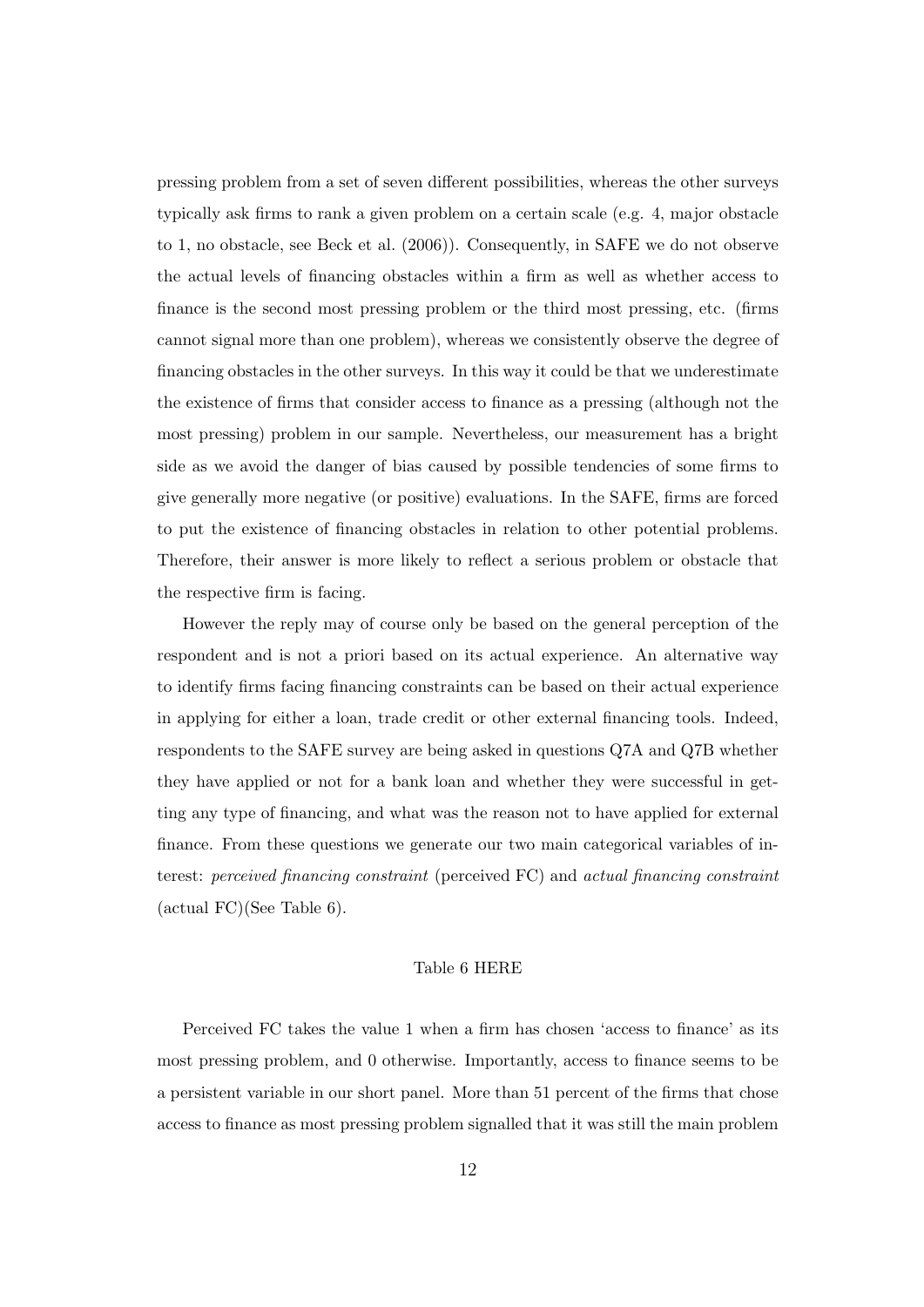during the next wave. Moreover, 92 percent of the firms that did not signal access to finance as most pressing problem in one wave also did not in the following wave. The second variable, actual FC, is also a categorical variable and takes the value 0 when a firm has successfully applied for a source of external finance<sup>11</sup> (i.e. no obstacle), and 1 when a firm has applied but the application has been rejected or when a firm received only a part of the finance it has requested. Actual FC also takes the value 1 when a firm had to refuse a loan because the costs were too high or the terms and conditions were too bad. Also for this variable we find persistence in the sample: 74 percent of the firms that faced actual financing constraints in a given wave encountered the same problems almost a year after, and around 79 percent of the firms without problems in one wave reported similarly in the following wave. Table 7 shows the percentage of firms that perceived access to finance as the most pressing problem or that actually encountered problems to access external financing sources as reported by the survey. Major heterogeneities are clearly related to the geographical environment. In general it can be noted that firms located in the southern European countries suffer more from financial constraints. Some differences can be noted at country level as a higher percentage of Dutch and Belgian firms encounter actual financing constraints relative to their perceived financing constraints. Note that actual financing constraints has much less observations. This is mainly because many firms indicated that they did not apply for external finance because they have sufficient internal funds at their disposal. As they did not demand external funds, we cannot discriminate whether they face external financing constraints or not, and they are therefore not taken into account. We also did not take firms into account that acknowledged that they did not apply for external finance because they feared a possible rejection. However, a sensitivity test where the firms that feared a possible rejection are included in the variable actual financing constraint will shed some interesting light on the role of firm size for financial constraints, but we will come back to this later.

#### Table 7 HERE

 $11$ This includes bank loans, trade credit and other external financing sources. Other external financing sources include equity or debt issuance, leasing, factoring and loans from other lenders.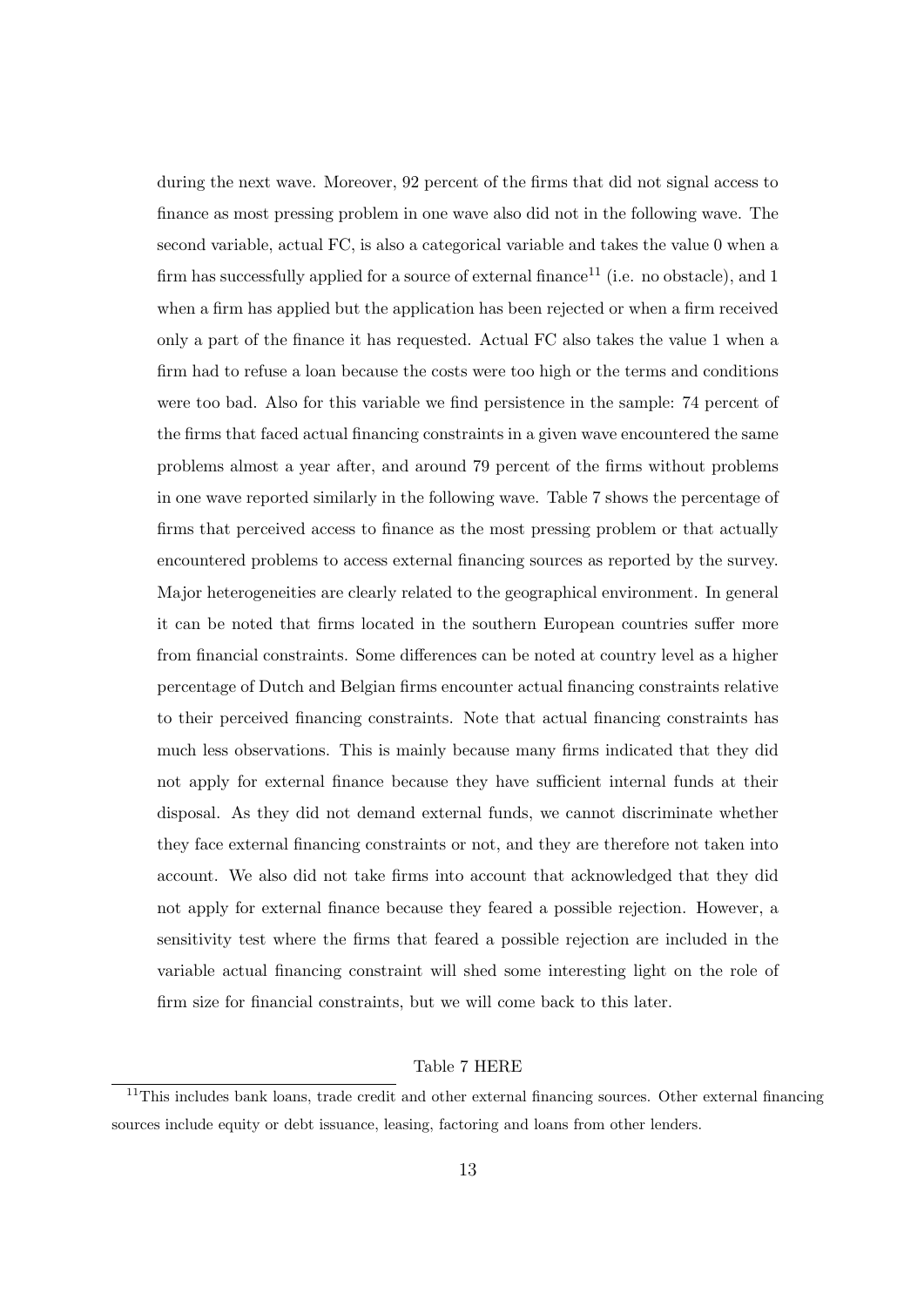# 3.2 Determinants of financial constraints using firms' accounts and firms' characteristics

The way financial constraints are measured is a very sensitive issue in the literature investigating the link between financial variables and firm behaviour. Theory offers only limited guidance in this domain, so that a clear-cut consensus has still to emerge. The theoretical model of Myers and Majluf (1984) shows that firms may give up valuable investment opportunities when internal sources of funds are not sufficient. Consequently, the higher sensitivity of investment or firms' growth to internal sources was taken as evidence for the presence of financing constraints (Fazzari et al., 1988, 2000; Carpenter and Petersen, 2002). However, after the seminal paper of Kaplan and Zingales (1997, 2000), several studies have criticised the empirical test based on the cash flow sensitivity. One of the arguments has been that even financially successful firms may rely systematically on internal sources of financing because of factors not related to the unavailability of low cost external funds, and consequently they may exhibit high investment-cash flow sensitivity. Additional critiques have been put forward by Ericson and Whited (2000); Alti (2003); Bond et al. (2004), all arguing that the cash flow already contains information about a firm's investment opportunities. A different way of testing the presence of financing constraints focuses on the role played by the cash flow sensitivity of cash holdings (Almeida et al., 2004).

Alternative strategies consist of simply classifying firms according to various proxies of informational asymmetries (as these represent the main source of financial market imperfections). Hence, variables such as size, age, dividend policy, membership in a group or conglomerate, existence of bond rating, and concentration of ownership are used to capture ways to cope with imperfect information, which hinders access to capital markets (see for instance Gertler (1988); Devereux and Schiantarelli (1990); Hoshi et al. (1991); Bond and Meghir (1994); Gilchrist and Himmelberg (1995); Schiantarelli (1995); Cleary (2006)).

In this paper we rely on a set of measures of financial constraints that take into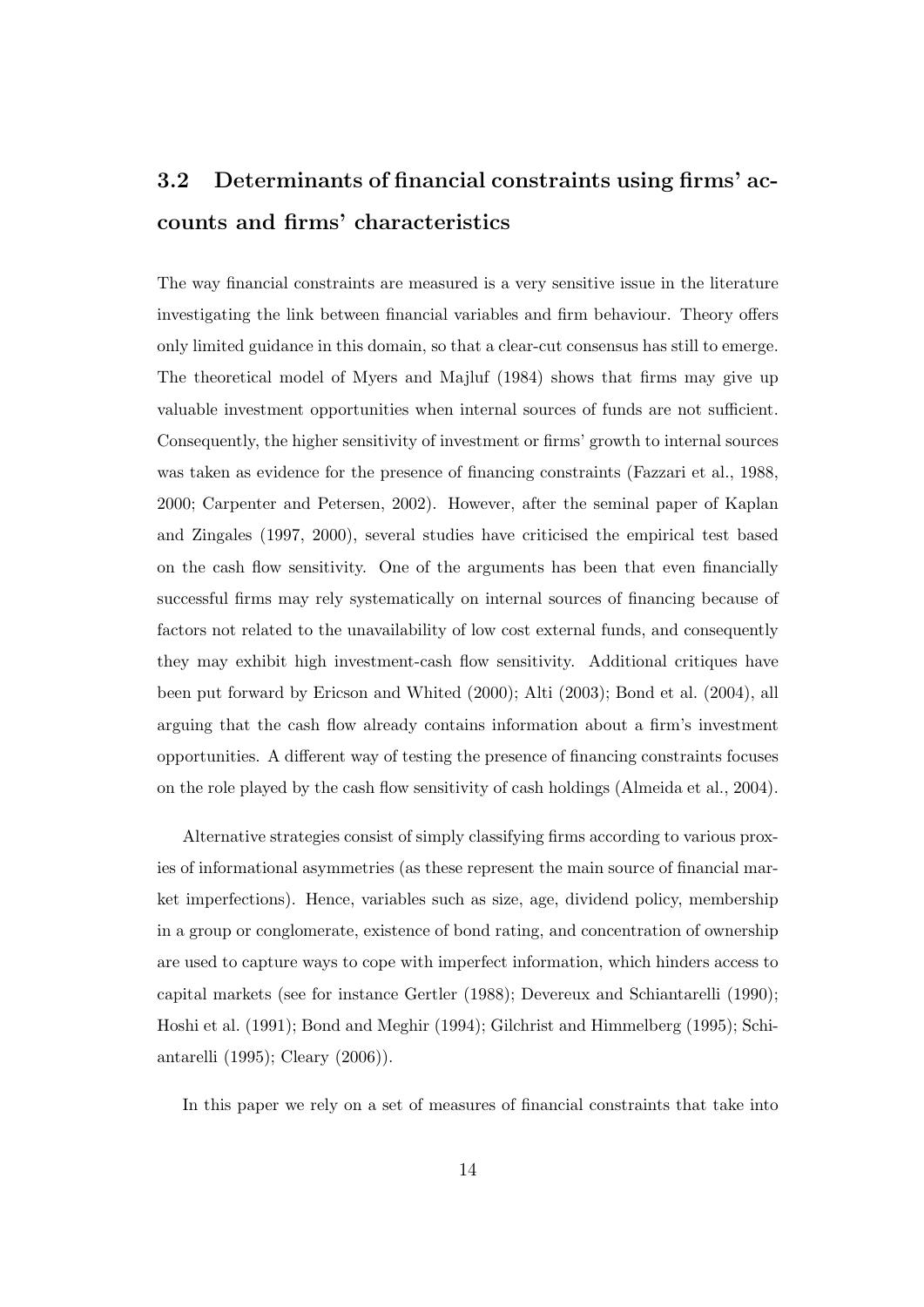consideration the above-mentioned contributions to the literature. The set comprises profitability ratios, liquidity ratios, leverage ratios and variables that typically proxy the presence of asymmetric information. We are aware of the shortcomings in these measures. For instance, they often capture one dimension of access to financial markets: a firm may be liquid but nonetheless present a bad financial situation; on the other hand strong fundamentals may compensate for a temporary shortage of liquid assets. Similarly, a high leverage, while signalling potential dangers, suggests also that the firm has enjoyed, at least in the recent past, wide access to external financial funds. Hence, one could argue that highly leveraged firms are not always financially constrained. In the next section we discuss the financial indicators used in the empirical analysis and their expected relation with financial constraints.

#### 3.2.1 Profitability

More profitable firms should have easier access to external finance as they generate more cash flow which increases the likelihood that they will be able to repay their loans. At the same time, more profitable firms have more internal funds at their disposal which might decrease their actual demand for external funds. It is therefore important to note that in this paper we control for this demand effect by excluding those firms that replied they were not searching for external finance because of sufficient internal funds from our dependent variable actual financing constraint. The effect that we measure is therefore the impact of profitability on the willingness of financial intermediaries to grant external finance to firms. First, the return on equity, measured as the ratio of profit/loss for the period scaled by total shareholder funds, indicates the firm's efficiency in generating value for it's shareholders and can be considered as a general indicator of a firm's solvency. A second variable that we construct is the coverage ratio which measures the operating risk of the firm and is calculated as the ratio of operating profits (or loss) to interest paid. If it's greater than 1 it means that the firm generates sufficient operating profits to cover the interest expenses on it's debt. (Guariglia and Mateut, 2006; Carbò-Valverde et al.,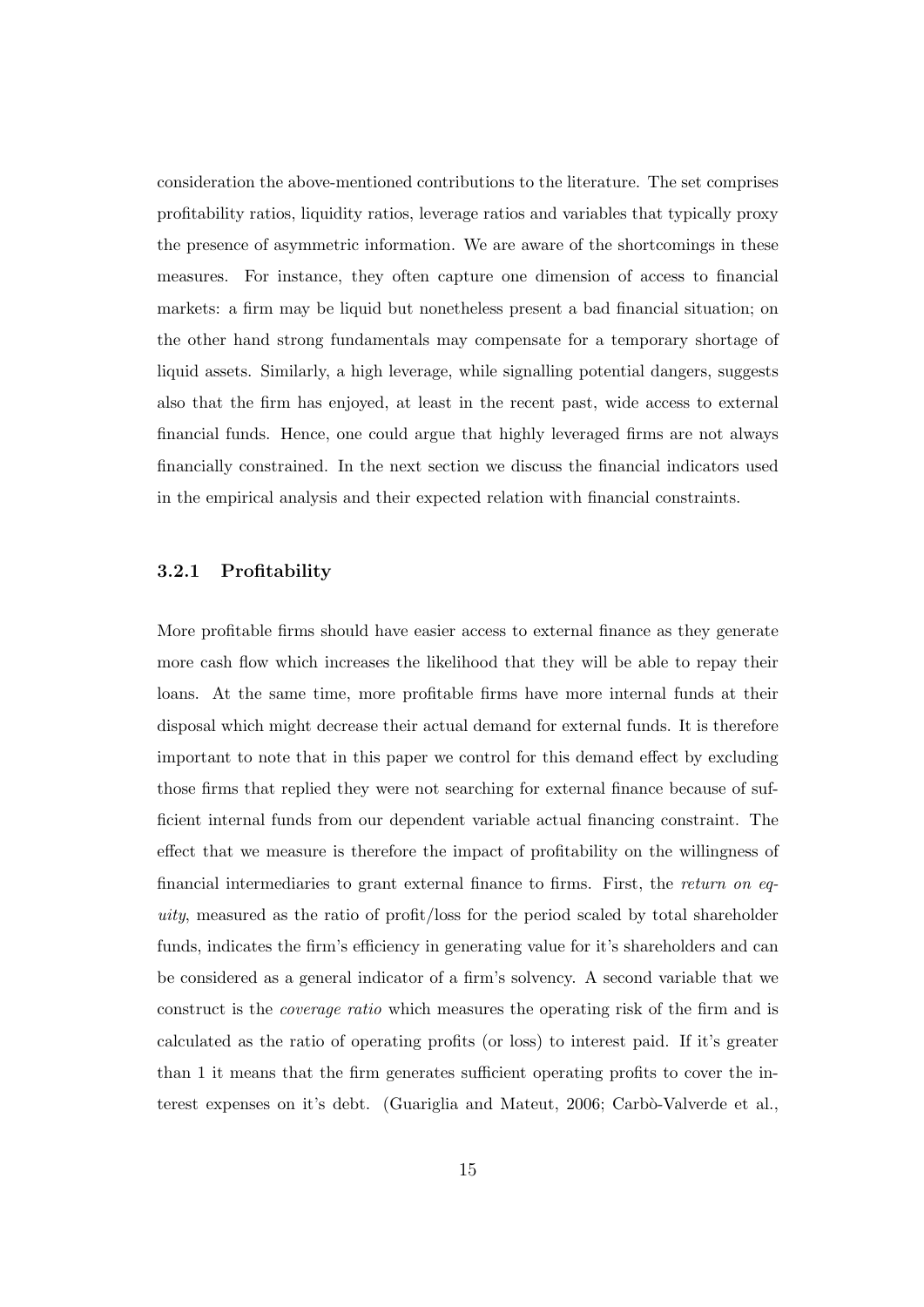2011) Finally, we test whether the *profit margin* is an important determinant of perceived or actual financing constraints. The profit margin is constructed as the ratio of net profits/losses for the period to total sales. We expect that firms that are able to generate more euro profits per euro sales will be less likely to perceive access to finance as problematic. Moreover, as high profit margins are sometimes related to market power (Petersen and Rajan, 1997), these firms can more easily increase their surplus when needed, and are therefore less likely to default and face actual financing constraints.

#### 3.2.2 Liquidity

As argued by Holmström and Tirole (2000), firms need to manage their liquidity balances such that they can continue their investment and production plans even in the occurrence of a negative liquidity shock. By discontinuing its investments the firm lowers its expected future profits which increases its likelihood of default and thus increases the probability that banks will be unwilling to supply external finance. Generally, the importance of working capital and the value of cash in the presence of financial constraints have been highlighted by several authors (Fazzari and Petersen, 1993; Faulkender and Wang, 2006; Dasgupta and Sengupta, 2007). To test these theories, we first measure the firm's working capital as current assets less current liabilities, scaled by total assets. Secondly, we calculate the working capital required as the sum of the firm's inventories and accounts receivable less accounts payables, again scaled by total assets. Finally, by measuring the firms cash position as the amount of cash and cash equivalents scaled by total assets, we investigate the role of the firm's cash.

#### 3.2.3 Leverage

The positive relation between leverage and default probability follows from the rationale that firms with higher debt-to-asset ratios need higher profits to be able to repay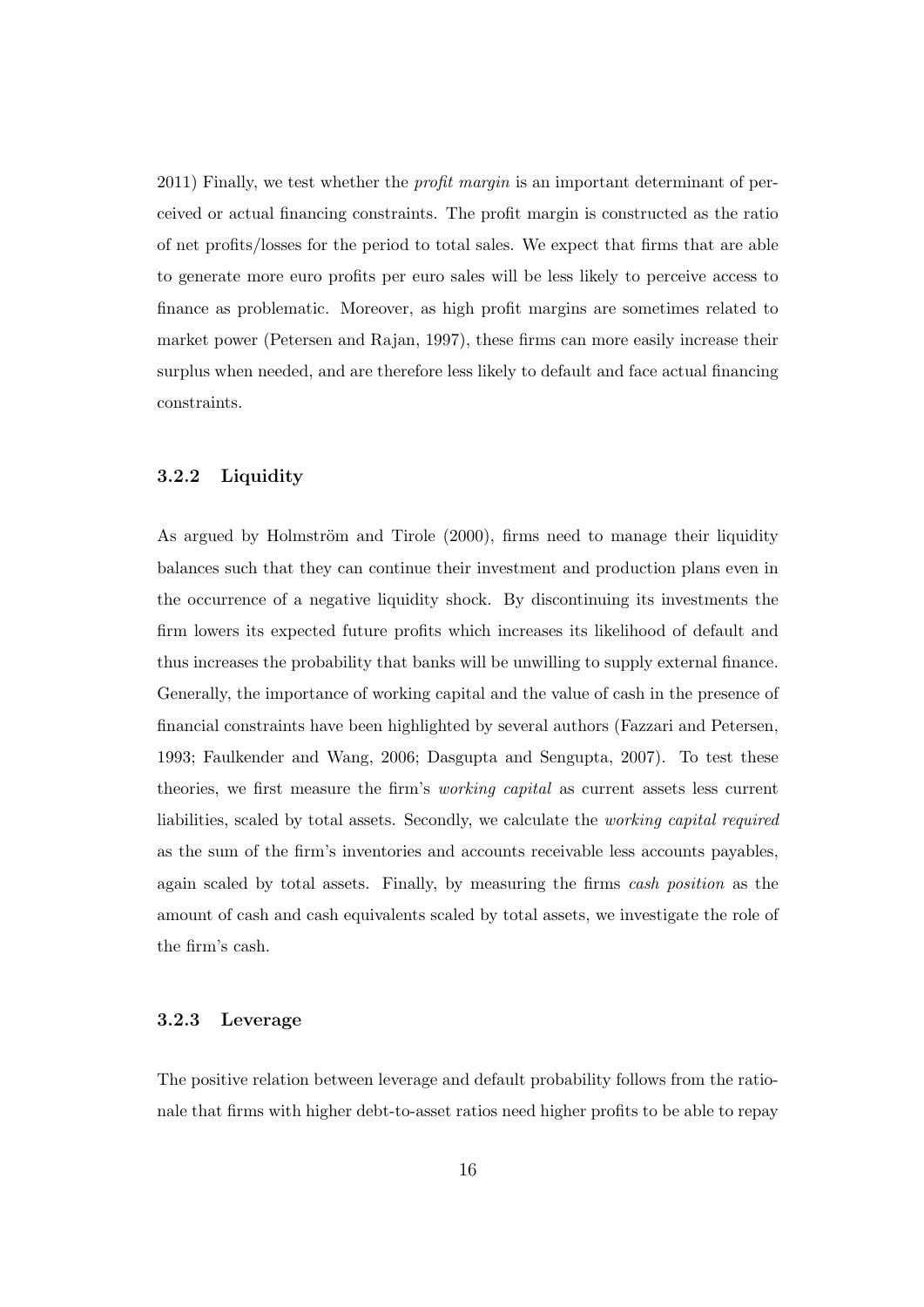their debt, and are therefore more likely to default. This relationship is also reflected by the firm's rating in case the firm has one (Molina, 2005). We first measure the firm's leverage by its debt-to-assets ratio, and expect a negative relation with the actual financing constraint that firms face. The expected relation between leverage and perceived financing constraint is twofold. On the one hand, a high leveraged firm might feel unconstrained as it holds a lot of debt on its balance sheet, but on the other hand, this might make it difficult or costly for the firm to find new debt.

As cash is commonly viewed as negative debt, most valuation models subtract the amount of cash from the level of outstanding debt to know the firm's 'true' leverage. The reasoning is that firms can use their cash to reduce their debt immediately. They might choose to do so when the cost of borrowing is significantly higher than the yield on cash, and increasing debt when a new investment project arises is not a constraint. However, Acharya et al. (2007) showed that even constrained firms might use excess cash flows to reduce their debt, rather than to transfer the cash to future periods. Therefore, we construct a new variable: leverage cleaned, which subtracts the firm's cash from its total outstanding debt, and scales that by total assets.

The maturity structure of the firm's outstanding debt can play a role in the firm's perceived access to finance. Firms that finance a high share of their assets with short term liabilities need to roll over a high share of their debt yearly, which might become very costly when market conditions turn for the worse. Indeed, Love et al. (2007) showed that firms with higher short term debt to asset ratios were more vulnerable to financial market imperfections during the East-Asian financial crisis. To test the importance of this in the euro area during the global financial crisis, we construct the variable: short term loans, which is the amount of debt (loans and marketable securities) maturing at the end of the year scaled by the firm's total assets.

#### 3.2.4 Asymmetric information

Gertler (1988) was one of the first to argue that firm age is an important determinant of financial constraints. The rationale for this is that more mature firms are more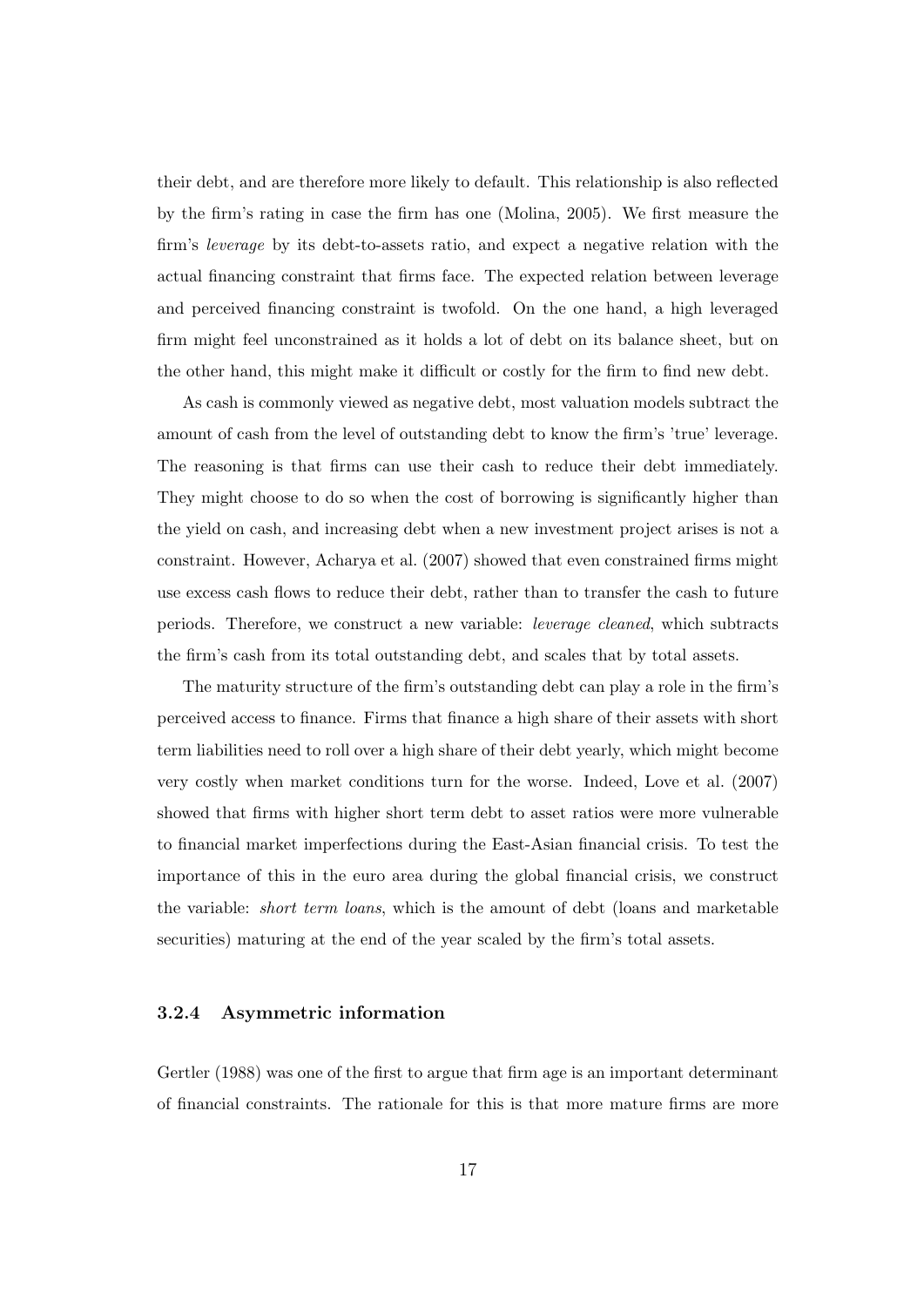likely to have successful track records and may enter repeated relations with lenders, both mitigating the problem of information asymmetries and thereby decreasing the probability of being financially constrained. Additionally, the literature suggests that small firms, which are characterised by a small amount of collateral relative to their liabilities, tend to have more problems to access external finance (Schiantarelli, 1995). Hence, small-sized enterprises (Berger and Udell, 2005) and young enterprises (Rauh, 2006; Fee et al., 2009) face different and often greater financing problems than public, large and more mature firms. More recently, Hadlock and Pierce (2010) focus on the importance of the combination of firm size and age as predictors of potential asymmetric and contracting problems. In order to determine the relevance of the financial ratios derived in the above sections on financing constraints, it would be important to control for the age and size of the firm. Thus, we consider both the log of age and the log of total assets.

Table 8 shows the definitions of the above mentioned set of variables that we use in the regression analysis and Table 9 reports their respective descriptive statistics.

Table 8 and 9 HERE

#### 3.3 What are financially constrained firms like?

Before turning to the empirical section, we perform a simple t-test on the equality of the means of the groups defined by our variables of interest. Do firms that signalled access to finance as main problem have other characteristics than firms that indicated another problem as most pressing problem? And what about firms that face actual financing constraints? Table 10 reveals that firms that signal access to finance to be their most pressing problem and firms that face actual financing constraints have similar characteristics. Namely, they seem to be significantly less profitable as measured by their return on equity, coverage ratio or profit margin. They also tend to be less liquid, more specifically they have significantly less working capital and less working capital required. Further, they finance a higher share of their assets with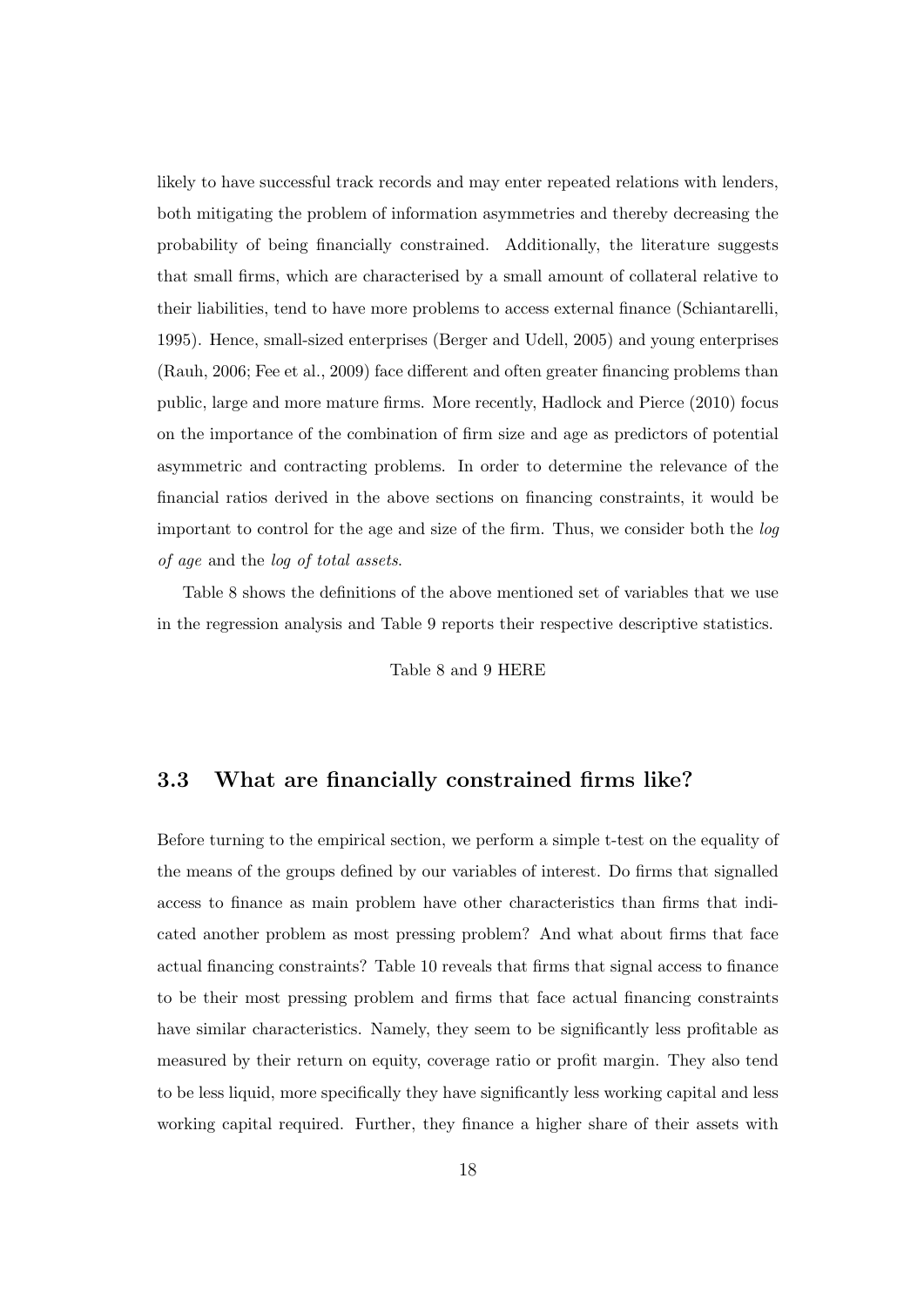short term loans and have a higher debt to asset ratios, even when debt is cleaned for cash holdings. Finally, they appear to be younger and smaller than unconstrained firms. Almost all of these findings are in line with our expectations and can hence, in our view, also be seen as a validation of the matching strategy.

Table 10 HERE

### 4 Empirical results

Our empirical analysis aims to investigate the existence of underlying factors that determine both firms' perception of financing constraints and firms' actual financing constraints. In particular we are interested to analyse the relative importance of financial characteristics (as derived from balance sheet and profit and loss accounts) versus non-financial characteristics (as derived from the survey). For this reason we model the probability of firms facing financing constraints as a linear function of the characteristics available from our two different data sources:

$$
PerceivedFC_{i,t} = \alpha_0 + \alpha_1 FinancialRatio_{i,t} + \sum_j \alpha_j FirmControls(j)_{i,t} + \sum_k \alpha_k Country_k + \sum_s \alpha_s Sector_s + \sum_t \alpha_t Year_t + \epsilon_{i,t} \qquad (2)
$$

$$
ActualFC_{i,t} = \beta_0 + \beta_1 FinancialRatio_{i,t} + \sum_j \beta_j FirmControls(j)_{i,t} + \sum_k \beta_k Country_k + \sum_s \beta_s Sector_s + \sum_t \beta_t Year_t + \mu_{i,t} \qquad (3)
$$

where  $PerceivedFC$  and  $ActualFC$  are the responses by firm i at time t that indicates access to finance as most pressing problem and the actual financing constraints faced, respectively. FinancialRatio is the set of ratios that summarises the financial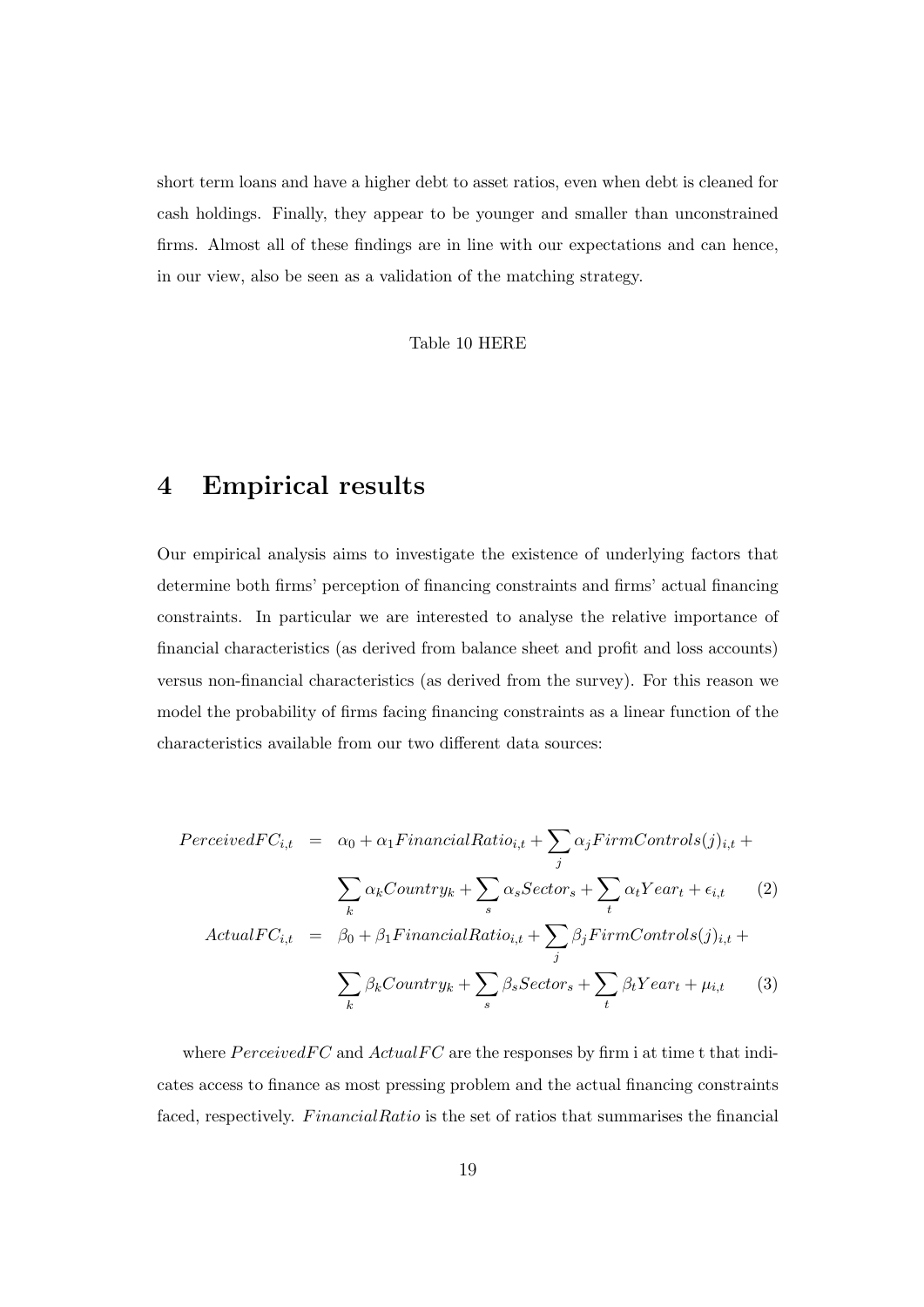conditions of the firm, as elaborated in section 3.2.1 to section 3.2.3.  $F \text{irm} Controls$ is a vector of major firm attributes, namely ownership structure, firm age and size.<sup>12</sup> Country is a vector of country dummies to control for country-specific impacts on firms' responses. Sector is a vector of sector dummies, controlling for sectoral speficic effects of financial constraints and Y ear is a set of year dummies. Given that both dependent variables are dichotomous, we consider a probit model to estimate the two equations (as in Ferrando and Griesshaber (2011)). We assume that the disturbance parameters,  $\epsilon_{i,t}$  and  $\mu_{i,t}$ , have a normal distribution and use standard maximum likelihood estimation. Moreover, we use a bivariate probit model as it is likely that the two dependent variables -which are two different aspects of the problem of accessing finance- are correlated and determined from a similar set of explanatory variables. Formally, we consider that the two equations are simultaneously estimated under the assumption that:

$$
COV(\mu_{i,k,t}, \epsilon_{i,k,t}) = \rho \neq 0
$$

As explained in the literature (Poirer, 1980), the use of a bivariate probit estimation is more efficient than the use of two independent equations when the error terms of the two decisions are correlated. The results show that the assumption of a correlation in the errors is valid (See Tables 11-15) as  $\rho$  is statistically different form zero and equal to 0.6. As expected, firms that faced actual financing constraints between the last six months of 2009 until the third quarter of 2011 tend to report that access to finance was the most pressing problem.

#### Tables 11 to 13 HERE

Our estimation strategy is as follows. We consider the impact of the set of financial indicators as grouped in section 3.2. Hence we have a table with the estimation

 $12$ In the estimations we always control for ownership, in a second set of regressions we also include firm age and firm size as controls.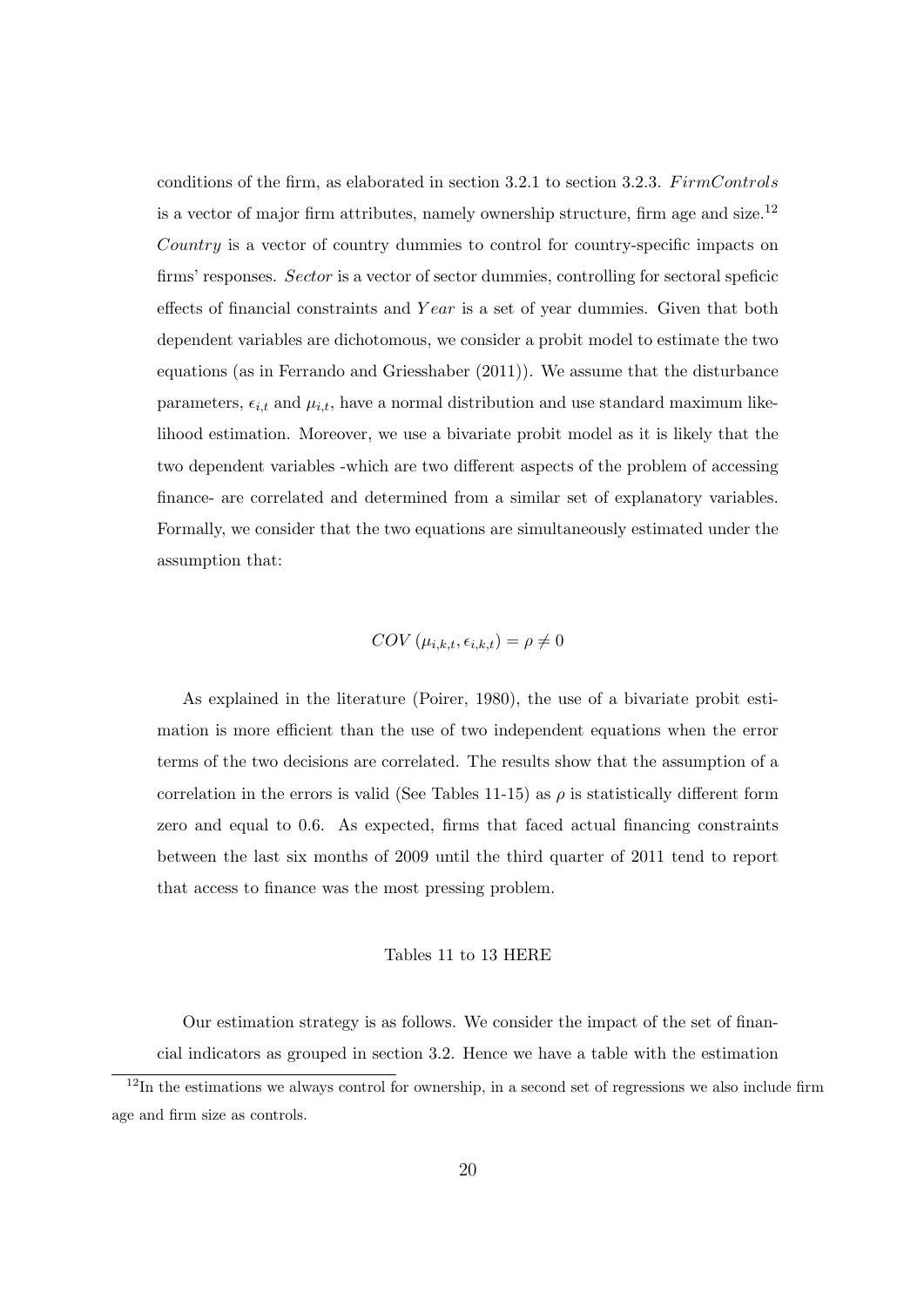results for the set of indicators related to profitability (Table 11), liquidity (Table 12), and leverage (Table 13). In a second step we consider two different sets of profitability/liquidity/leverage together (Tables 14 and 15). In each table we distinguish two panels. Panel A includes country, sector and year dummies as well as a control dummy for ownership. The latter takes the value 0 if a firm is owned by shareholders, other firms or business associates and the value 1 if the owner is a single person, a family, or when the firm has venture capital or business angel funding. In Panel B we also include firm age and firm size as additional controls.

Focusing first on the variables that measure the profitability of the firm, panel A of Table 11 shows that firms with a lower return on equity or a higher coverage ratio are more likely to face actual credit constraints. The profit margin of the firm seems to be important in explaining the likelihood of both the perceived access to finance and the actual financing constraint. Firms with higher profit margins are less likely to perceive access to finance as their most pressing problem; moreover they are also less likely to face actual financing constraints. Panel B indicates that the profit margin no longer appears to be significant for the perceived financing constraints once controlled for age and size. Further, panel B shows that all three profitability measures -the return on equity, the coverage ratio and the profit margin- are significantly related to the experience of actual financing constraints, even after controlling for size and age. This finding shows that the balance sheet channel might play an important role in transmission mechanism of monetary policy. Namely, a decreasing policy rate is associated with lower costs of funding (see for instance Table 3 the decline in the debt burden over the sample period), which should contribute positively to the profitability of firms and hence their net worth increases, leading to a lower probability of facing a constrained supply of credit.

Table 12 shows the results for the variables that capture the liquidity of the firm. Panel A and B reveal that firms with better liquidity positions as measured by working capital, are less likely to be constrained in their actual applications for external finance or to perceive access to finance problematic, even after controlling for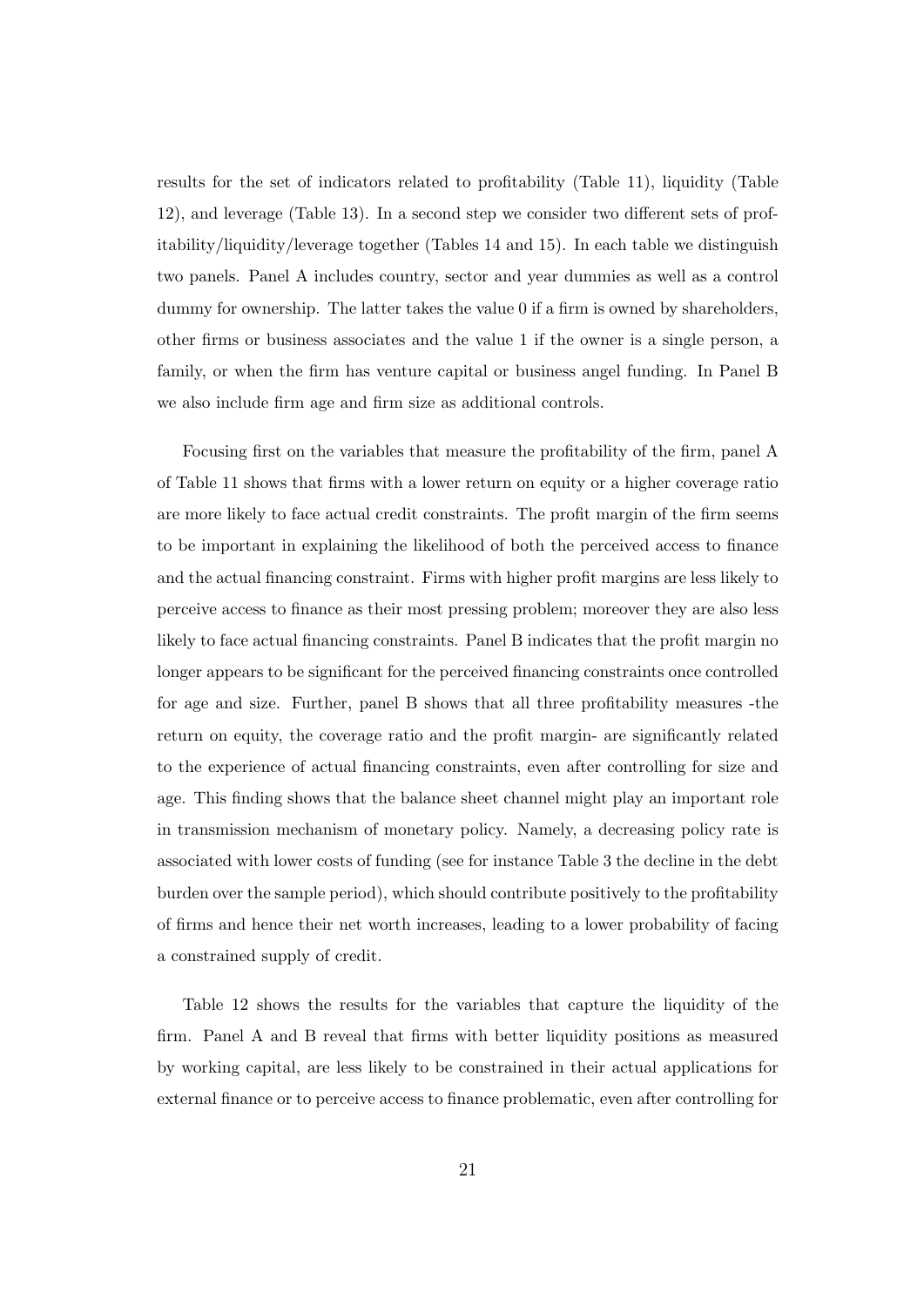age and size. Surprisingly, the more narrow definition working capital requirement or the cash holdings of firms do not seem to contain information regarding the perceived and actual financing constraints.

The impact of leverage on financial constraints is shown in Table 13. Panel A shows that firms with higher leverage are more likely to perceive access to finance as most pressing problem as well as to face actual credit constraints. The same is found for the leverage cleaned variable, where debt is reduced by the cash holdings. However, once we control for age and size, panel B indicates that leverage is not significant anymore. In contrast to what we expected, the amount of short term debt seems to play no significant role in the perceived and actual financing constraints.

In a last set of tests, we jointly estimate a model with a significant profitability, liquidity and leverage measure. Tables 14 and 15 show that the conclusions drawn above generally hold. Firms with higher return on equity are less likely to face actual financing constraints and firms with more working capital are less likely to perceive access to finance problematic or face financing constraints. Leverage appears to be no longer significant once controlled for the profitability and liquidity of the firm.

#### Table 14 and 15 HERE

Further, firm age, but not firm size, is significant and negatively related to both our measures of financial constraints. Younger firms are not only the ones that perceive access to finance as their most pressing problem, they are also more likely to face actual financing constraints. This is in line with the recent findings of Berger and Udell (2005); Rauh (2006); Fee et al. (2009); Hadlock and Pierce (2010) and indicates that capital market imperfections play an important role. It is however remarkable that, in contrast to these authors, we do not find a strong significant impact of firm size.

For the regressions in Tables 14 and 15 we computed the marginal effects in order to evaluate the average effects of the financial and non-financial variables on the probability of firms of perceiving and having actual financing constraints. Table 16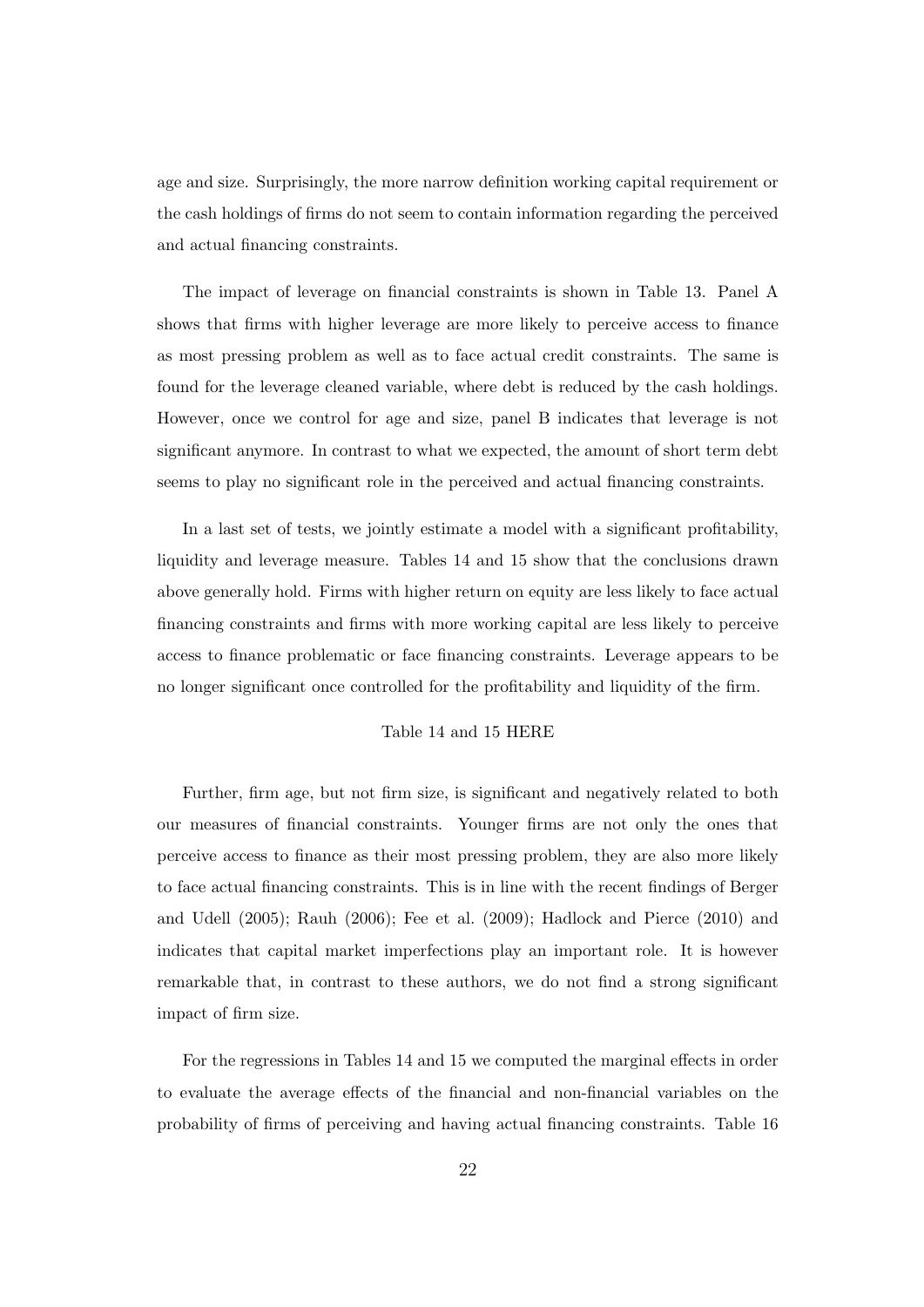(17) reports the marginal effects for the estimations of Table 14 (15). According to our findings, the impact of working capital and return on equity on the probability of having problems to access external finance is stronger than the impact of age. This indicates that financial characteristics are at least equally important in explaining financial constraints as non-financial characteristics.

#### Table 16 and 17 HERE

To investigate further the role played by size, we redefine our dependent variable related to the actual financing constraints by including those firms that 'did not apply out of fear of rejection' and set the variable  $Actual FC=1$  in that case. In this case the variable size is strongly significant in all regressions and takes a negative sign, while the magnitude of the other variables remain largely unchanged (see Table  $17$ ).<sup>13</sup> This indicates that those firms that are selecting themselves out of the loan-application process are especially small firms.

#### Table 18 HERE

Finally, we take a look at our control variables (For brevity, the ownership dummy, country dummies, sector dummies and time dummies are not shown in the tables, but were always included in the regressions). The ownership dummy is significant and positively related to both perceived financing constraints and actual financing constraints. This stresses the importance of the role of ownership and the existence of internal capital markets for the financial constraints that firms belonging to groups (do not) face. Country dummies with SMEs located in Spain and Greece are facing significantly higher constraints than firms in Belgium (which is our reference country in the estimation). We control also for the sectors of SMEs but sectoral dummies are almost never significant. As for the time dummies, it is found that firms are more

<sup>&</sup>lt;sup>13</sup>Table 17 shows this for one regression, the other regressions are not shown here for brevity but are available upon request from the authors.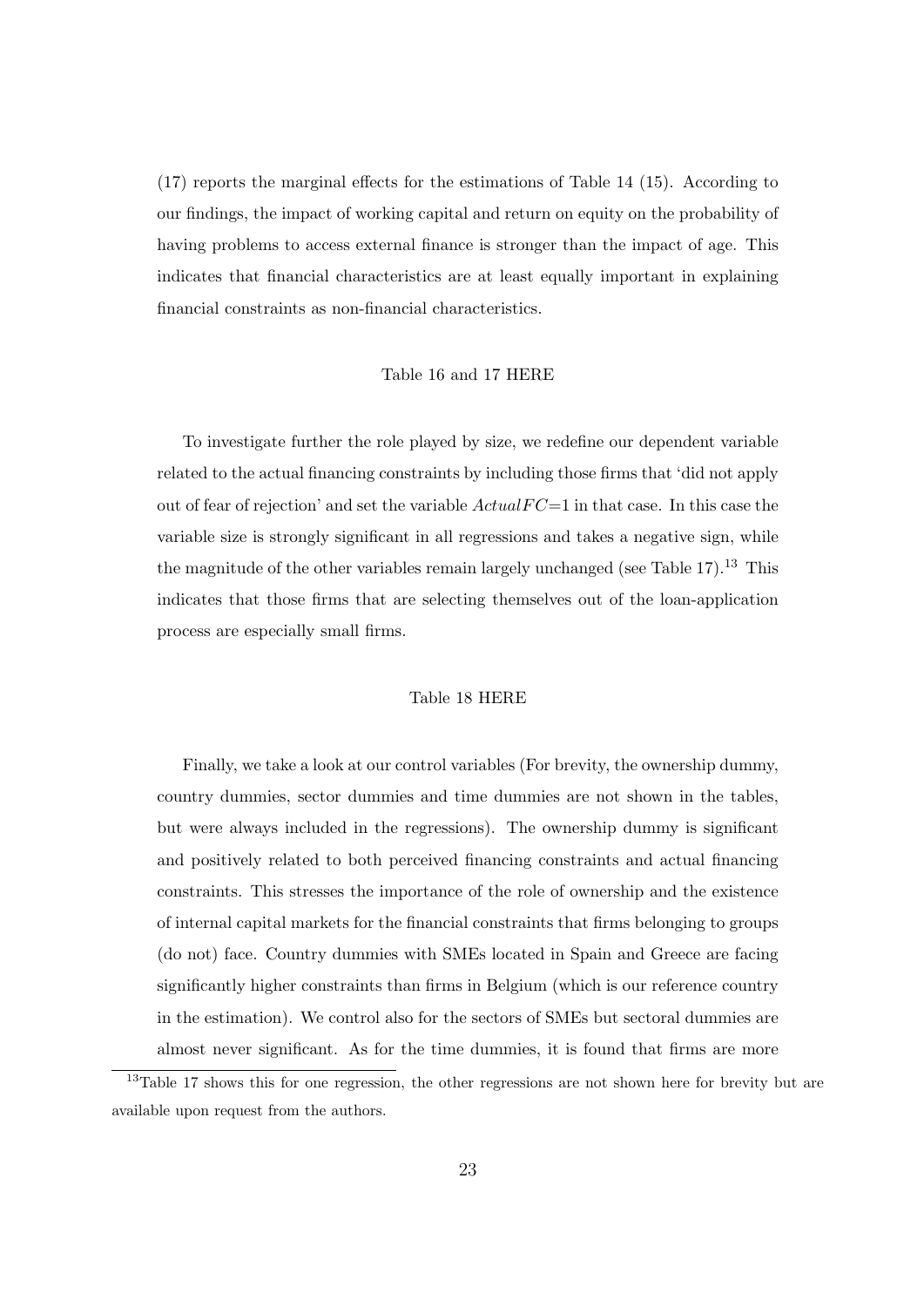likely to face actual constraints in 2010 and 2011 relative to 2009. The time dummies show no significant differences across time concerning the perceived access to finance.

In sum, we find that financial characteristics can explain self-reported financial constraints by firms. This implies that firms should thoroughly consider their financial decisions. However, also firm age plays a large role for financial constraints. Small firms appear not to apply for external finance 'out of fear of rejection', although we find no evidence that they have different financial characteristics. Therefore, they are not less likely to obtain finance than other firms with the same age or financial characteristics and thus they should be encouraged to actually apply.

### 5 Robustness

Our matching strategy randomly picks a match when multiple matches are available at the same minimal Gower distance. This random feature is appealing as it does not create any unwanted dependency in our sample; however, it also implies that the characteristics of our matched sample may be partly specific to this randomness. Especially because approximately 37 percent of the matches involved a random draw between two or more corresponding firms.<sup>14</sup> And so, the estimated parameters and the inference based on our matched sample might be biased. Secondly, 13291 observations from the total euro area population might be a too small subsample, also leading to biased estimates. For these considerations, we bootstrap 200 subsamples with replacement from our full SAFE survey sample and redo the matching for every bootstrapped subsample. This leaves us with 200 'new' samples from the total population, for which we then do the bivariate probit analysis. Tables 20 to 22 show the median parameter estimate found for these 200 bivariate probit regressions, and between brackets the 95 percentile confidence interval, given by the 2.5 and the

<sup>&</sup>lt;sup>14</sup>Table 19 in the Appendix shows that most multiple matches are available in those countries or sectors where most data is available in Amadeus (see Table 1).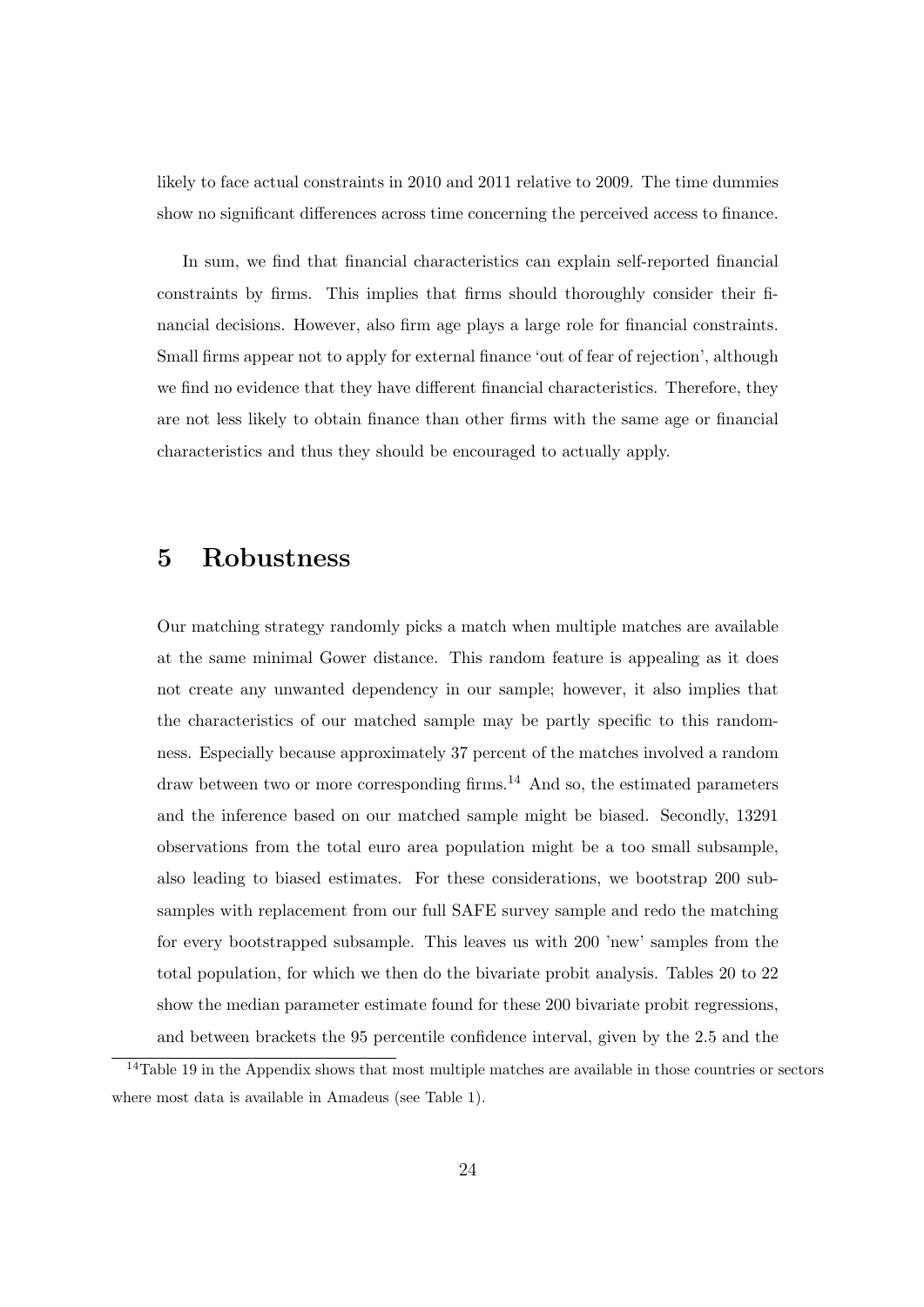97.5 percentile of that parameter estimate from those 200 estimates, to indicate the likelihood of the median parameter estimate.

#### Tables 20 to 22 HERE

It can be seen in Table 20 that our findings concerning profitability are quite robust. Especially after controlling for age and size, we find that firms with higher return on equity, with lower coverage ratio and with higher profit margins are less likely to face actual financing constraints. Again there seems to be no impact of profitability on the perceived financial problems. Looking at the effect of the liquidity ratios on our measures of financial constraints in Table 21, it can be seen that the results are less strong than what the analysis of the full matched sample suggested. Firms that lack working capital are more likely to face actual financing constraints and they are more likely to put access to finance as their main problem, however, this relation seems to be insignificant once controlled for the age and size of the firm. For the working capital required and the cash balances we find again no significant role. Further, Table 22 shows that firms with higher leverage ratios have a higher probability of being financially constrained. This finding does not hold when we take into account that cash may be viewed as negative debt and calculate the leverage cleaned for cash holdings, and both leverage measures are not significant when we control for firm age and size. Interestingly, the importance of the maturity structure of the debt seems to be more clear once controlled for the potential bias related to multiple matches. Firms that finance a high share of their assets with short term liabilities are more likely to have the perception that access to finance is difficult; presumably because they need to roll over a high share of their debt yearly during a financial crisis. This perception is still significant after controlling for size and age. The results from the bootstrapped panel regressions also indicate that age is an important determinant of financial constraints. Younger firms are significantly more likely to perceive and face actual financing constraints. Size does again not seem to be significant.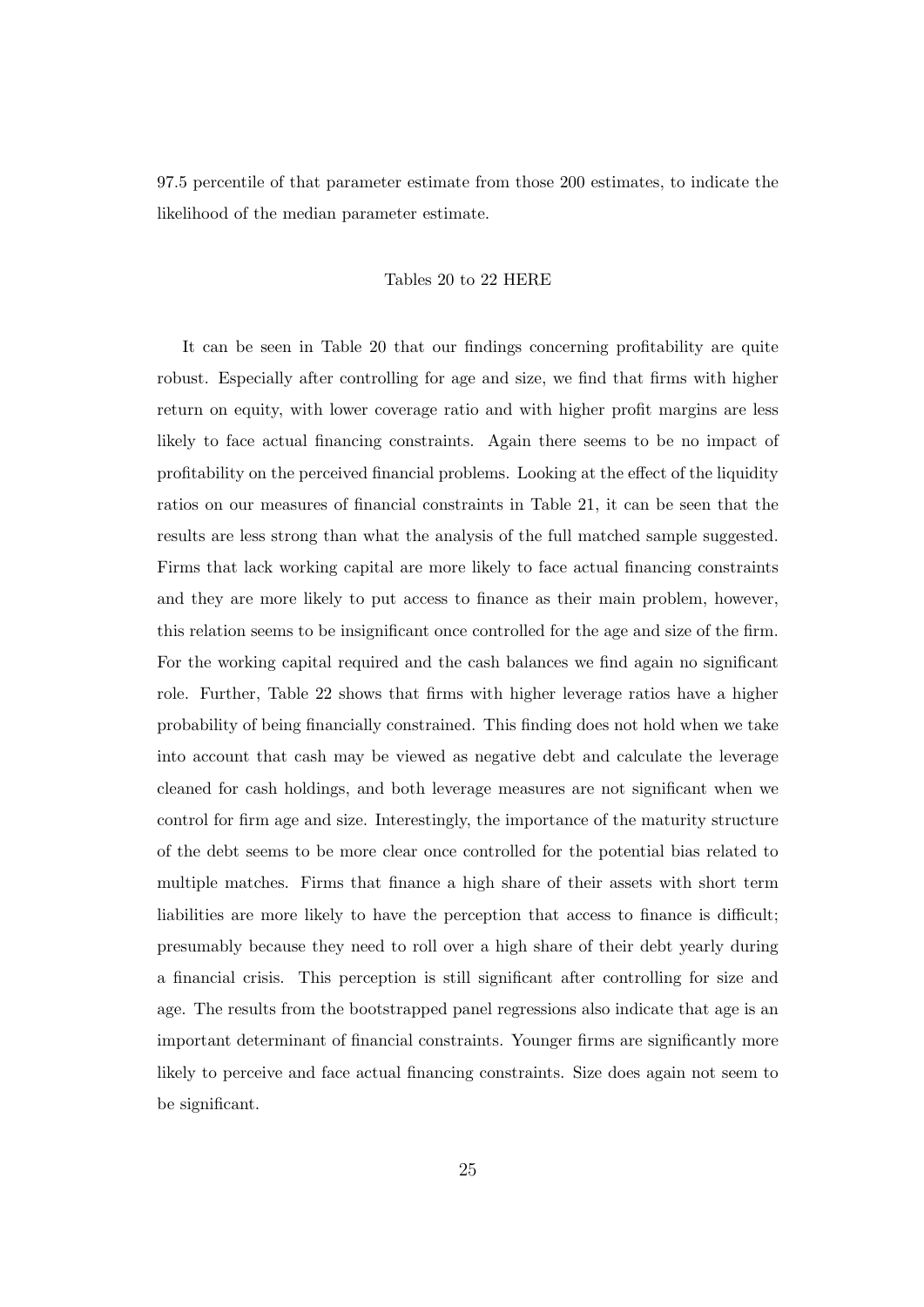#### Table 23 HERE

In a final test, we jointly estimate a model with profit margin, working capital and short term loans. Table 23 shows that the conclusions drawn above mainly hold. Firms with higher profit margins are less likely to face actual financing constraints and firms that finance a higher share of their assets with short term loans are more likely to perceive access to finance problematic, taking into account the age and size of the firm.

### 6 Conclusion

The main aim of this paper was to investigate the role of financial and non-financial firm characteristics to get a better understanding of the nature of perceived and actual financing constraints during the recent financial crisis. Its novelty is related to the availability of a unique dataset containing direct information on financing constraints as reported by firms in the SAFE survey and the financial characteristics of those firms. To obtain this dataset we use a non parametric matching procedure to match 11886 firms from the SAFE survey dataset with their balance sheet information out of the Amadeus dataset with 2.3 million firms.

Perceived financial constraints are measured through firms' self-assessment on whether access to finance constitutes their most pressing problem. We also consider a more objective measure of financing constraints which is related to the firms' actual applications for external financing. It is then investigated whether the firms that self-report to be financially constrained have different characteristics than financially unconstrained firms.

Our empirical results based on a bivariate probit model show that various measures related to the profitability of the firm are more significant and robust in predicting the financing constraints encountered by firms than liquidity or leverage ratios.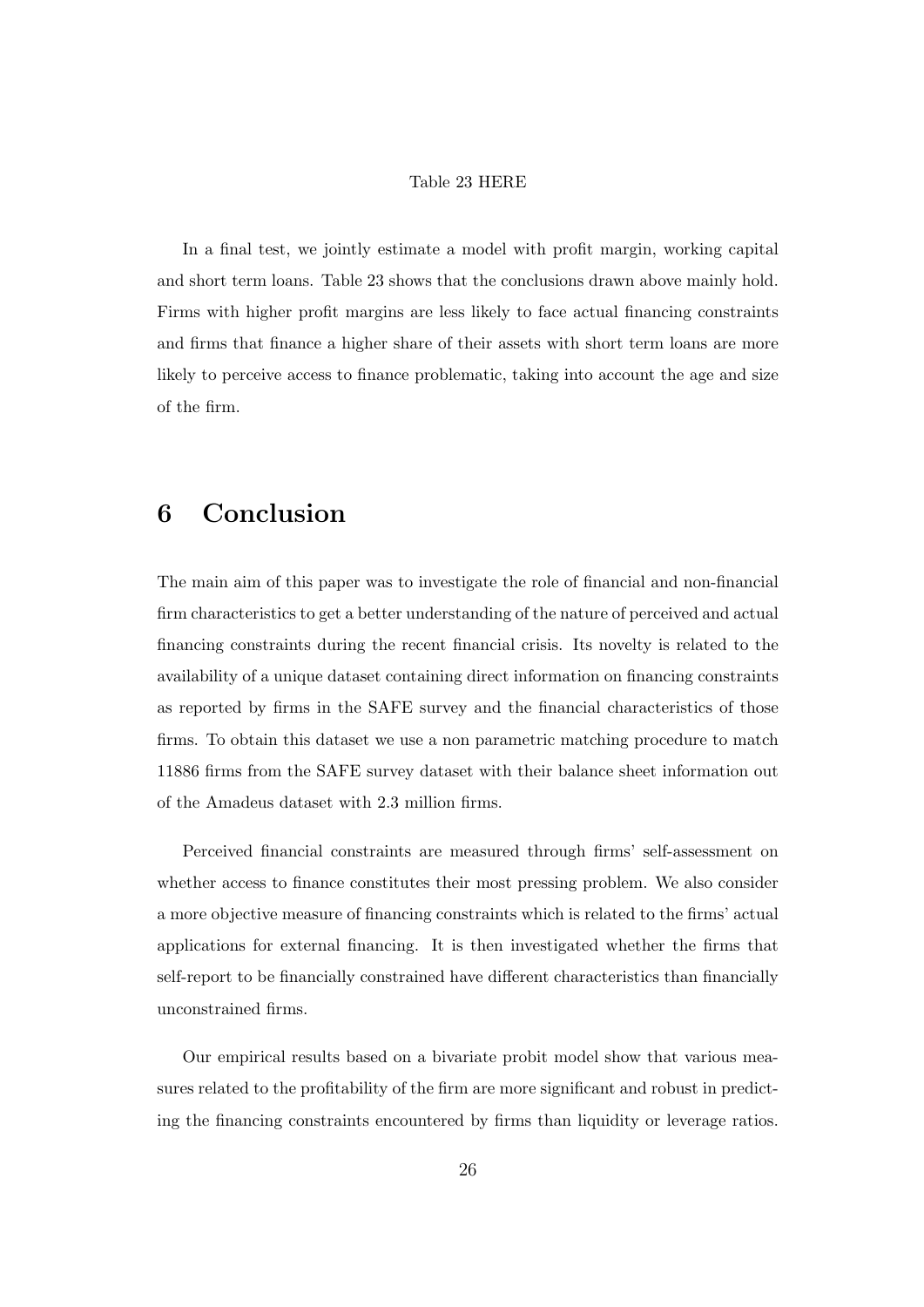The finding that more profitable firms are less likely to face actual external financing constraints can be seen as support for the balance sheet channel. Further, firms that finance a higher share of their assets with short term loans are more likely to perceive access to finance as problematic. This is due to the fact that these firms need to roll over a high share of their debt yearly and they expect that this might become very difficult or costly when market conditions turn for the worse. Finally, we show that firm age, but surprisingly not size, is negatively related with perceived and actual access to external finance. We have argued that this can be due to the fact that small firms appear to self-select them out of the loan-application process due to 'fear of rejection'.

The results indicate that firms should strive for the highest profitability possible and should pounder on the desired maturity structure of their debt. Still, policy makers should be aware that firms may also be discriminated on the basis of age. Further research is desirable to confirm the peculiar role that size might play for the self-selection out the loan-application process.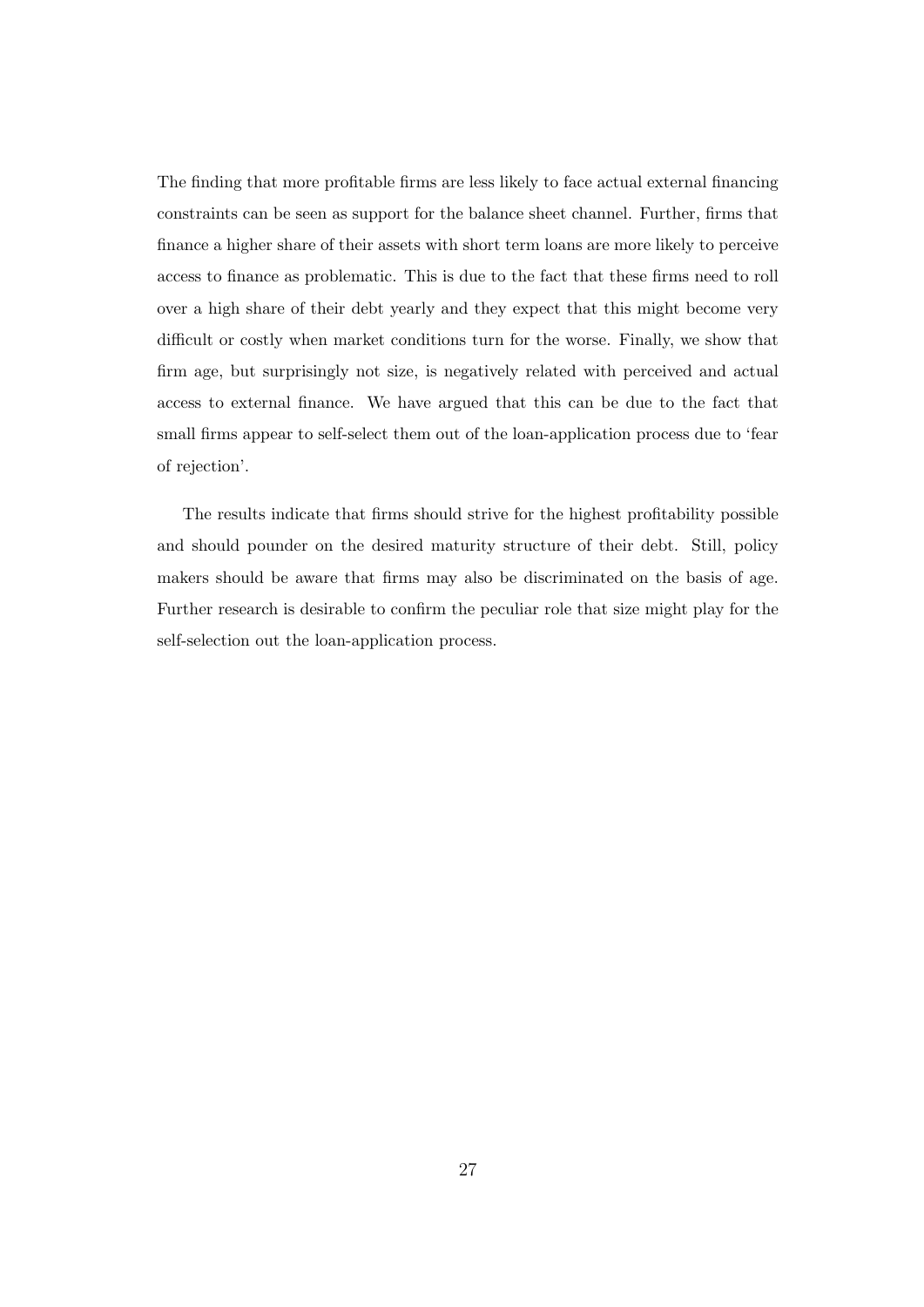### References

- V. Acharya, H. Almeida, and M. Campello. Is cash negative debt? A hedging perspective on corporate financial policies. Journal of Financial Intermediation, 16:515–554, 2007.
- H. Almeida, M. Campello, and M. S. Weisbach. The cash flow sensitivity of cash. Journal of Finance, 59:1777–1804, 2004.
- A. Alti. How sensitive is investment to cash flow when financing is frictionless? Journal of Finance, 58:707–722, 2003.
- C. Artola and V. Genre. Euro area SMEs under financial constraints: Belief or reality? CESifo WP, 3650, 2011.
- T. Beck, A. Demirgüç-Kunt, L. Laeven, and V. Maksimovic. The determinants of financing obstacles. Journal of International Money and Finance, 25:932–952, 2006.
- A. N. Berger and G. F. Udell. Handbook of Entrepreneurship Research, chapter Small business and debt finance, pages 299–328. Kluwer Academic Publishers, UK, 2005.
- S. Bond and C. Meghir. Dynamic investment models and the firm's financial policy. Review of Economic Studies, 61(2):197–222, 1994.
- S. Bond, A. Klemm, R. Newton-Smith, M. Syed, and G. Vlieghe. The roles of expected profitability, Tobin's Q and cash flow in econometric models of company investment. The Institute for Fiscal Studies Working Paper, 12, 2004.
- M. Brown, S. Ongena, A. Popov, and P. Yesin. Who needs credit and who gets credit in Eastern Europe? Economic Policy, 26:93–130, 2011.
- S. Carbò-Valverde, F. Rodriguez-Fernandez, and G. Udell. Trade credit, the financial crisis, and firm access to finance. University of Grenada, 2011.
- R. Carpenter and B.C. Petersen. Is the growth of small firms constrained by internal finance? Review of Economics and Statistics, 84:298–309, 2002.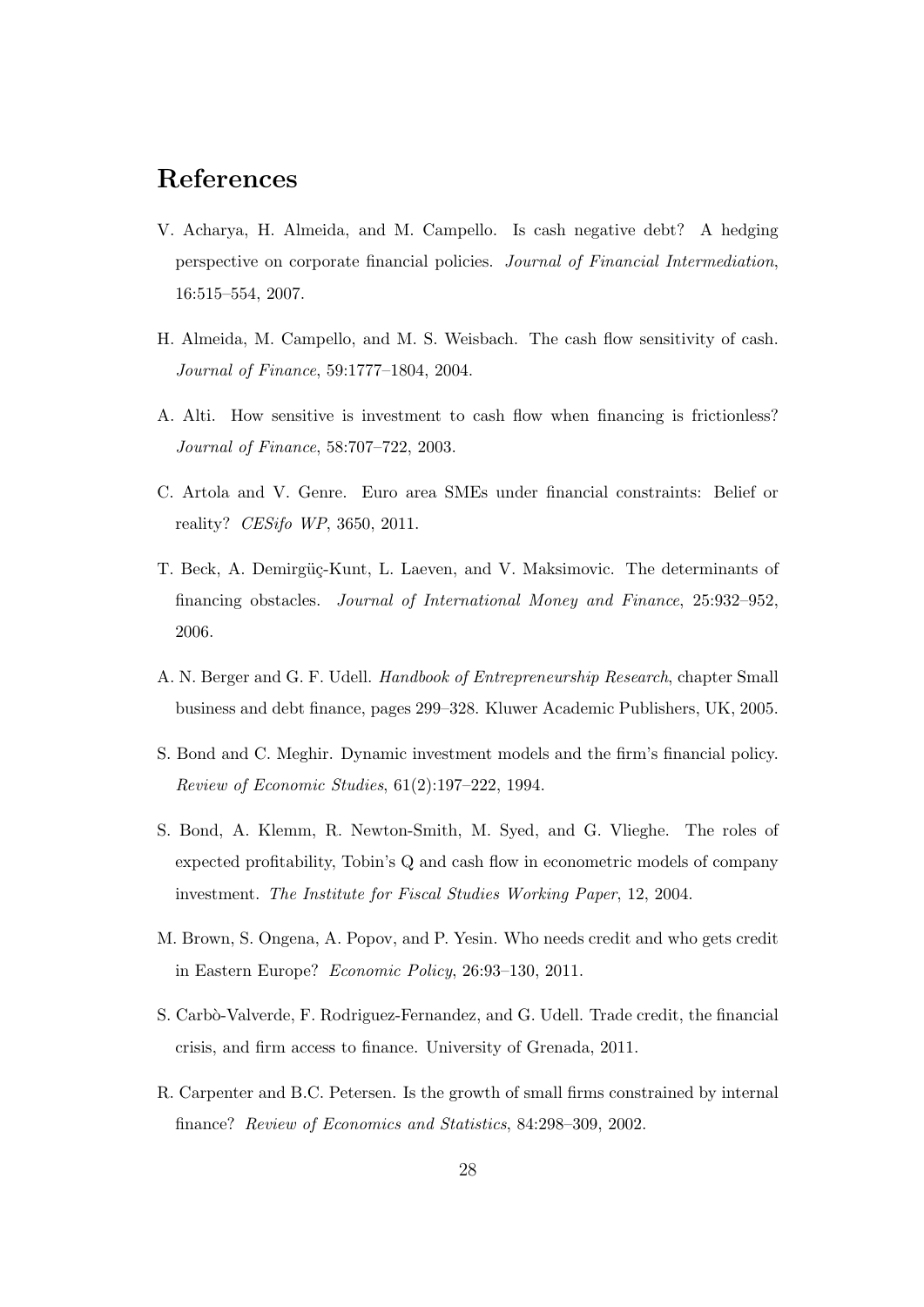- S. Cleary. International corporate investment and the relationships between financial constraint measures. Journal of Banking  $\mathcal C$  Finance, 30(5):1559–1580, 2006.
- C. Coluzzi, A. Ferrando, and C. Martinez-Carrascal. Financing obstacles and growth: an analysis for euro area non-financial corporations. European Central Bank WP, 997, 2009.
- S. Dasgupta and K. Sengupta. Corporate liquidity, investment and financial constraints: Implications from a multi-period model. Journal of Financial Intermediation, 16(2):151–174, 2007.
- M. Devereux and F. Schiantarelli. Information, Capital Markets and Investment, chapter Investment, financial factors and cash flow: Evidence from U.K. panel data, pages 279–306. University of Chicago Press, 1990.
- M. D'Orazio, M. Di Zio, and M. Scanu. Statistical Matching: Theory and Practice. Wiley Series In Survey Methodology, 2006.
- T. Ericson and T. Whited. Measurement error and the relationship between investment and Q. Journal of Political Economy, 108:1027–1057, 2000.
- M. Faulkender and R. Wang. Corporate financial policy and the value of cash. Journal of Finance, 61(4):1957–1990, 2006.
- S. Fazzari and B. Petersen. Working capital and fixed investment: New evidence on financing constraints. RAND Journal of Economics, 24(3):328–342, 1993.
- S. Fazzari, R. Hubbard, and B. Petersen. Financing constraints and corporate investment. Brookings Papers on Economic Activity, 1:141–195, 1988.
- S. Fazzari, R. Hubbard, and B. Petersen. Investment-cash flow sensitivities are useful: A comment on Kaplan and Zingales. Quarterly Journal Of Economics, 115:695– 705, 2000.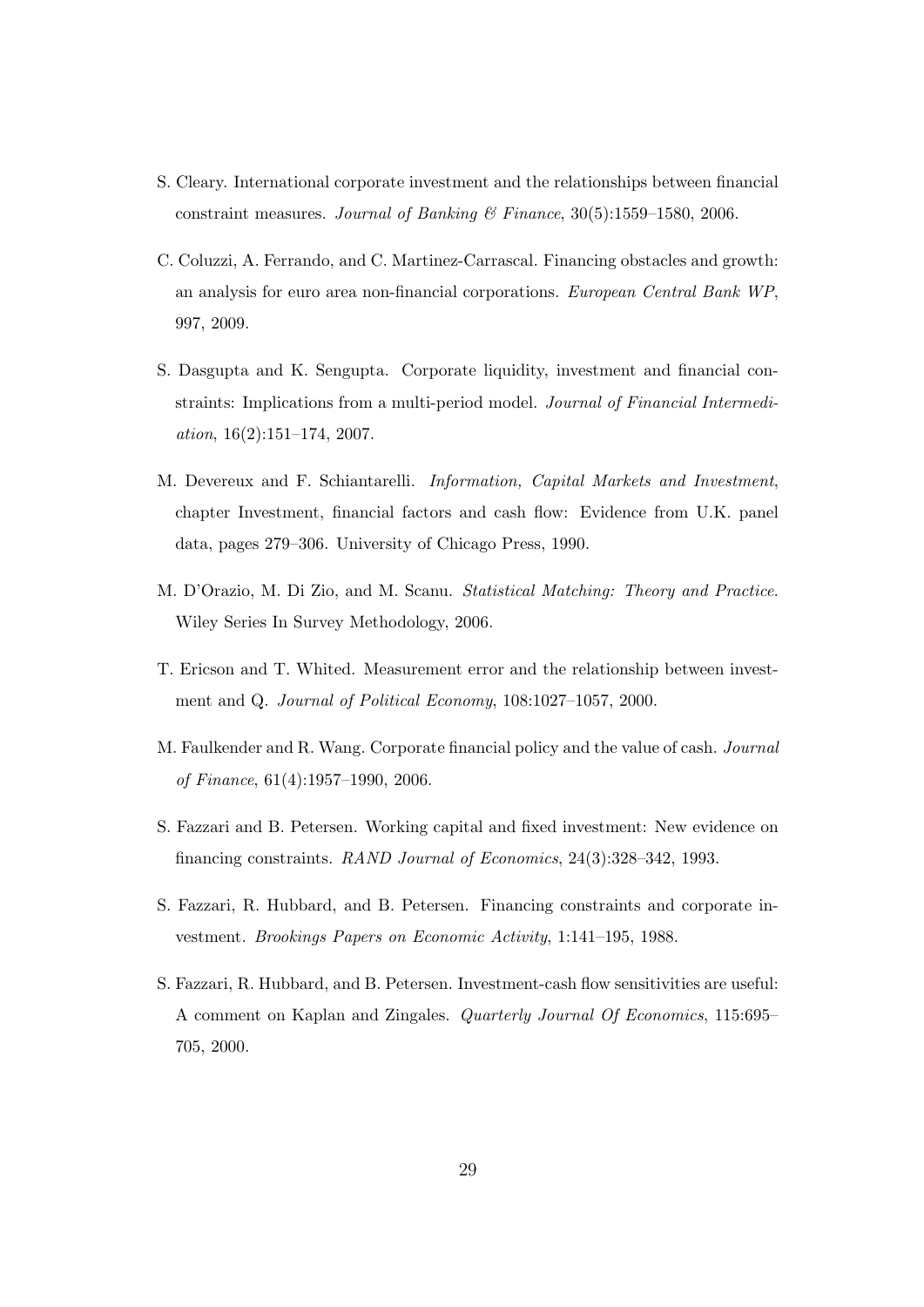- C.E. Fee, C.J. Hadlock, and J.R. Pierce. Investment, financing constraints, and internal capital markets: Evidence from the advertising expenditures of multinational firms. Review of Financial Studies, 22:2362–2392, 2009.
- A. Ferrando and N. Griesshaber. Financing obstacles among euro area firms: Who suffers the most? European Central Bank WP, 1293, 2011.
- M. Gertler. Financial structure and aggregate economic activity: An overview. Journal of Money, Credit and Banking, 20:559–588, 1988.
- S. Gilchrist and C. Himmelberg. Evidence on the role of cash flow for investment. Journal of Monetary Economics, 36(3):541–572, 1995.
- A. Guariglia and S. Mateut. Credit channel, trade credit channel, and inventory investment: Evidence from a panel of UK firms. Journal of Banking and Finance, 30(10):2835–2856, 2006.
- C. J. Hadlock and J.R. Pierce. New evidence on measuring financial constraints: Moving beyond the KZ index. Review of Financial Studies, 23(5):1909–1940, 2010.
- B. Holmström and J. Tirole. Liquidity and risk management. *Journal of Money*, Credit and Banking, 32(2):295–319, 2000.
- T. Hoshi, A. Kashyap, and D. Scharfstein. Corporate structure, liquidity, and investment: Evidence from Japanese industrial groups. The Quarterly Journal of Economics, 106(1):33–60, 1991.
- S. N. Kaplan and L. Zingales. Do financing constraints explain why investment is correlated with cash flow? Quarterly Journal of Economics, 112:169–216, 1997.
- S. N. Kaplan and L. Zingales. Investment-cash flow sensitivities are not valid measures of financing constraints. Quarterly Journal Of Economics, 115:707–712, 2000.
- O. Lamont, C. Polk, and J. Saa-Requejo. Financial constraints and stock returns. Review of Financial Studies, 14(2):529–554, 2001.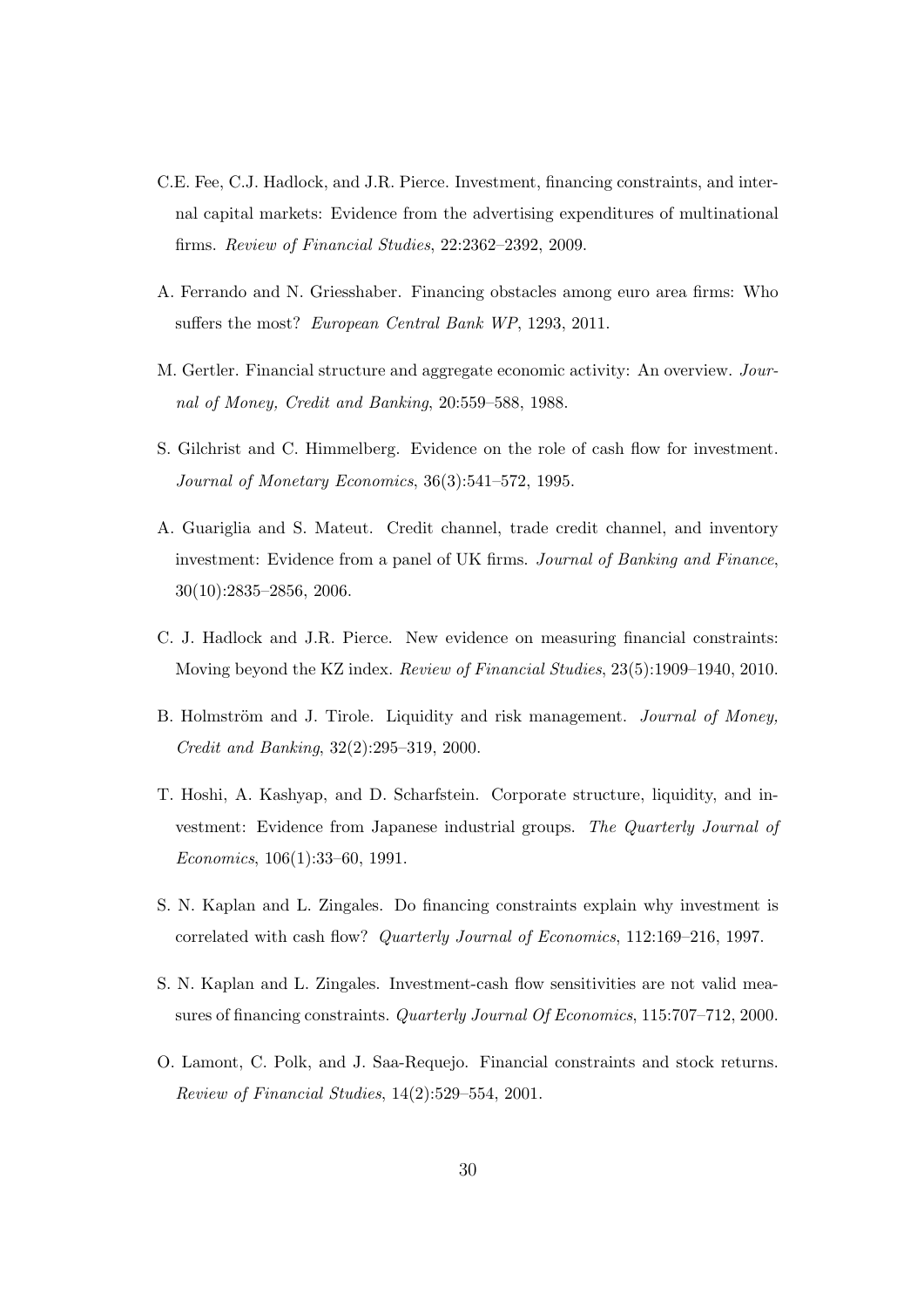- I. Love, L. Preve, and V. Sarria-Allende. Trade credit and bank credit: Evidence from recent financial crises. Journal of Financial Economics, 83:453–469, 2007.
- C. Molina. Are firms underleveraged? An examination of the effect of leverage on default probabilities. Journal of Finance, 60:1427–1459, 2005.
- S.C. Myers and N. Majluf. Corporate financing and investment decisions when firms have information that investors do not have. Journal of Financial Economics, 13: 187–221, 1984.
- M. Petersen and R. Rajan. Trade credit: Theories and evidence. The Review of Financial Studies, 10(3):661–691, 1997.
- D. J. Poirer. Partial observability in bivariate probit models. Journal of Econometrics, 12:209–217, 1980.
- J.D. Rauh. Investment and financing constraints: Evidence from the funding of corporate pension plans. Journal of Finance, 61:33–71, 2006.
- F. Schiantarelli. Financial Constraints and Investment: Methodological Issues and International Evidence. Oxford Review of Economic Policy, 12:70–89, 1995.
- F. Silva and C. Carreira. Measuring firms' financial constraints: A rough guide. Universidade de Coimbra, mimeo, 2012.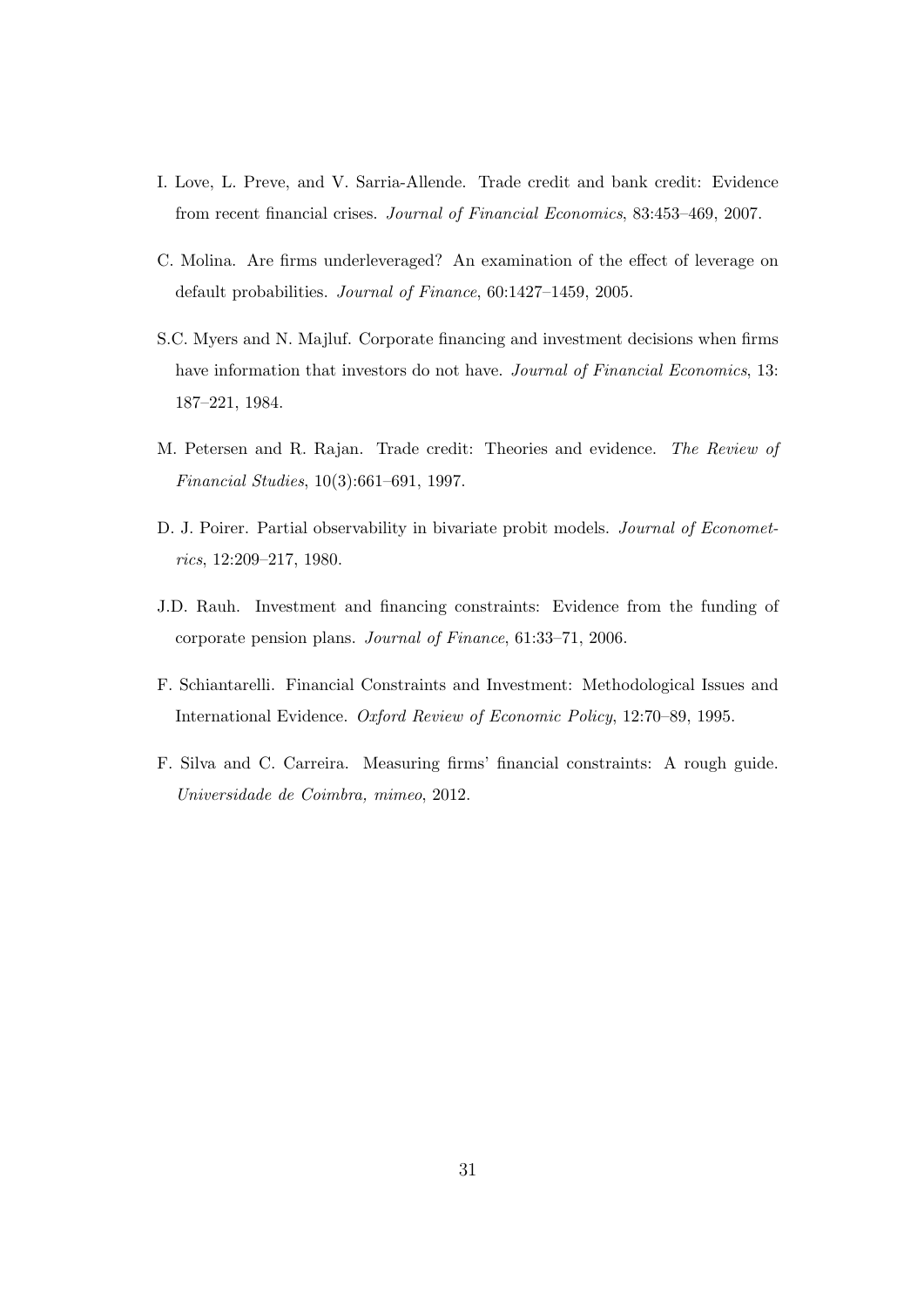## 7 Appendix

|                 | Year 2009 | Year $2010$ | <b>Year 2011</b> | $\#obs$ (total) |
|-----------------|-----------|-------------|------------------|-----------------|
| $\#obs$         | 2,799     |             |                  | 2,799           |
| $\#obs$         |           | 2,671       |                  | 2,671           |
| $\#obs$         |           |             | 5,187            | 5,187           |
| $\#obs$         | 700       | 700         |                  | 1,400           |
| $\#obs$         |           | 279         | 279              | 558             |
| $\#obs$         | 74        |             | 74               | 148             |
| $\#obs$         | 176       | 176         | 176              | 528             |
| $\#obs$ (total) | 3,749     | 3,826       | 5,716            | 13,291          |

Table 1: Description of the unbalanced panel

Notes. The Table shows the structure of the unbalanced panel. For instance, the panel has 3749 observations in 2009 of which 2799 are present only in 2009 and 176 are present also in 2010 and 2011.



Figure 1: Firm distribution in SAFE (in percentage of the total sample)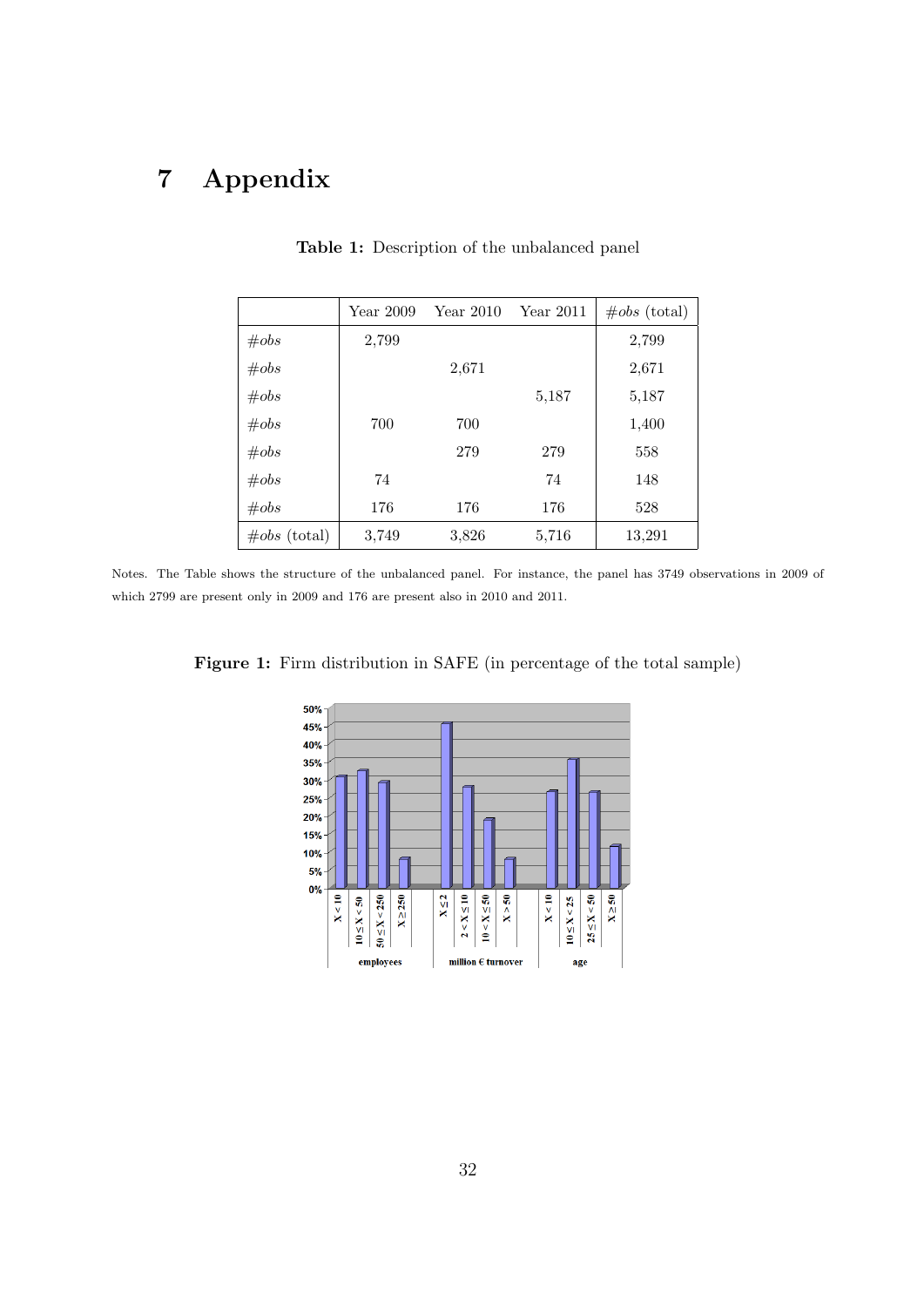|                                           | mean   | median  | $\min$         | max    | total     |
|-------------------------------------------|--------|---------|----------------|--------|-----------|
| BE                                        | 1,909  | 1,480   | $10\,$         | 4,232  | 65,920    |
| DE                                        | 921    | 732     | $\mathbf{1}$   | 2,319  | 29,143    |
| $\mathop{\hbox{\rm ES}}$                  | 33,308 | 34,107  | $\,2$          | 67,663 | 440,784   |
| FI                                        | 1,800  | 1,814   | $\bf 5$        | 3,867  | 61,560    |
| ${\rm FR}$                                | 43,126 | 41,729  | $42\,$         | 94,929 | 884,855   |
| ${\rm GR}$                                | 2,923  | 3,231   | $\mathbf{1}$   | 5,047  | 67,929    |
| $\ensuremath{\mathrm{IT}}$                | 37,841 | 39,359  | $20\,$         | 70,352 | 972,321   |
| $\rm NL$                                  | 261    | $225\,$ | $1\,$          | 572    | 8,232     |
| ${\cal PT}$                               | 51,028 | 45,704  | $\overline{4}$ | 88,524 | 705,609   |
| mining                                    | 556    | 527     | $\,1$          | 1,009  | 14,344    |
| construction                              | 14,013 | 15,464  | $\sqrt{3}$     | 26,356 | 206,594   |
| manufacturing                             | 32,649 | 34,107  | 17             | 70,352 | 840,508   |
| retail and wholesale                      | 53,052 | 54,884  | $77\,$         | 94,925 | 1,202,486 |
| transpot and storage                      | 7,310  | 8,874   | $8\,$          | 12,465 | 171,782   |
| real estate                               | 6,541  | 6,448   | $\mathbf{1}$   | 13,043 | 94,697    |
| other services                            | 42,623 | 45,704  | $21\,$         | 72,708 | 705,942   |
| $X \leq 2$ mill. euro                     | 50,683 | 54,014  | $\overline{4}$ | 94,930 | 2,196,194 |
| $2$ mill. euro $<$ X $\leq$ 10 mill. euro | 18,348 | 16,026  | $\,1$          | 39,625 | 688,373   |
| 10 mill. eruo $<$ X $\leq$ 50 mill. euro  | 7,560  | 6,052   | $\mathbf{1}$   | 16,884 | 267,317   |
| $X>50$ mill. euro                         | 1,690  | 1,292   | $1\,$          | 3,959  | 84,469    |
| 2008                                      | 35,337 | 32,095  | 3              | 85,398 | 1,083,822 |
| 2009                                      | 45,542 | 41,703  | $\,1$          | 94,929 | 1,309,480 |
| 2010                                      | 36,519 | 39,359  | $\mathbf{1}$   | 88,232 | 843,051   |

Table 2: Available matches in Amadeus within each group

Notes. The Table shows the number of observations in each group in Amadeus that is available for the matching. X stands for turnover of the firm.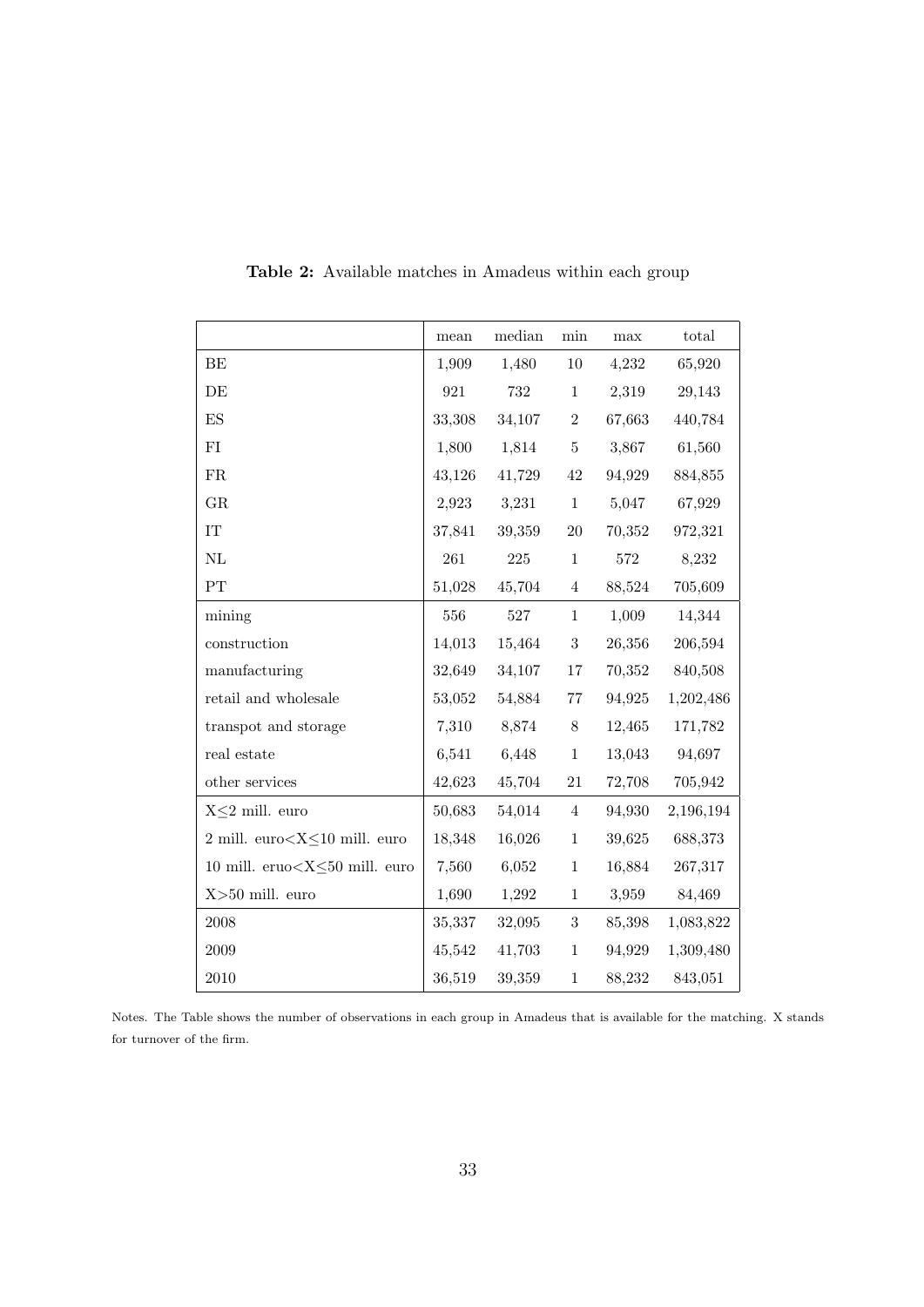|                                                       |          |          | Perceived FC Actual FC Debt Burden $_{t-1}$ | $\text{Cash}_{t-1}$ |
|-------------------------------------------------------|----------|----------|---------------------------------------------|---------------------|
| Turnover Class                                        |          |          |                                             |                     |
| $X \leq 2$ mill. euro                                 | $18.5\%$ | $45.2\%$ | 2.87\%                                      | 0.125               |
| $2 \text{ mill. euro} < X \leq 10 \text{ mill. euro}$ | 17.1\%   | 40.7\%   | 2.33\%                                      | 0.105               |
| 10 mill. $eruo < X < 50$ mill. $euro$                 | 13.8%    | 36.8%    | 2.15%                                       | 0.081               |
| $X > 50$ mill. euro                                   | 11.7%    | 34.3%    | $2.24\%$                                    | 0.059               |
| Year                                                  |          |          |                                             |                     |
| 2009                                                  | $19.2\%$ | 37.8%    | 3.20%                                       | 0.111               |
| 2010                                                  | $15.0\%$ | $42.4\%$ | 2.66\%                                      | 0.115               |
| 2011                                                  | 16.2%    | $43.0\%$ | $2.02\%$                                    | 0.125               |

Table 3: Financial constraints, financial characteristics and the importance of groups

Notes. The second and third column of the table show the percentage of firms that face financing constraints given their turnoverclass or given the year of observation as derived from the SAFE. The fourth and fifth column of the table show the debt burden and cash holdings of firms given their turnoverclass or given the presented year of observation (minus 1 year) as derived from the Amadeus database (pre-matching).

|                     |            | $\%$ groups where                                             |
|---------------------|------------|---------------------------------------------------------------|
|                     | $#$ groups | variance within $\text{group} < \text{variance total sample}$ |
| Return on equity    | 733        | 74%                                                           |
| Coverage ratio      | 733        | 62\%                                                          |
| Profit margin       | 733        | 72\%                                                          |
| Workcap             | 733        | 87\%                                                          |
| Workcap requirement | 733        | 87%                                                           |
| Cash                | 733        | 77\%                                                          |
| Leverage            | 733        | 84%                                                           |
| Leverage cleaned    | 733        | 83%                                                           |
| Short term loans    | 733        | 75%                                                           |
| Total               | 733        | 78%                                                           |

Table 4: Matching groups and variance of variables

Notes. The first column shows the number of groups that are used for the NNDHD matching. The second column shows the percentage of groups for which the given variable has a smaller variance within the group than in the total sample. Calculations are done on the total Amadeus sample out of which is matched.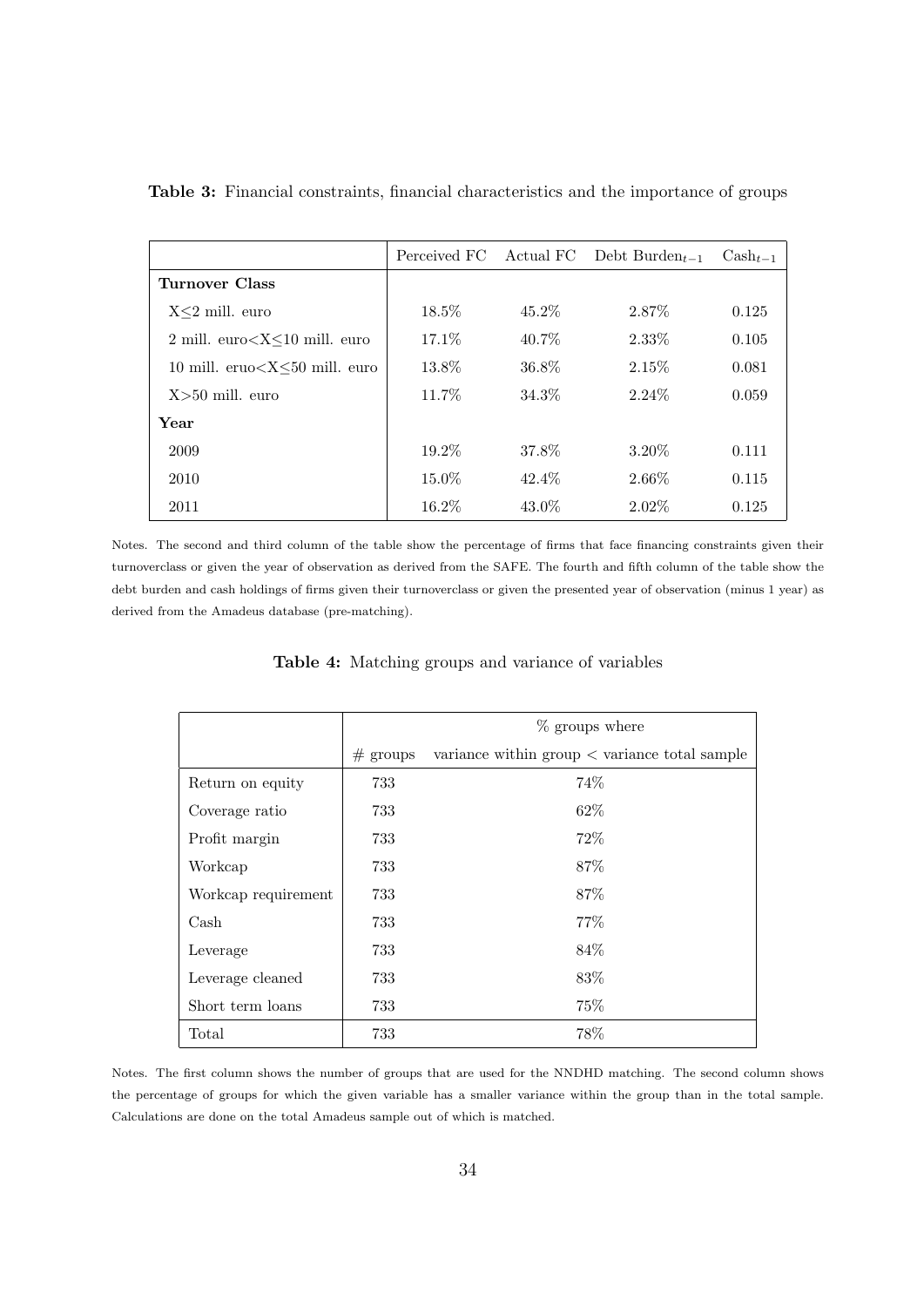Table 5: Comparison of firms' qualitative answers on changes in turnover, profit margin, interest rates and use of trade credit

|                        |                              |                              |           | Data source |
|------------------------|------------------------------|------------------------------|-----------|-------------|
|                        | Profit margin increased=0    | Profit margin increased=1    | T-test    | safe        |
| Profit margin          | 0.008                        | 0.015                        | 0.12      | amadeus     |
|                        | Turnover increased=0         | Turnover increased=1         | T-test    | safe        |
| Sales growth           | $-0.026$                     | 0.027                        | $0.05**$  | amadeus     |
|                        | Interest rate increased= $0$ | Interest rate increased= $1$ | T-test    | safe        |
| Debt burden            | 2.3%                         | $2.6\%$                      | $0.01***$ | amadeus     |
|                        | Trade credit used= $0$       | Trade credit used= $1$       | T-test    | safe        |
| Trade Credit to assets | 0.146                        | 0.167                        | $0.02**$  | amadeus     |
| Trade Credit to sales  | 0.112                        | 0.158                        | $0.00***$ | amadeus     |

Notes. The Table gives the mean values of the variables split by the bivariate outcome of the categorical variable and the p-value of the corresponding t-test on the equality of the means. Significance levels: \*\*\* p<0.01, \*\* p<0.05, \* p<0.1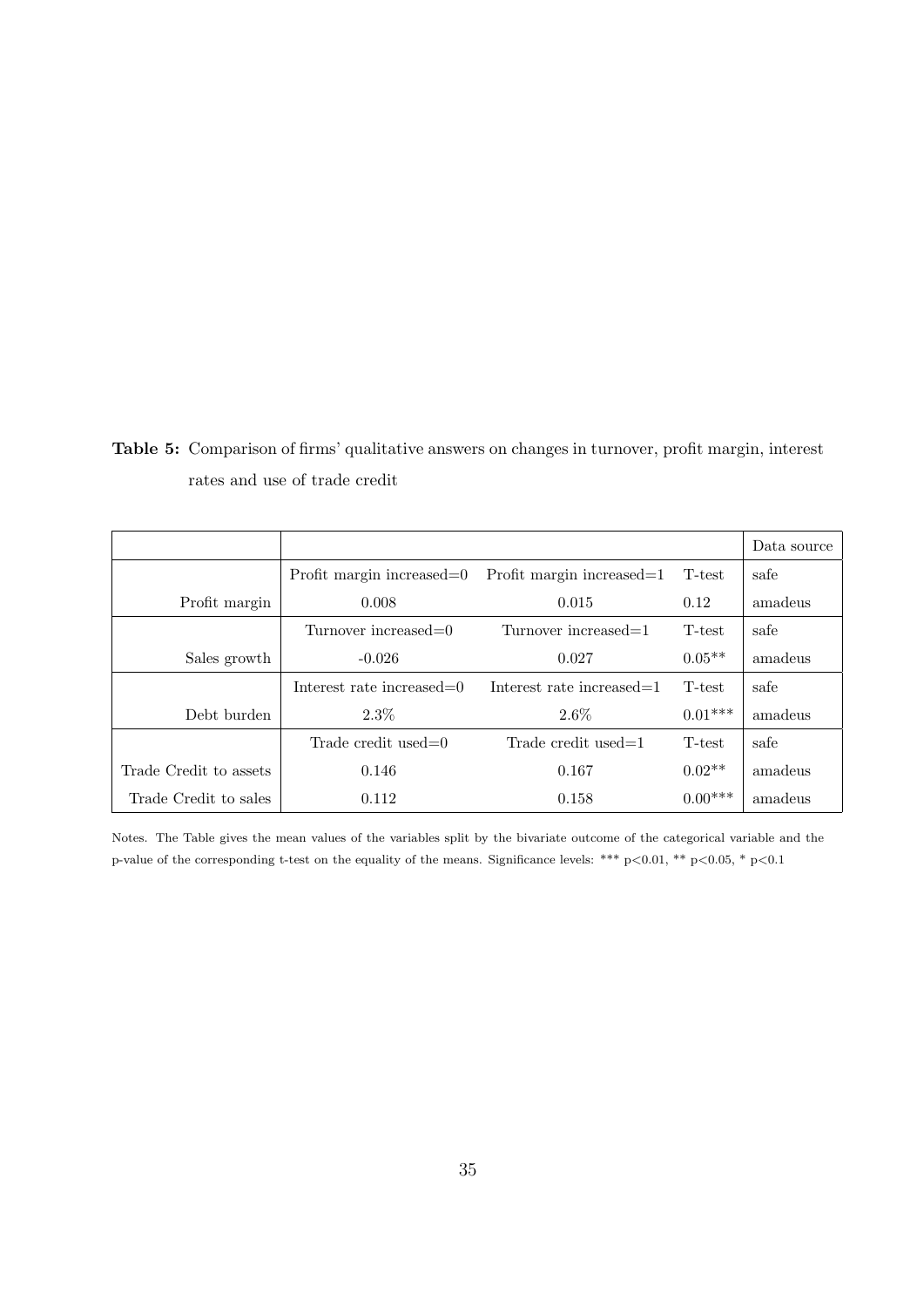| Question                       | Answer                                  | Variable             | Value          |
|--------------------------------|-----------------------------------------|----------------------|----------------|
| Q <sub>0</sub>                 |                                         |                      |                |
| What is currently your         | Finding customers                       | Perceived FC         | $\overline{0}$ |
| most pressing problem?         | Competition                             | Perceived FC         | $\theta$       |
|                                | Access to finance                       | Perceived FC         | $\mathbf{1}$   |
|                                | Costs of production or labour           | Perceived FC         | $\theta$       |
|                                | Availability skilled staff/managers     | Perceived FC         | $\theta$       |
|                                | Regulation                              | Perceived FC         | $\theta$       |
|                                | Other                                   | Perceived FC         | $\theta$       |
|                                | DK/NA                                   | Perceived FC         | missing        |
| Q7a                            |                                         |                      |                |
| In the past 6 months which     | Didn't apply, sufficient internal funds | Actual FC            | missing        |
| action did you take with       | Didn't apply because other reasons      | Actual FC            | missing        |
| respect to bank loans,         | Didn't apply out of fear of rejection   | Actual FC            | missing        |
| trade credit or other          | Applied                                 | Actual FC            | go to Q7b      |
| external finance?              | DK/NA                                   | Actual FC            | missing        |
| Q7b                            |                                         |                      |                |
| If you applied for bank loans, | Applied and got everything              | Actual FC            | $\overline{0}$ |
| trade credit or other external | Applied but only got part of it         | Actual FC            | $\mathbf{1}$   |
| finance in the past 6 months,  | Applied but refused, cost too high      | Actual FC            | 1              |
| what was the outcome?          | Applied but was rejected                | Actual FC            | $\mathbf{1}$   |
|                                | DK/NA                                   | Actual FC            | missing        |
| D <sub>6</sub>                 |                                         |                      |                |
| Who are the owners of          | Shareholders/quoted firm                | ownershipdummy       | $\theta$       |
| your firm?                     | Other firms or business associates      | $ownershipdummy = 0$ |                |
|                                | family or entrepreneurs                 | ownershipdummy       | 1              |
|                                | Venture capital firm/business angels    | ownershipdummy       | 1              |
|                                | Natural person/one owner only           | ownershipdummy       | $\mathbf{1}$   |
|                                | Other                                   | ownershipdummy       | missing        |
|                                | DK/NA                                   | ownershipdummy       | missing        |

### Table 6: Construction of Variables (as denominated in SAFE)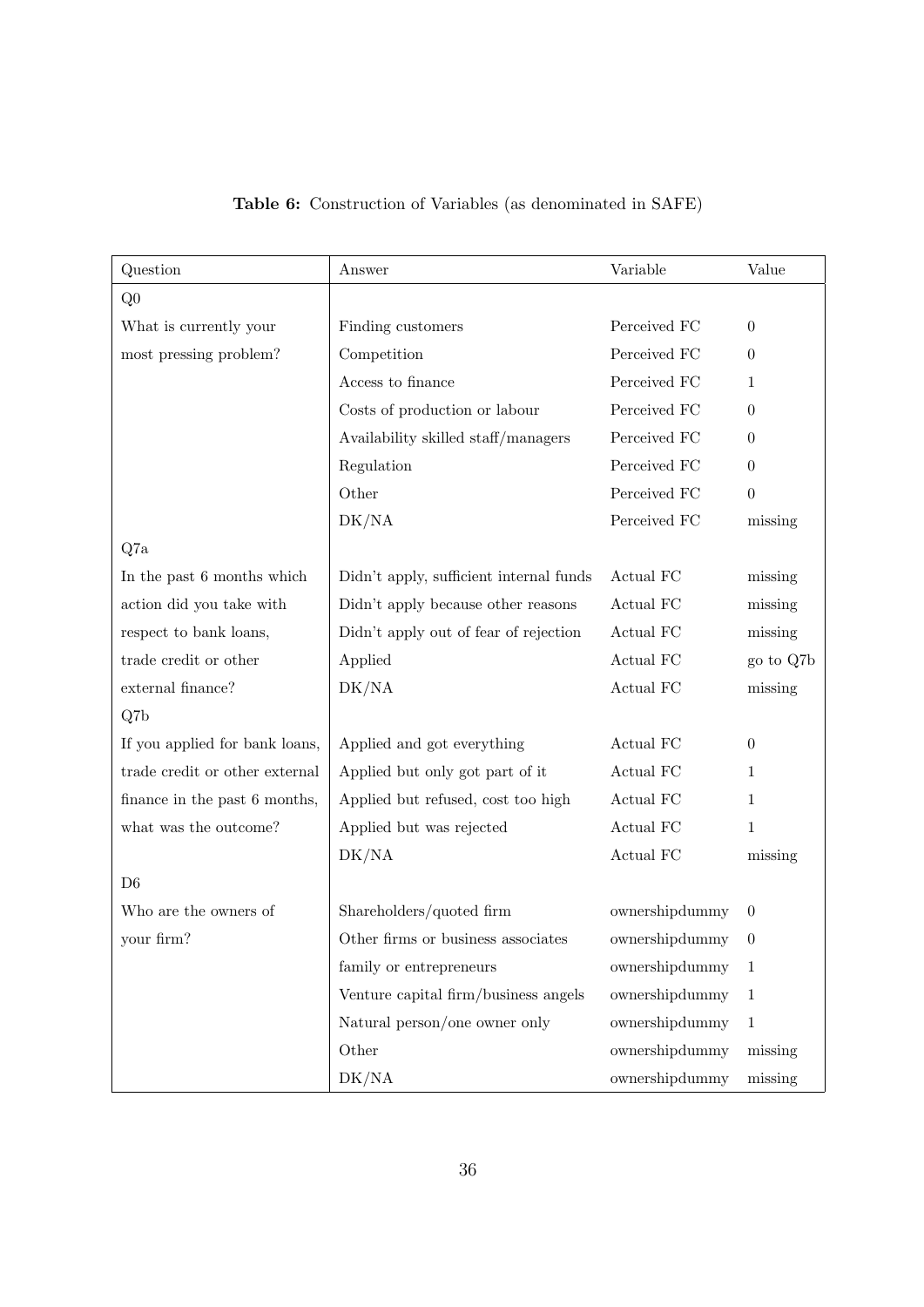|           | Perceived FC | $\#obs$ | Actual FC | $\#obs$ |
|-----------|--------------|---------|-----------|---------|
| <b>BE</b> | 7.3%         | 740     | 21.3%     | 80      |
| DE        | 13.6%        | 2,376   | $25.4\%$  | 311     |
| ES        | 26.4%        | 2,336   | 39.3%     | 638     |
| FI        | $6.7\%$      | 658     | $6.5\%$   | 46      |
| FR.       | 12.7%        | 2,385   | 19.1%     | 408     |
| GR.       | 33.8%        | 745     | 47.2%     | 178     |
| TТ        | 16.2%        | 2,413   | 29.5%     | 572     |
| NL        | 12.1%        | 848     | 50.0%     | 66      |
| PT        | $16.6\%$     | 790     | 32.1%     | 131     |
| total     | $16.7\%$     | 13,291  | $31.1\%$  | 2,430   |

Table 7: Country distribution, perceived FC and actual FC

Notes. The Table shows the number of observations that belong to that country and the financing constraints in our sample.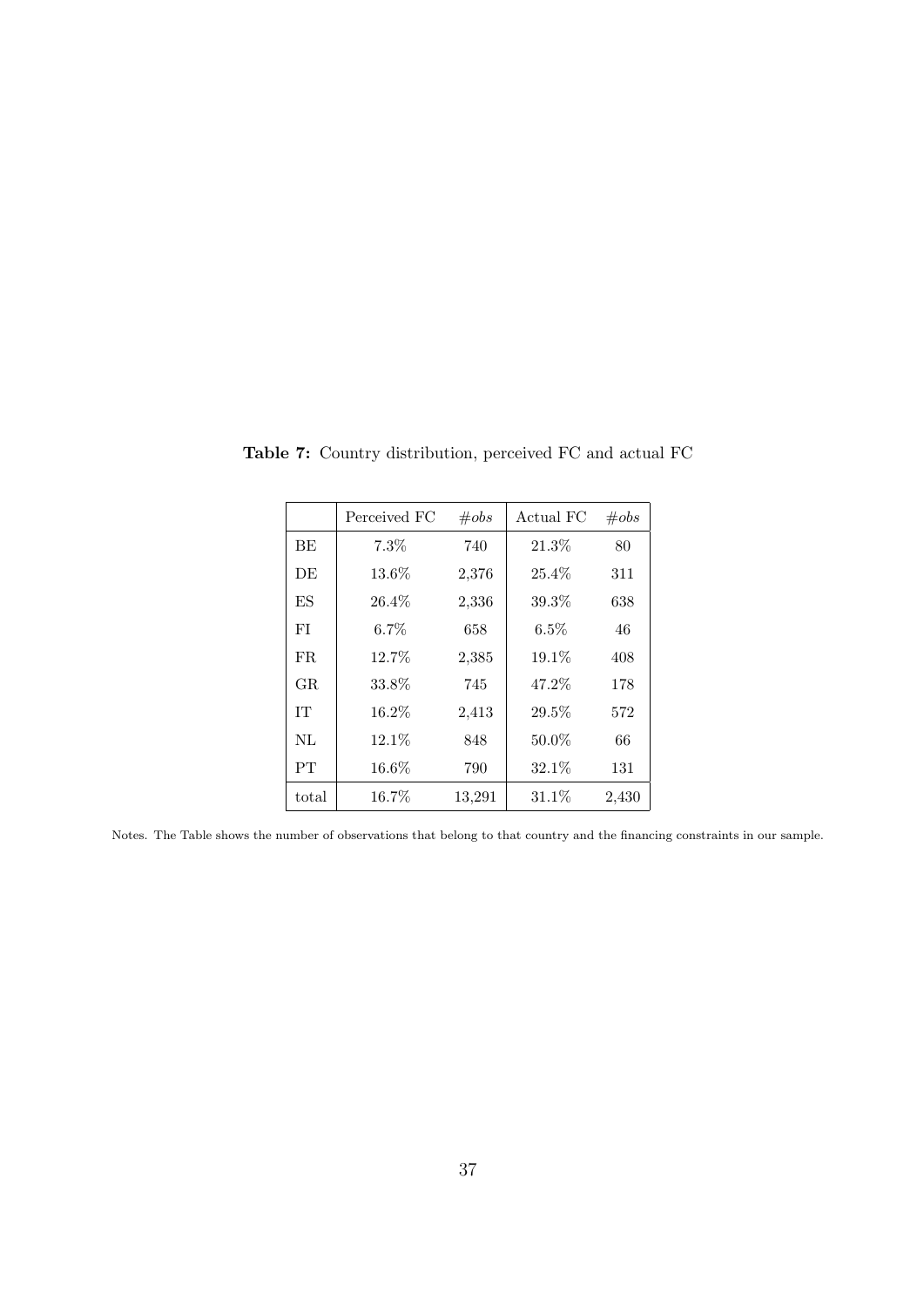| Variable          | Definition                                                            |
|-------------------|-----------------------------------------------------------------------|
| Return on equity  | profit or loss of the period / total shareholder funds                |
| Coverage ratio    | operating profit or loss / interest payment                           |
| Profit margin     | profit or loss of the period / total sales                            |
| Workcap           | (current assets - current liabilities) / total assets                 |
| Workcap required  | (accounts receivable + inventories - accounts payable) / total assets |
| Cash              | cash and cash equivalent / total assets                               |
| Debt              | $current$ liabilities $+$ non current liabilities                     |
| Leverage          | $\text{debt}$ / total assets                                          |
| Leverage cleaned  | (debt - cash and cash equivalent) / total assets                      |
| Short term loans  | loans with maturity less than one year / total assets                 |
| Log(age)          | $log(1 + age)$                                                        |
| Log(total assets) | $log(1 + total$ assets)                                               |
| Debt burden       | interest payment / (debt-accounts payable)                            |

Table 8: Construction of Variables (as denominated in Amadeus)

Both consolidated and unconsolidated annual accounts are available in Amadeus and these are comparable across countries. Amadeus also provides qualitative information as number of employees and if a firm is listed on a stock market. In our sample we are careful to consider firms with unconsolidated accounts (mainly small and medium-sized ones) only when they do not present consolidated accounts in Amadeus. We construct seven non-financial sectors: 1) mining; 2) construction; 3) manufacturing; 4) retail and wholesale trade; 5) transport and storage; 6) real estate and 7) other services. We only use end of year data. Concerning our variables of interest, we apply a series of filters. We eliminate the observations of firms with errors in their financial statements (for instance when total assets are negative).We eliminate 1% of the extreme values taking into consideration differences across sectors and countries.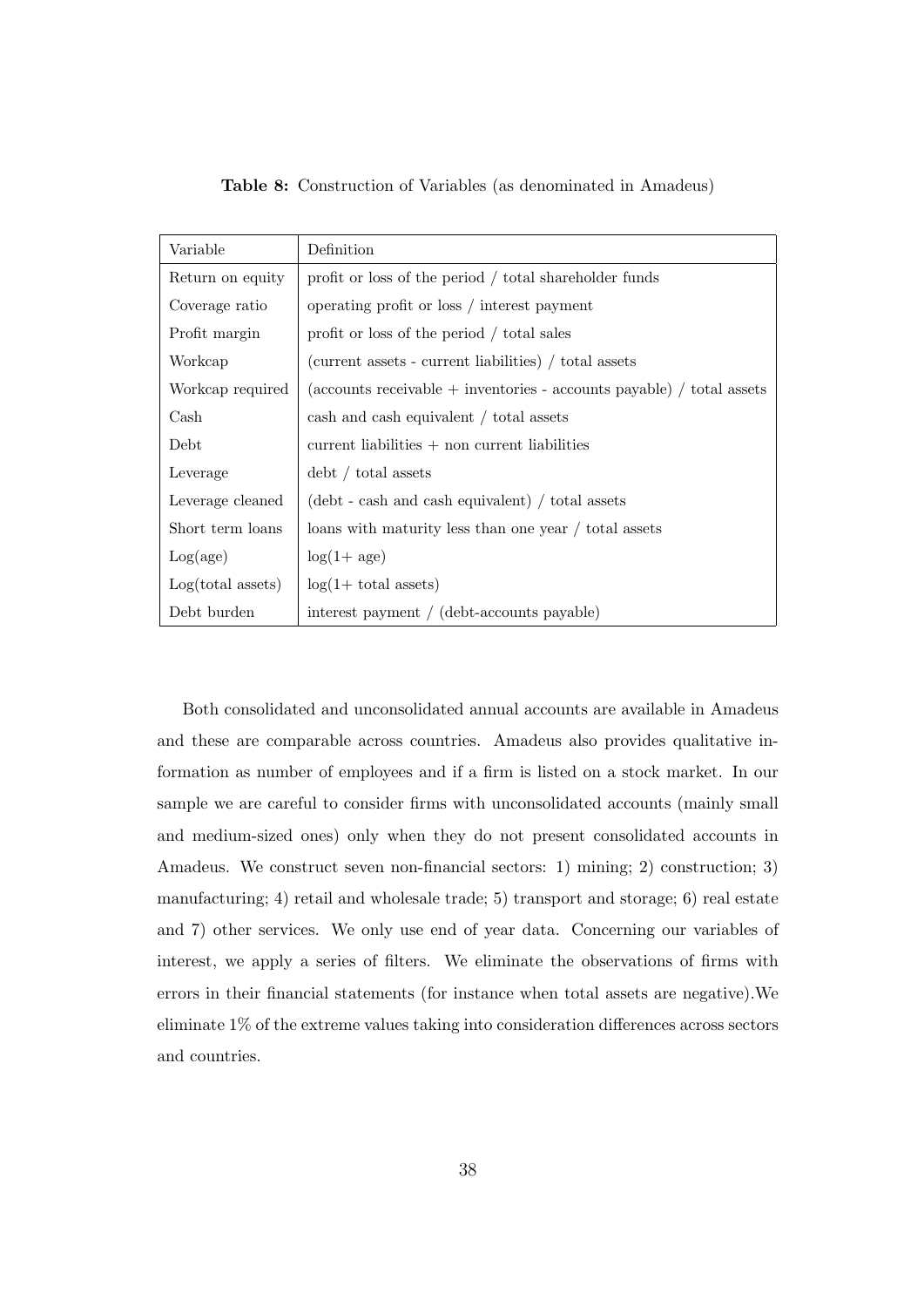|                     | mean     | median   | minimum  | maximum | $\#obs$ |
|---------------------|----------|----------|----------|---------|---------|
| Profitability       |          |          |          |         |         |
| Return on equity    | 0.106    | 0.071    | $-2.444$ | 2.177   | 13,291  |
| Coverage ratio      | 7.355    | 2.344    | $-50.75$ | 99.90   | 13,291  |
| Profit margin       | 0.009    | 0.012    | $-0.874$ | 0.343   | 13,291  |
| Liquidity           |          |          |          |         |         |
| Workcap             | 0.161    | 0.155    | $-1.000$ | 1.000   | 13,291  |
| Workcap requirement | 0.287    | 0.259    | $-0.788$ | 1.000   | 13,291  |
| Cash                | 0.113    | 0.051    | 0.000    | 0.950   | 13,291  |
| Leverage            |          |          |          |         |         |
| Leverage            | 0.708    | 0.712    | 0.000    | 4.232   | 13,291  |
| Leverage cleaned    | 0.595    | 0.621    | $-0.814$ | 4.000   | 13,291  |
| Short term loans    | 0.085    | 0.023    | 0.000    | 0.815   | 13,291  |
| Asymmetric info     |          |          |          |         |         |
| Age                 | 23.28    | 19.00    | 1.000    | 160.0   | 13,291  |
| $Log($ assets $)$   | 7.884    | 7.760    | 1.098    | 18.51   | 13,291  |
| Debt burden         | $2.50\%$ | $2.03\%$ | $0.00\%$ | 31.4\%  | 13,291  |

Table 9: Descriptive statistics

Notes. The Table shows the mean, median, minimum and maximum for the variables of the matched sample.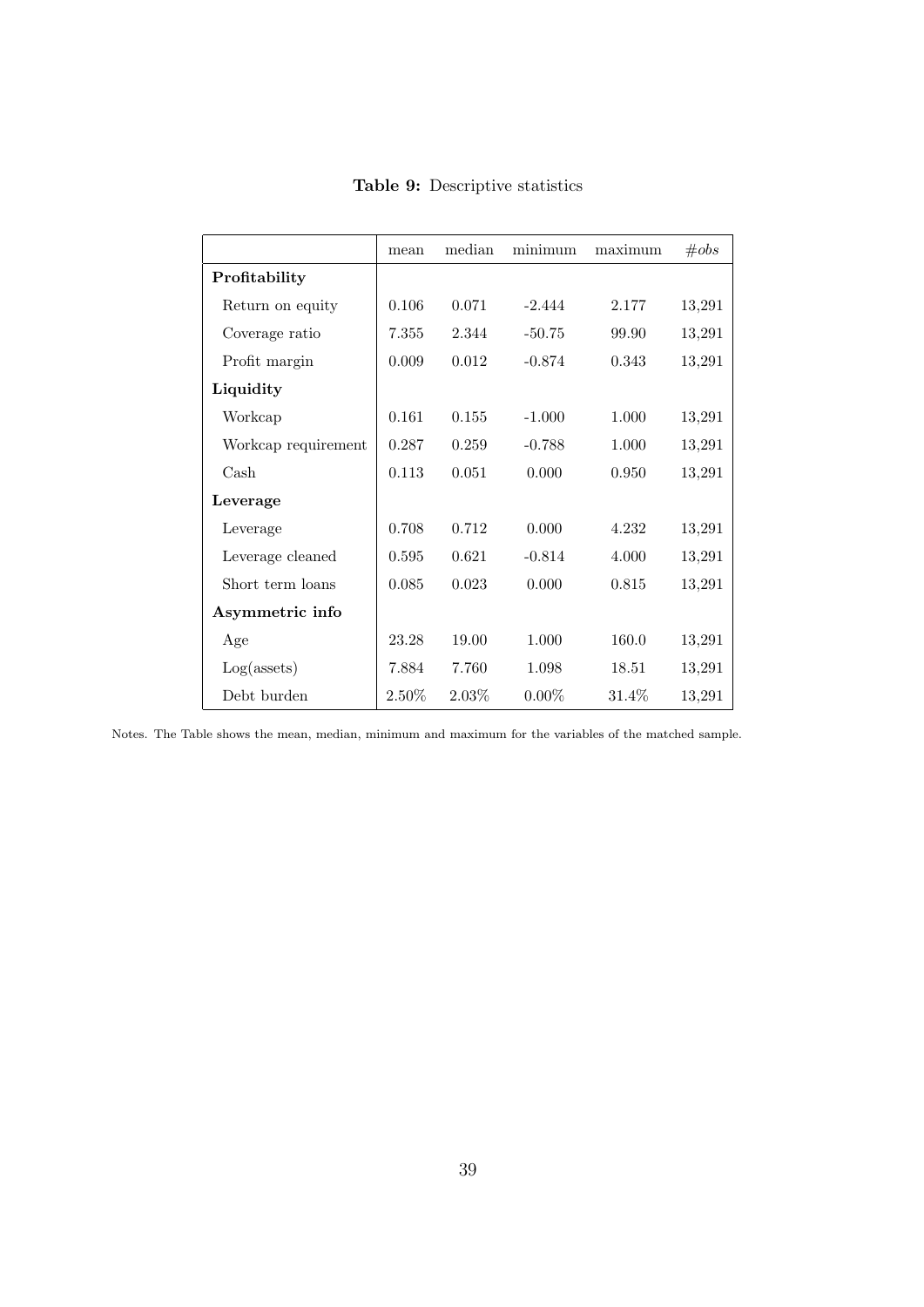|                       | Perceived FC | Perceived FC |           | Actual FC | Actual FC |                       |
|-----------------------|--------------|--------------|-----------|-----------|-----------|-----------------------|
|                       | $=0$         | $=1$         | T-test    | $=0$      | $=1$      | T-test                |
| Profitability         |              |              |           |           |           |                       |
| Return on equity      | 0.108        | 0.094        | $0.08*$   | 0.099     | 0.062     | $0.02**$              |
| Coverage ratio        | 10.14        | 8.725        | $0.01***$ | 8.153     | 6.445     | $0.02**$              |
| Profit margin         | 0.010        | 0.002        | $0.00***$ | 0.011     | $-0.000$  | $0.00^{\ast\ast\ast}$ |
| Liquidity             |              |              |           |           |           |                       |
| Workcap               | 0.162        | 0.144        | $0.01***$ | 0.160     | 0.123     | $0.00***$             |
| Workcap requirement   | 0.282        | 0.313        | $0.00***$ | 0.288     | 0.312     | $0.01***$             |
| $\operatorname{Cash}$ | 0.113        | 0.110        | 0.18      | $0.099\,$ | 0.099     | 0.52                  |
| Leverage              |              |              |           |           |           |                       |
| Leverage              | 0.706        | 0.719        | $0.04**$  | 0.697     | 0.730     | $0.00***$             |
| Leverage cleaned      | 0.592        | 0.609        | $0.02**$  | 0.598     | 0.632     | $0.01^{***}\,$        |
| short term loans      | 0.083        | 0.095        | $0.00***$ | 0.091     | 0.101     | $0.04**$              |
| Asymmetric info       |              |              |           |           |           |                       |
| age                   | 23.98        | 19.76        | $0.00***$ | 24.67     | 20.88     | $0.00***$             |
| $log($ assets $)$     | 7.928        | 7.663        | $0.00***$ | 8.323     | 8.073     | $0.00***$             |
| debt burden           | $2.5\%$      | 2.7%         | $0.00***$ | 2.4%      | 2.5%      | $0.07*$               |

Table 10: Firm characteristics by constraint-group: t-test on the equality of means

Notes. The Table gives the mean values of the variables split by constraint-group and the p-value of the corresponding t-test on the equality of the means between the constrained observations and the unconstrained observations. Significance levels: \*\*\* p<0.01, \*\* p<0.05, \* p<0.1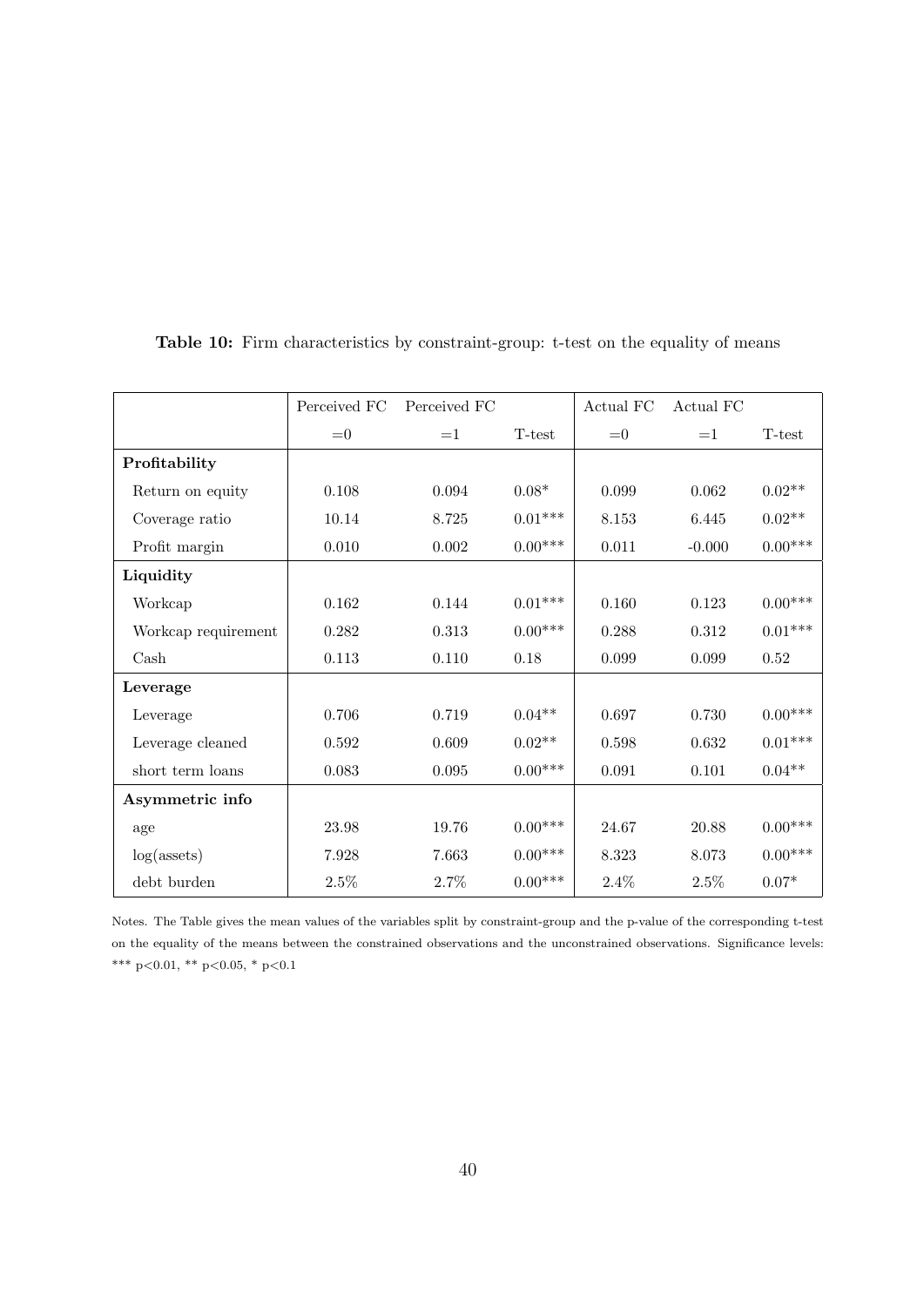|                   | (A1)                          |             | (A2)                          |             | (A3)                          |             |
|-------------------|-------------------------------|-------------|-------------------------------|-------------|-------------------------------|-------------|
| Panel A           | Perceived $\operatorname{FC}$ | Actual FC   | Perceived $\operatorname{FC}$ | Actual FC   | Perceived FC                  | Actual FC   |
| Return on equity  | $-0.009$                      | $-0.113*$   |                               |             |                               |             |
|                   | (0.061)                       | (0.062)     |                               |             |                               |             |
| Coverage ratio    |                               |             | $-0.001$                      | $-0.003**$  |                               |             |
|                   |                               |             | (0.001)                       | (0.001)     |                               |             |
| Profit margin     |                               |             |                               |             | $-0.527*$                     | $-0.621**$  |
|                   |                               |             |                               |             | (0.281)                       | (0.285)     |
| $\rho$            | $0.637***$                    |             | $0.626***$                    |             | $0.635***$                    |             |
|                   | (0.026)                       |             | (0.039)                       |             | (0.039)                       |             |
| Control dummies   | <b>YES</b>                    |             | <b>YES</b>                    |             | <b>YES</b>                    |             |
| #obs              | 2,381                         |             | 2.267                         |             | 2,381                         |             |
|                   | (B1)                          |             | (B2)                          |             | (B3)                          |             |
| Panel B           | Perceived FC                  | Actual FC   | Perceived FC                  | Actual FC   | Perceived $\operatorname{FC}$ | Actual FC   |
| Return on equity  | $-0.036$                      | $-0.137**$  |                               |             |                               |             |
|                   | (0.060)                       | (0.061)     |                               |             |                               |             |
| Coverage ratio    |                               |             | $-0.001$                      | $-0.003**$  |                               |             |
|                   |                               |             | (0.001)                       | (0.039)     |                               |             |
| Profit margin     |                               |             |                               |             | $-0.437$                      | $-0.563**$  |
|                   |                               |             |                               |             | (0.285)                       | (0.285)     |
| log(total assets) | $-0.023$                      | $-0.006$    | $-0.024$                      | $-0.003$    | $-0.021$                      | $-0.004$    |
|                   | (0.016)                       | (0.015)     | (0.016)                       | (0.015)     | (0.016)                       | (0.015)     |
| log(age)          | $-0.144***$                   | $-0.135***$ | $-0.123***$                   | $-0.124***$ | $-0.143***$                   | $-0.127***$ |
|                   | (0.036)                       | (0.035)     | (0.036)                       | (0.036)     | (0.036)                       | (0.035)     |
| $\rho$            | $0.626***$                    |             | $0.618***$                    |             | $0.625***$                    |             |
|                   | (0.039)                       |             | (0.040)                       |             | (0.039)                       |             |
| Control dummies   | <b>YES</b>                    |             | <b>YES</b>                    |             | <b>YES</b>                    |             |
| $\#obs$           | 2,381                         |             | 2,267                         |             | 2,381                         |             |

Table 11: Bivariate probit regression: Profitability

Notes. The Table shows the results of the bivariate probit estimation for the matched panel. Heterscedasticity robust standard errors in parentheses. Control dummies: ownership dummy, country dummies, sector dummies and year dummies are included in all regressions. Significance levels: \*\*\* p<0.01, \*\* p<0.05, \* p<0.1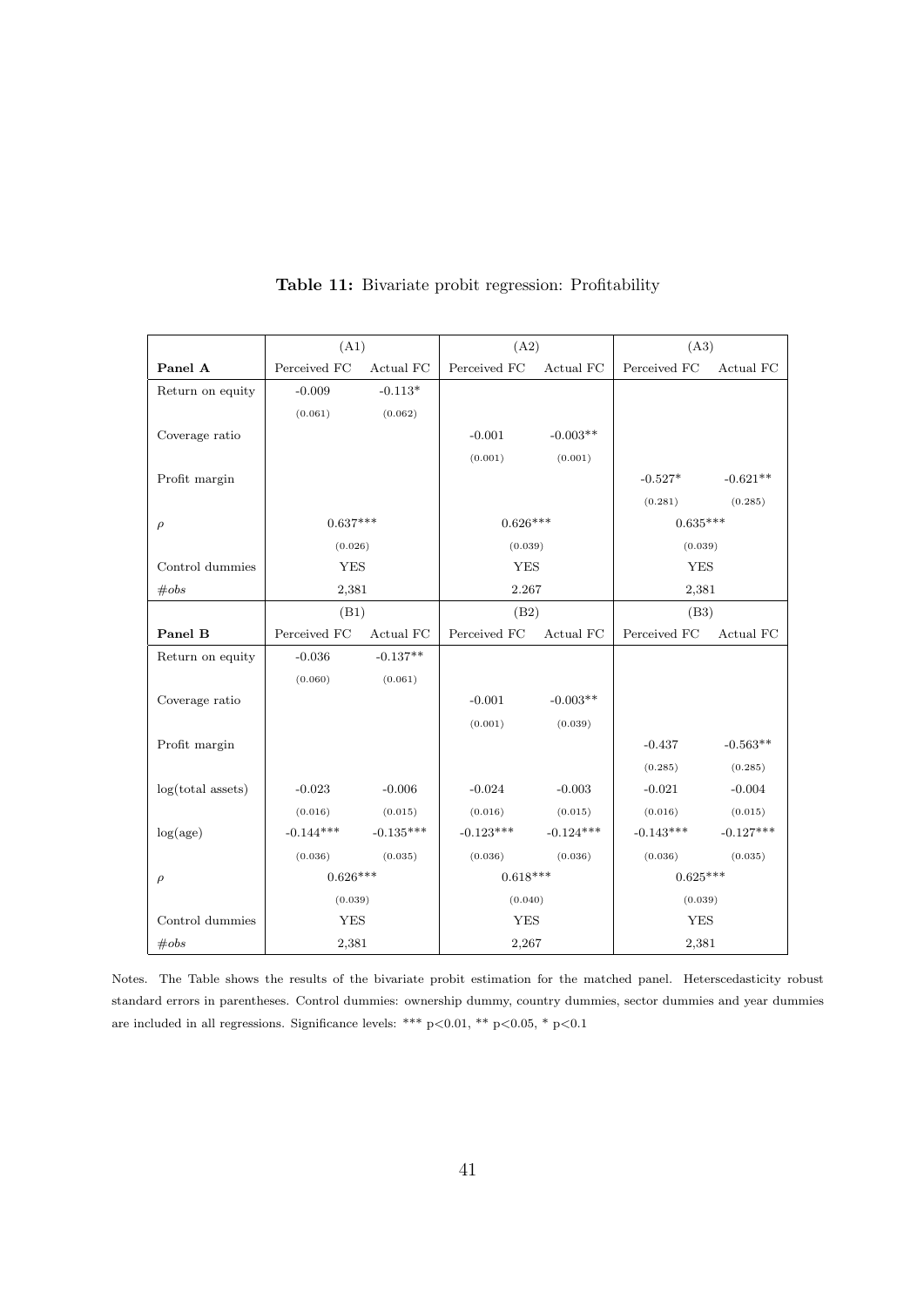|                       | (A1)         |             | (A2)         |             | (A3)         |             |
|-----------------------|--------------|-------------|--------------|-------------|--------------|-------------|
| Panel A               | Perceived FC | Actual FC   | Perceived FC | Actual FC   | Perceived FC | Actual FC   |
| Workcap               | $-0.253***$  | $-0.251***$ |              |             |              |             |
|                       | (0.090)      | (0.088)     |              |             |              |             |
| Workcap requirement   |              |             | 0.147        | $-0.088$    |              |             |
|                       |              |             | (0.112)      | (0.109)     |              |             |
| $\operatorname{Cash}$ |              |             |              |             | 0.032        | $-0.134$    |
|                       |              |             |              |             | (0.215)      | (0.212)     |
| $\rho$                | $0.633***$   |             | $0.638***$   |             | $0.636***$   |             |
|                       | (0.039)      |             | (0.039)      |             | (0.039)      |             |
| Control dummies       | <b>YES</b>   |             | <b>YES</b>   |             | <b>YES</b>   |             |
| $\#obs$               | 2,381        |             |              | 2.381       |              | 2,381       |
|                       | (B1)         |             | (B2)         |             | (B3)         |             |
| Panel B               | Perceived FC | Actual FC   | Perceived FC | Actual FC   | Perceived FC | Actual FC   |
| Workcap               | $-0.193**$   | $-0.205**$  |              |             |              |             |
|                       | (0.090)      | (0.061)     |              |             |              |             |
| Workcap requirement   |              |             | 0.169        | $-0.064$    |              |             |
|                       |              |             | (0.113)      | (0.110)     |              |             |
| Cash                  |              |             |              |             | $-0.059$     | 0.095       |
|                       |              |             |              |             | (0.219)      | (0.216)     |
| $log(total$ assets)   | $-0.022$     | $-0.005$    | $-0.021$     | $-0.007$    | $-0.023$     | $-0.005$    |
|                       | (0.016)      | (0.015)     | (0.016)      | (0.015)     | (0.016)      | (0.015)     |
| log(age)              | $-0.134***$  | $-0.120***$ | $-0.148***$  | $-0.127***$ | $-0.143***$  | $-0.129***$ |
|                       | (0.036)      | (0.035)     | (0.036)      | (0.035)     | (0.036)      | (0.035)     |
| $\rho$                | $0.624***$   |             | $0.628***$   |             | $0.626***$   |             |
|                       | (0.039)      |             | (0.039)      |             | (0.039)      |             |
| Control dummies       | <b>YES</b>   |             | <b>YES</b>   |             | <b>YES</b>   |             |
| #obs                  | 2,381        |             | 2,381        |             | 2,381        |             |

Table 12: Bivariate probit regression: Liquidity

Notes. The Table shows the results of the bivariate probit estimation for the matched panel. Heterscedasticity robust standard errors in parentheses. Control dummies: ownership dummy, country dummies, sector dummies and year dummies are included in all regressions. Significance levels: \*\*\* p<0.01, \*\* p<0.05, \* p<0.1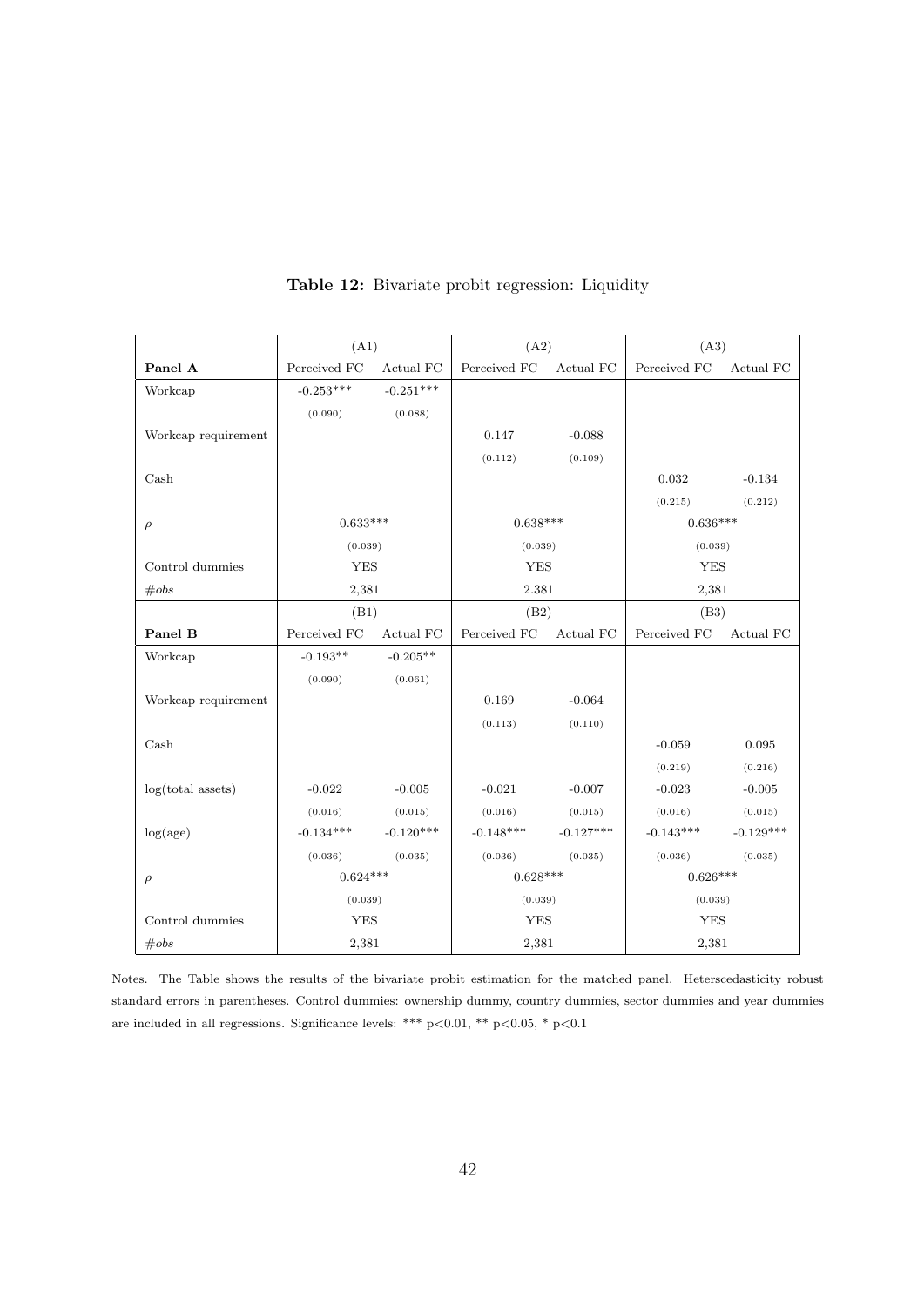|                   | (A1)         |             | (A2)         |             | (A3)         |             |
|-------------------|--------------|-------------|--------------|-------------|--------------|-------------|
| Panel A           | Perceived FC | Actual FC   | Perceived FC | Actual FC   | Perceived FC | Actual FC   |
| Leverage          | $0.184**$    | $0.200**$   |              |             |              |             |
|                   | (0.092)      | (0.090)     |              |             |              |             |
| Leverage cleaned  |              |             | $0.142*$     | $0.140*$    |              |             |
|                   |              |             | (0.081)      | (0.079)     |              |             |
| Short term loans  |              |             |              |             | 0.302        | 0.106       |
|                   |              |             |              |             | (0.211)      | (0.203)     |
| $\rho$            | $0.634***$   |             | $0.635***$   |             | $0.636***$   |             |
|                   | (0.039)      |             | (0.039)      |             | (0.039)      |             |
| Control dummies   | <b>YES</b>   |             | <b>YES</b>   |             | <b>YES</b>   |             |
| #obs              | 2,381        |             | 2.381        |             | 2,381        |             |
|                   | (B1)         |             | (B2)         |             | (B3)         |             |
| Panel B           | Perceived FC | Actual FC   | Perceived FC | Actual FC   | Perceived FC | Actual FC   |
| Leverage          | 0.081        | 0.127       |              |             |              |             |
|                   | (0.094)      | (0.091)     |              |             |              |             |
| Leverage cleaned  |              |             | 0.073        | 0.087       |              |             |
|                   |              |             | (0.082)      | (0.079)     |              |             |
| Short term loans  |              |             |              |             | 0.319        | 0.120       |
|                   |              |             |              |             | (0.211)      | (0.202)     |
| log(total assets) | $-0.021$     | $-0.004$    | $-0.022$     | $-0.006$    | $-0.023$     | $-0.006$    |
|                   | (0.016)      | (0.015)     | (0.016)      | (0.015)     | (0.016)      | (0.015)     |
| log(age)          | $-0.139***$  | $-0.121***$ | $-0.139***$  | $-0.123***$ | $-0.144***$  | $-0.129***$ |
|                   | (0.036)      | (0.035)     | (0.036)      | (0.035)     | (0.036)      | (0.035)     |
| $\rho$            | $0.626***$   |             | $0.626***$   |             | $0.626***$   |             |
|                   | (0.039)      |             | (0.039)      |             | (0.039)      |             |
| Control dummies   | <b>YES</b>   |             | <b>YES</b>   |             | <b>YES</b>   |             |
| $\#obs$           | 2,381        |             | 2,381        |             | 2,381        |             |

Table 13: Bivariate probit regression: Leverage

Notes. The Table shows the results of the bivariate probit estimation for the matched panel. Heterscedasticity robust standard errors in parentheses. Control dummies: ownership dummy, country dummies, sector dummies and year dummies are included in all regressions. Significance levels: \*\*\* p<0.01, \*\* p<0.05, \* p<0.1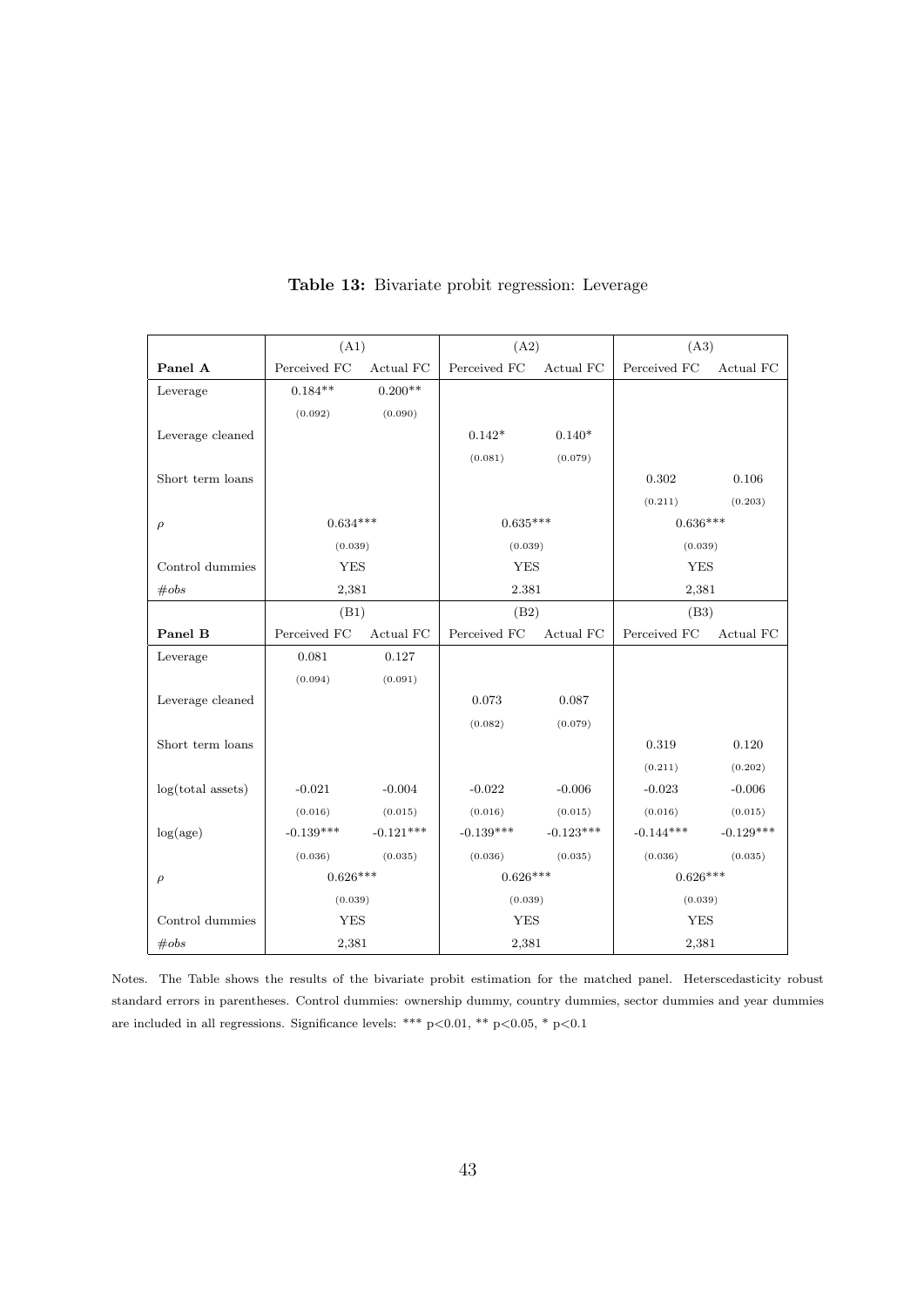|                   | (1)          |             | (2)          |             |  |
|-------------------|--------------|-------------|--------------|-------------|--|
|                   | Perceived FC | Actual FC   | Perceived FC | Actual FC   |  |
| Return on equity  | $-0.009$     | $-0.117*$   | $-0.035$     | $-0.138**$  |  |
|                   | (0.060)      | (0.062)     | (0.060)      | (0.061)     |  |
| Workcap           | $-0.236**$   | $-0.267***$ | $-0.167*$    | $-0.213**$  |  |
|                   | (0.129)      | (0.092)     | (0.095)      | (0.092)     |  |
| Short term loans  | 0.129        | $-0.105$    | 0.192        | $-0.054$    |  |
|                   | (0.220)      | (0.213)     | (0.221)      | (0.213)     |  |
| log(total assets) |              |             | $-0.022$     | $-0.006$    |  |
|                   |              |             | (0.016)      | (0.015)     |  |
| log(age)          |              |             | $-0.138***$  | $-0.125***$ |  |
|                   |              |             | (0.036)      | (0.035)     |  |
| $\rho$            | $0.634***$   |             | $0.625***$   |             |  |
|                   | (0.039)      |             | (0.039)      |             |  |
| Control dummies   | <b>YES</b>   |             | <b>YES</b>   |             |  |
| $\#obs$           | 2,381        |             | 2,381        |             |  |

Table 14: Bivariate probit regression: Return on equity, working capital and short term loans

Notes. The Table shows the results of the bivariate probit estimation for the matched panel. Heterscedasticity robust standard errors in parentheses. Control dummies: ownership dummy, country dummies, sector dummies and year dummies are included in all regressions. Significance levels: \*\*\* p<0.01, \*\* p<0.05, \* p<0.1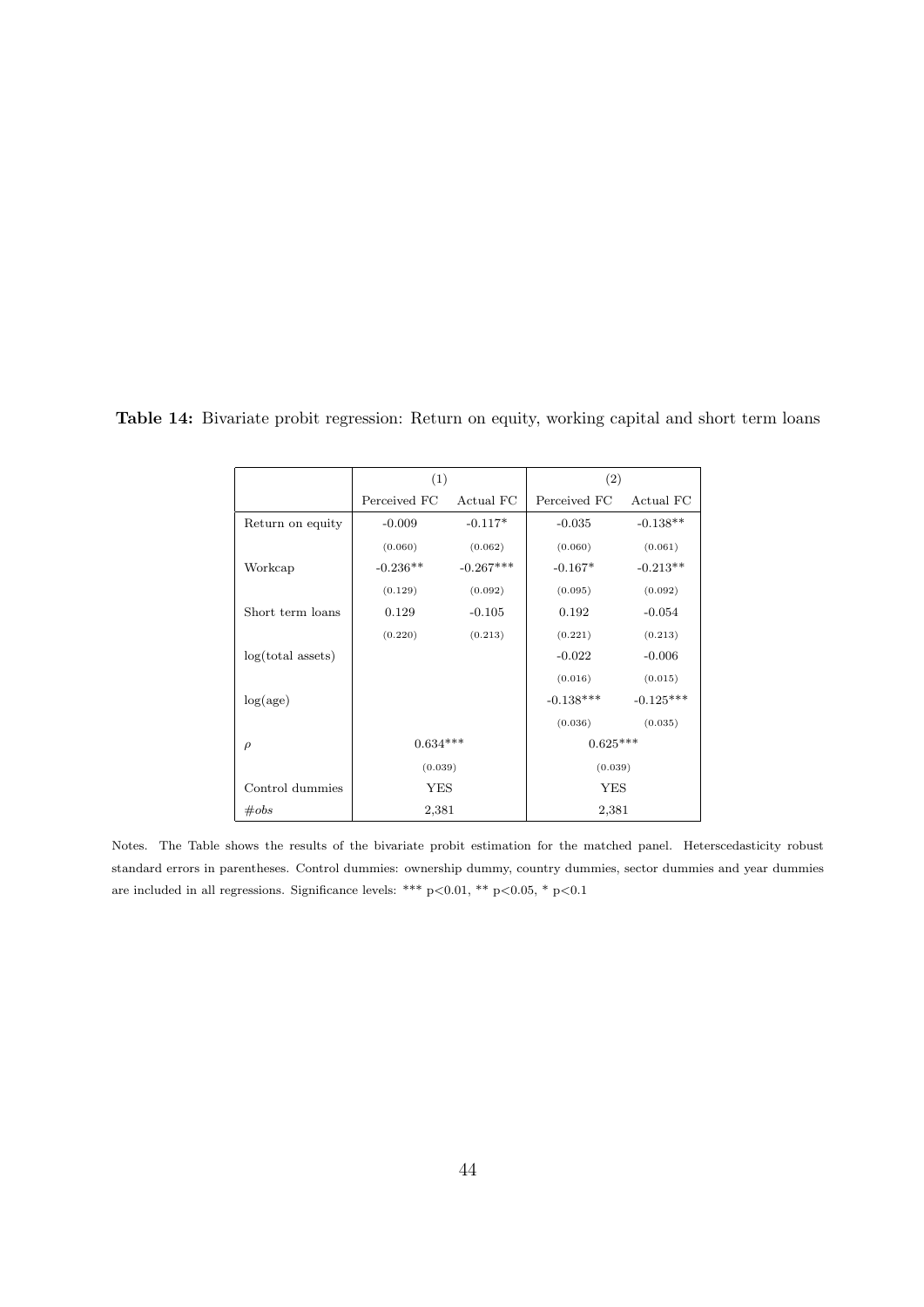|                   | (1)          |           | (2)          |             |  |
|-------------------|--------------|-----------|--------------|-------------|--|
|                   | Perceived FC | Actual FC | Perceived FC | Actual FC   |  |
| Return on equity  | $-0.012$     | $-0.117*$ | $-0.036$     | $-0.137**$  |  |
|                   | (0.060)      | (0.062)   | (0.060)      | (0.061)     |  |
| Workcap           | $-0.226**$   | $-0.205*$ | $-0.225**$   | $-0.200*$   |  |
|                   | (0.113)      | (0.110)   | (0.114)      | (0.110)     |  |
| Leverage          | 0.046        | 0.081     | $-0.057$     | 0.009       |  |
|                   | (0.116)      | (0.112)   | (0.120)      | (0.114)     |  |
| log(total assets) |              |           | $-0.023$     | $-0.005$    |  |
|                   |              |           | (0.016)      | (0.015)     |  |
| log(age)          |              |           | $-0.138***$  | $-0.125***$ |  |
|                   |              |           | (0.036)      | (0.035)     |  |
| $\rho$            | $0.633***$   |           | $0.625***$   |             |  |
|                   | (0.039)      |           | (0.039)      |             |  |
| Control dummies   | YES          |           | YES          |             |  |
| $\#obs$           | 2,381        |           | 2,381        |             |  |

Table 15: Bivariate probit regression: Return on equity, working capital and leverage

Notes. The Table shows the results of the bivariate probit estimation for the matched panel. Heterscedasticity robust standard errors in parentheses. Control dummies: ownership dummy, country dummies, sector dummies and year dummies are included in all regressions. Significance levels: \*\*\* p<0.01, \*\* p<0.05, \* p<0.1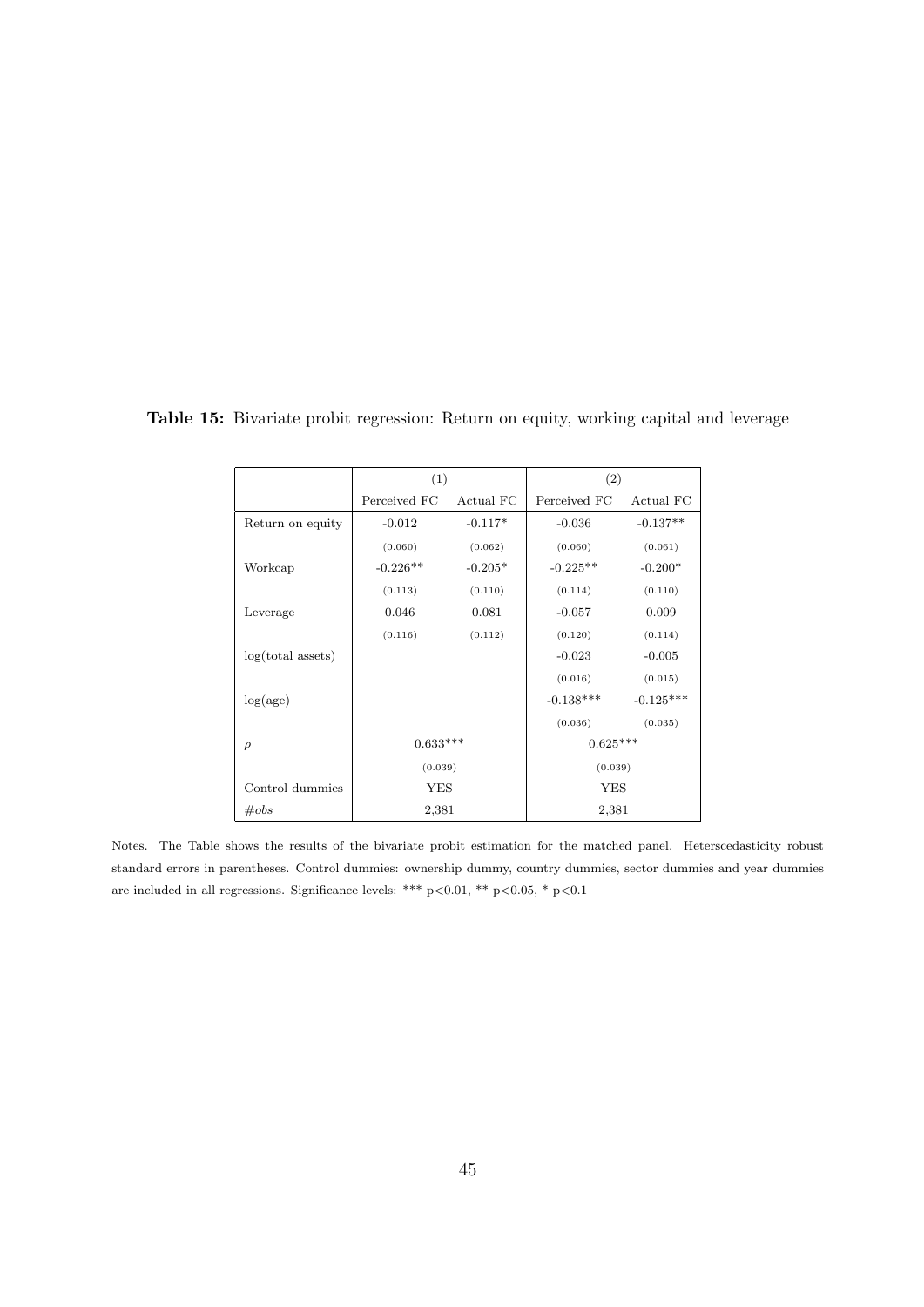Table 16: Bivariate probit regression: Return on equity, working capital and short term loans, marginal effects

|                     | (1)          |                | (2)          |             |
|---------------------|--------------|----------------|--------------|-------------|
|                     | Perceived FC | Actual FC      | Perceived FC | Actual FC   |
| Return on equity    | $-0.003$     | $-0.043*$      | $-0.012$     | $-0.050**$  |
|                     | (0.021)      | (0.023)        | (0.021)      | (0.022)     |
| Workcap             | $-0.082**$   | $-0.098***$    | $-0.057*$    | $-0.078**$  |
|                     | (0.032)      | (0.034)        | (0.032)      | (0.034)     |
| Short term loans    | 0.045        | $-0.039$       | 0.066        | $-0.020$    |
|                     | (0.076)      | (0.078)        | (0.076)      | (0.078)     |
| $log(total$ assets) |              |                | $-0.008$     | $-0.002$    |
|                     |              |                | (0.005)      | (0.006)     |
| log(age)            |              |                | $-0.047***$  | $-0.046***$ |
|                     |              |                | (0.012)      | (0.013)     |
| Control dummies     | YES          |                | YES          |             |
| $\#obs$             |              | 2,381<br>2,381 |              |             |

Notes. The Table shows the marginal effects of the bivariate probit estimation for the matched panel. Heterscedasticity robust standard errors in parentheses. Control dummies: ownership dummy, country dummies, sector dummies and year dummies are included in all regressions. Significance levels: \*\*\* p<0.01, \*\* p<0.05, \* p<0.1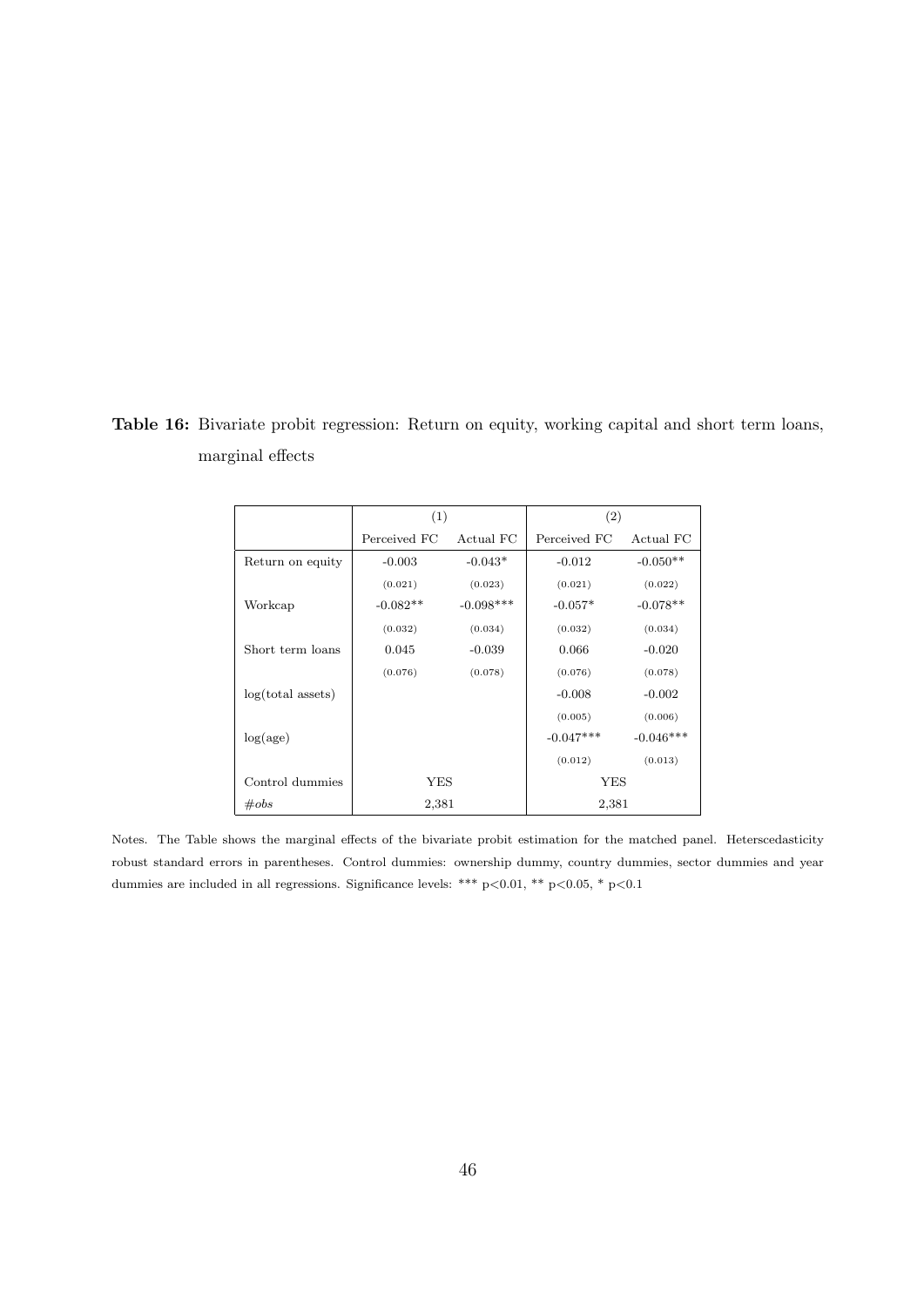Table 17: Bivariate probit regression: Return on equity, working capital and leverage, marginal effects

|                     | (1)          |           | (2)          |             |  |
|---------------------|--------------|-----------|--------------|-------------|--|
|                     | Perceived FC | Actual FC | Perceived FC | Actual FC   |  |
| Return on equity    | $-0.004$     | $-0.043*$ | $-0.012$     | $-0.050**$  |  |
|                     | (0.021)      | (0.023)   | (0.021)      | (0.022)     |  |
| Workcap             | $-0.078**$   | $-0.075*$ | $-0.077**$   | $-0.073*$   |  |
|                     | (0.039)      | (0.040)   | (0.039)      | (0.040)     |  |
| Leverage            | 0.016        | 0.030     | $-0.020$     | 0.003       |  |
|                     | (0.040)      | (0.041)   | (0.41)       | (0.041)     |  |
| $log(total$ assets) |              |           | $-0.008$     | $-0.002$    |  |
|                     |              |           | (0.005)      | (0.006)     |  |
| log(age)            |              |           | $-0.047***$  | $-0.046***$ |  |
|                     |              |           | (0.012)      | (0.013)     |  |
| Control dummies     | YES          |           | YES          |             |  |
| $\#obs$             | 2,381        |           | 2,381        |             |  |

Notes. The Table shows the marginal effects of the bivariate probit estimation for the matched panel. Heterscedasticity robust standard errors in parentheses. Control dummies: ownership dummy, country dummies, sector dummies and year dummies are included in all regressions. Significance levels: \*\*\* p<0.01, \*\* p<0.05, \* p<0.1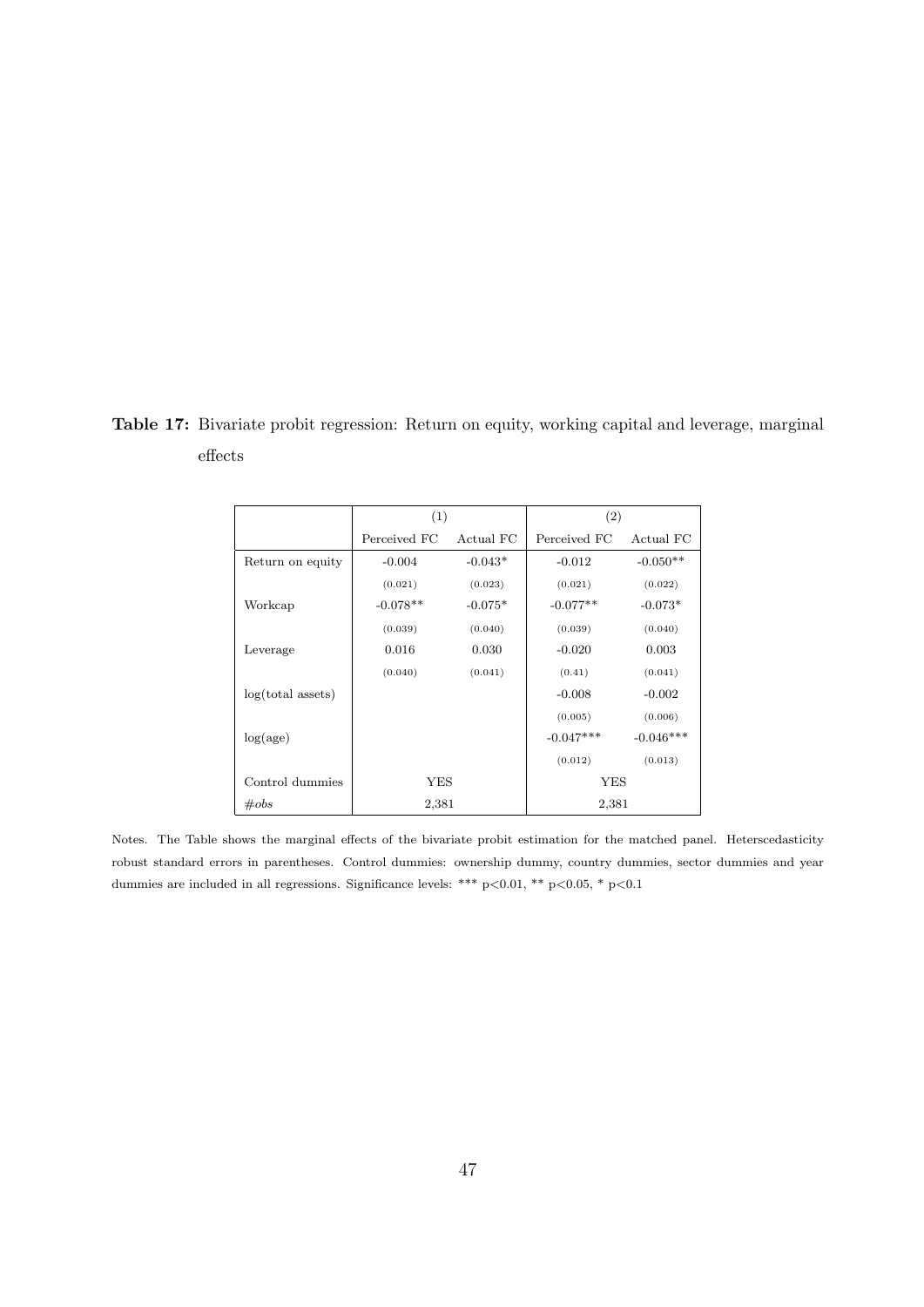|                     | (1)          |           | (2)          |             |  |
|---------------------|--------------|-----------|--------------|-------------|--|
|                     | Perceived FC | Actual FC | Perceived FC | Actual FC   |  |
| Return on equity    | 0.035        | $-0.094*$ | 0.010        | $-0.131***$ |  |
|                     | (0.049)      | (0.049)   | (0.049)      | (0.049)     |  |
| Workcap             | $-0.241**$   | $-0.160*$ | $-0.246**$   | $-0.174*$   |  |
|                     | (0.097)      | (0.095)   | (0.097)      | (0.095)     |  |
| Leverage            | 0.026        | 0.135     | $-0.098$     | $-0.031$    |  |
|                     | (0.105)      | (0.105)   | (0.108)      | (0.107)     |  |
| $log(total$ assets) |              |           | $-0.032**$   | $-0.057***$ |  |
|                     |              |           | (0.014)      | (0.013)     |  |
| log(age)            |              |           | $-0.134***$  | $-0.153***$ |  |
|                     |              |           | (0.030)      | (0.030)     |  |
| $\rho$              | $0.665***$   |           | $0.546***$   |             |  |
|                     | (0.033)      |           | (0.033)      |             |  |
| Control dummies     | YES          |           | YES          |             |  |
| $\#obs$             | 3,192        |           | 3,192        |             |  |

Table 18: Bivariate probit regression: Total, Actual FC including fear of rejection

Notes. The Table shows the results of the bivariate probit estimation for the matched panel. Heterscedasticity robust standard errors in parentheses. Control dummies: ownership dummy, country dummies, sector dummies and year dummies are included in all regressions. Significance levels: \*\*\* p<0.01, \*\* p<0.05, \* p<0.1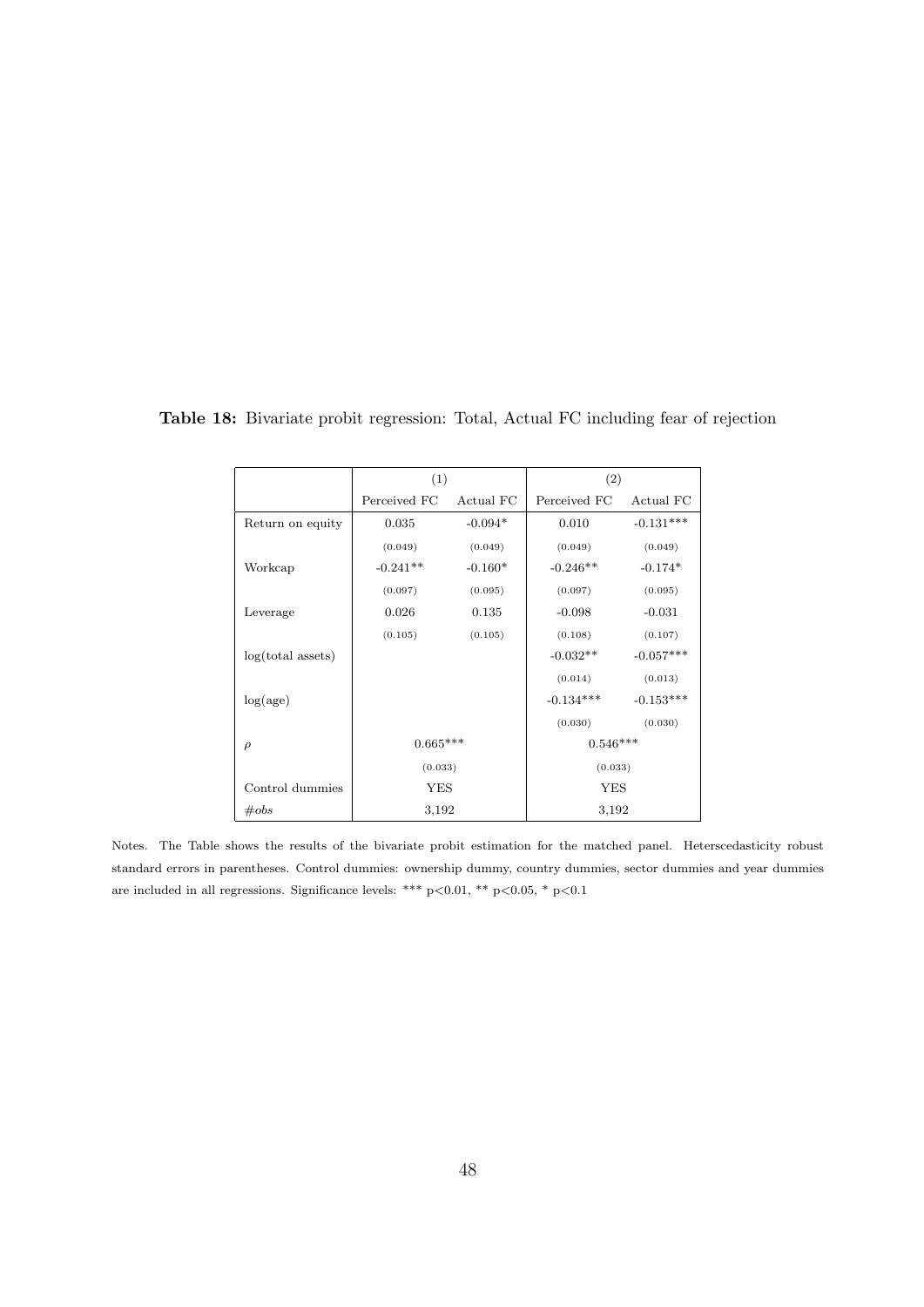|                      | $\#obs$ | % multiple matches |
|----------------------|---------|--------------------|
| BE                   | 740     | 18.11\%            |
| DE                   | 2,376   | 5.38%              |
| ES                   | 2,336   | 42.21%             |
| FI                   | 658     | 35.25%             |
| FR.                  | 2,385   | 52.91%             |
| GR.                  | 745     | 41.20%             |
| <b>IT</b>            | 2,413   | 56.69%             |
| NI                   | 848     | $9.31\%$           |
| PT                   | 790     | 60.63%             |
| total                | 13,291  | 37.43\%            |
|                      |         |                    |
| mining               | 128     | 4.69%              |
| construction         | 1,336   | 25.67%             |
| manufacturing        | 3,456   | 29.63%             |
| retail and wholesale | 3,414   | 50.00%             |
| transpot and storage | 687     | 25.18%             |
| real estate          | 102     | $29.41\%$          |
| other services       | 4,168   | $40.59\%$          |
| total                | 13,291  | 37.43%             |

Table 19: Country and sectoral distribution, percentage matches with multiple donors at minimal distance

Notes. The Table shows the number of observations that belong to the given sector or country in our sample and the percentage of those observations that had more than one possible match at minimal distance (i.e. the percentage of observations that involved a random draw).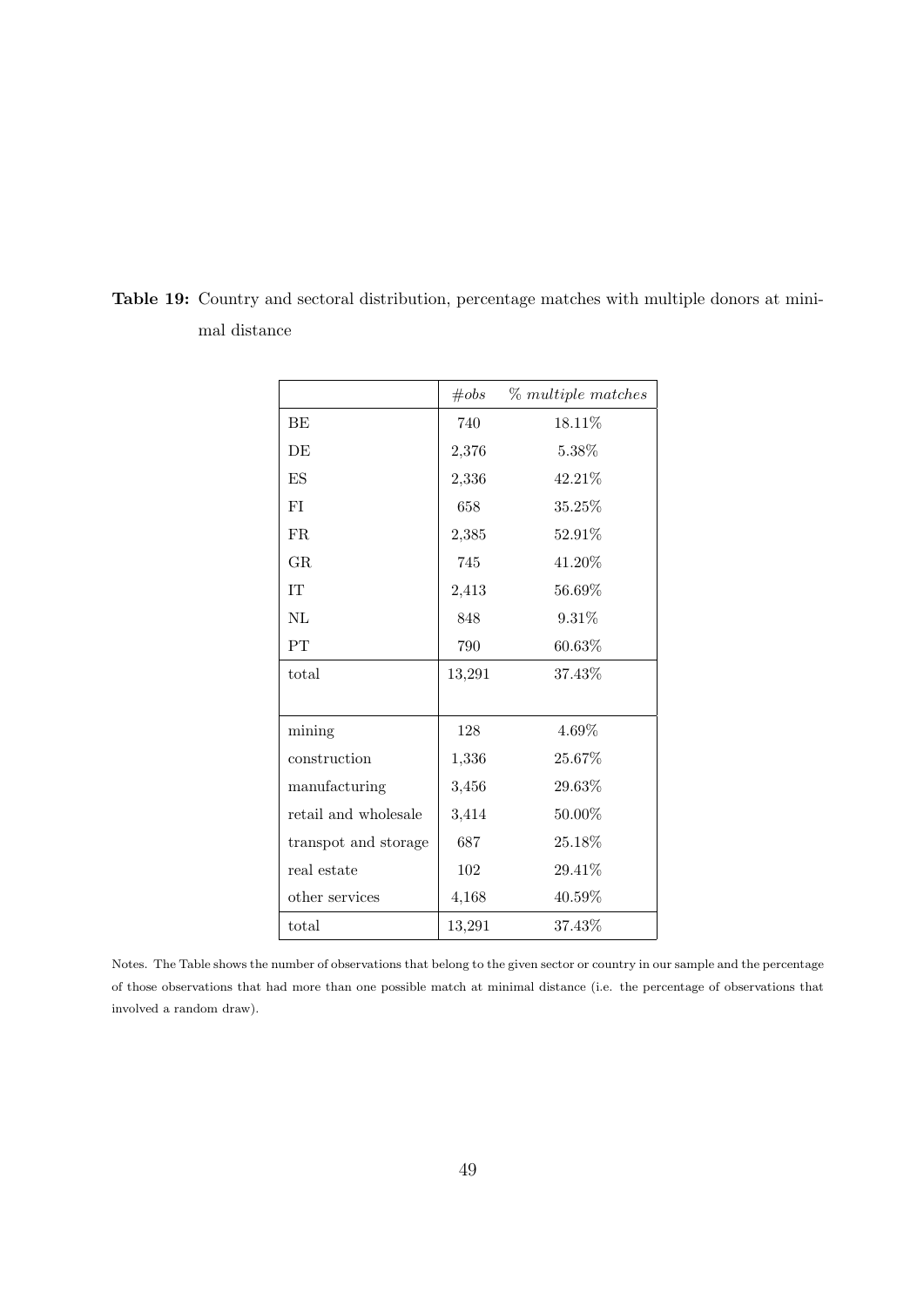|                   | (A1)                                |                   | (A2)              |                                     | (A3)              |                    |
|-------------------|-------------------------------------|-------------------|-------------------|-------------------------------------|-------------------|--------------------|
| Panel A           | Perceived FC                        | Actual FC         | Perceived FC      | Actual FC                           | Perceived FC      | Actual FC          |
| Return on equity  | 0.016                               | $-0.067$          |                   |                                     |                   |                    |
|                   | $[-0.096, 0.131]$                   | $[-0.199, 0.074]$ |                   |                                     |                   |                    |
| Coverage ratio    |                                     |                   | $-0.001$          | $-0.003**$                          |                   |                    |
|                   |                                     |                   | $[-0.004, 0.002]$ | $[-0.006,-0.000]$                   |                   |                    |
| Profit margin     |                                     |                   |                   |                                     | $-0.424$          | $-0.875***$        |
|                   |                                     |                   |                   |                                     | $[-1.252, 0.328]$ | $[-1.513,-0.189]$  |
| Control dummies   | <b>YES</b>                          |                   | <b>YES</b>        |                                     | <b>YES</b>        |                    |
|                   | (A1)                                |                   | (A2)              |                                     | (A3)              |                    |
| Panel A           | Perceived FC                        | Actual FC         | Perceived FC      | Actual FC                           | Perceived FC      | Actual FC          |
| Return on equity  | $-0.016$                            | $-0.095*$         |                   |                                     |                   |                    |
|                   | $[-0.130, 0.105]$                   | $[-0.232, 0.043]$ |                   |                                     |                   |                    |
| Coverage ratio    |                                     |                   | $-0.001$          | $-0.003*$                           |                   |                    |
|                   |                                     |                   | $[-0.004, 0.003]$ | $[-0.006, 0.000]$                   |                   |                    |
| Profit margin     |                                     |                   |                   |                                     | $-0.333$          | $-0.814**$         |
|                   |                                     |                   |                   |                                     | $[-1.158, 0.443]$ | $[-1.444, -0.149]$ |
| log(total assets) | $-0.021$                            | $-0.004$          | $-0.022$          | $-0.002$                            | $-0.019$          | $-0.003$           |
|                   | $[-0.059, 0.012]$ $[-0.038, 0.023]$ |                   | $[-0.059, 0.010]$ | $[-0.038, 0.026]$                   | $[-0.054, 0.015]$ | $[-0.034, 0.026]$  |
| log(age)          | $-0.147***$ $-0.137***$             |                   | $-0.134***$       | $-0.133***$                         | $-0.154***$       | $-0.140***$        |
|                   | $[-0.211,-0.075]$                   | $[-0.210,-0.066]$ |                   | $[-0.223,-0.064]$ $[-0.242,-0.067]$ | $[-0.217,-0.081]$ | $[-0.217,-0.071]$  |
| Control dummies   | <b>YES</b>                          |                   | <b>YES</b>        |                                     | <b>YES</b>        |                    |

Table 20: Robustness check with bootstrapped sample. Bivariate probit regression: Profitability

Notes. The Table shows the median parameter estimate of the bivariate probit estimation on 200 bootstrapped samples. The 90 percent confidence interval corresponding to those 200 bootstrapped sample estimates is shown between squared brackets. Control dummies: ownership dummy, country dummies, sector dummies and year dummies are included in all regressions. Significance levels: \*\*\* p<0.01, \*\* p<0.05, \* p<0.1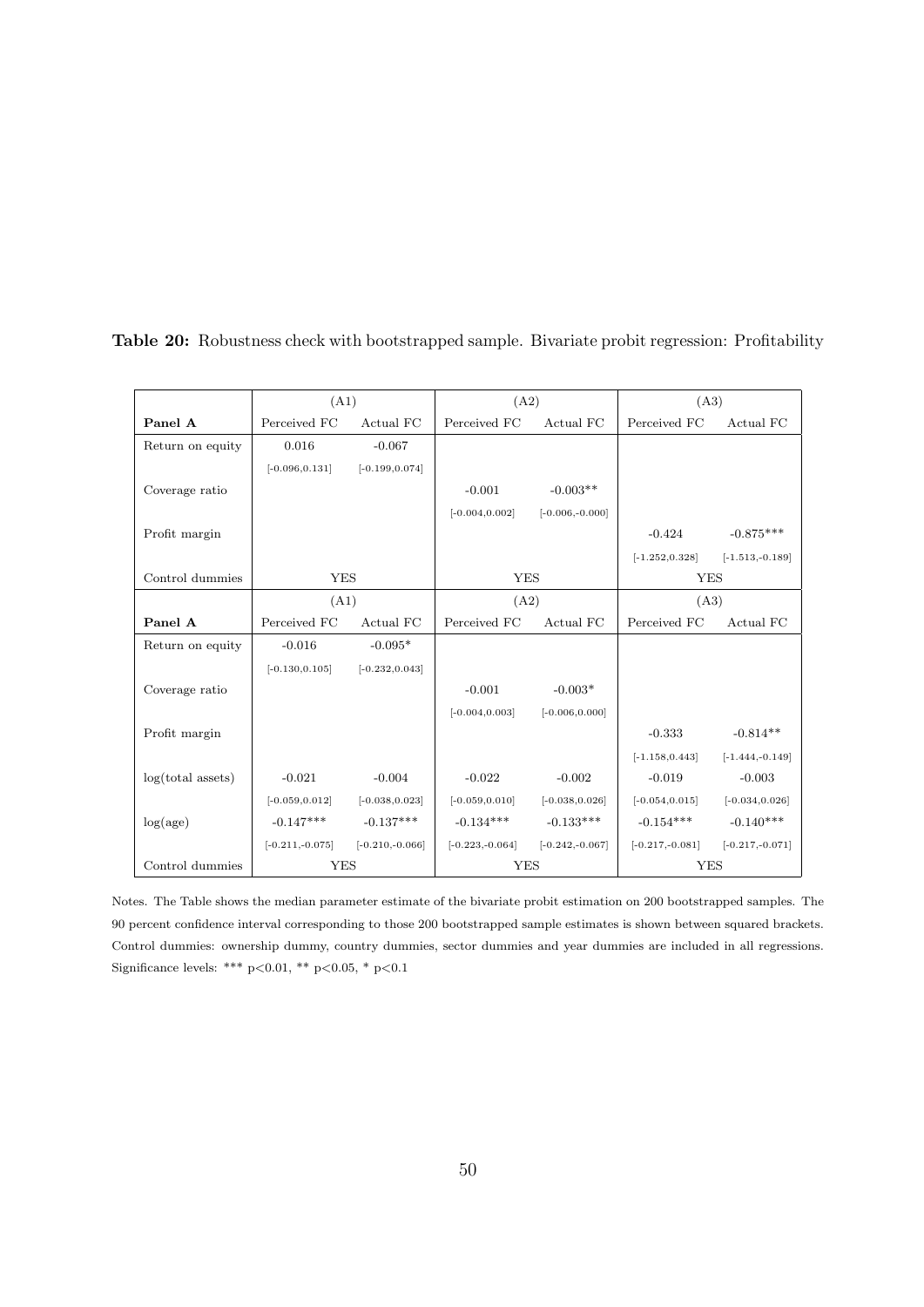|                       | (A1)                    |                    |                         | (A2)               |                    | (A3)               |  |
|-----------------------|-------------------------|--------------------|-------------------------|--------------------|--------------------|--------------------|--|
| Panel A               | Perceived FC            | Actual FC          | Perceived FC            | Actual FC          | Perceived FC       | Actual FC          |  |
| Workcap               | $-0.176*$               | $-0.188***$        |                         |                    |                    |                    |  |
|                       | $[-0.340, 0.019]$       | $[-0.367,-0.018]$  |                         |                    |                    |                    |  |
| Workcap requirement   |                         |                    | 0.061                   | $-0.094$           |                    |                    |  |
|                       |                         |                    | $[-0.200, 0.255]$       | $[-0.329, 0.125]$  |                    |                    |  |
| $\operatorname{Cash}$ |                         |                    |                         |                    | 0.057              | 0.096              |  |
|                       |                         |                    |                         |                    | $[-0.375, 0.461]$  | $[-0.345, 0.476]$  |  |
| Control dummies       | <b>YES</b>              |                    | <b>YES</b>              |                    | <b>YES</b>         |                    |  |
|                       | (A1)                    |                    | (A2)                    |                    | (A3)               |                    |  |
| Panel A               | Perceived FC            | Actual FC          | Perceived FC            | Actual FC          | Perceived FC       | Actual FC          |  |
| Workcap               | $-0.109$                | $-0.134$           |                         |                    |                    |                    |  |
|                       | $[-0.283, 0.092]$       | $[-0.302, 0.053]$  |                         |                    |                    |                    |  |
| Workcap requirement   |                         |                    | 0.081                   | $-0.072$           |                    |                    |  |
|                       |                         |                    | $[-0.172, 0.289]$       | $[-0.291, 0.141]$  |                    |                    |  |
| $\operatorname{Cash}$ |                         |                    |                         |                    | $-0.029$           | 0.073              |  |
|                       |                         |                    |                         |                    | $[-0.452, 0.442]$  | $[-0.384, 0.472]$  |  |
| log(total assets)     | $-0.022$                | $-0.004$           | $-0.020$                | $-0.005$           | $-0.022$           | $-0.003$           |  |
|                       | $[-0.060, 0.011]$       | $[-0.039, 0.024]$  | $[-0.058, 0.012]$       | $[-0.041, 0.021]$  | $[-0.057, 0.011]$  | $[-0.039, 0.025]$  |  |
| log(age)              | $-0.138***$ $-0.124***$ |                    | $-0.148***$ $-0.132***$ |                    | $-0.147***$        | $-0.135***$        |  |
|                       | $[-0.204, -0.068]$      | $[-0.201, -0.051]$ | $[-0.213,-0.079]$       | $[-0.208, -0.060]$ | $[-0.211, -0.076]$ | $[-0.206, -0.064]$ |  |
| Control dummies       | <b>YES</b>              |                    | <b>YES</b>              |                    | <b>YES</b>         |                    |  |

Table 21: Robustness check with bootstrapped sample. Bivariate probit regression: Liquidity

Notes. The Table shows the median parameter estimate of the bivariate probit estimation on 200 bootstrapped samples. The 90 percent confidence interval corresponding to those 200 bootstrapped sample estimates is shown between squared brackets. Control dummies: ownership dummy, country dummies, sector dummies and year dummies are included in all regressions. Significance levels: \*\*\* p<0.01, \*\* p<0.05, \* p<0.1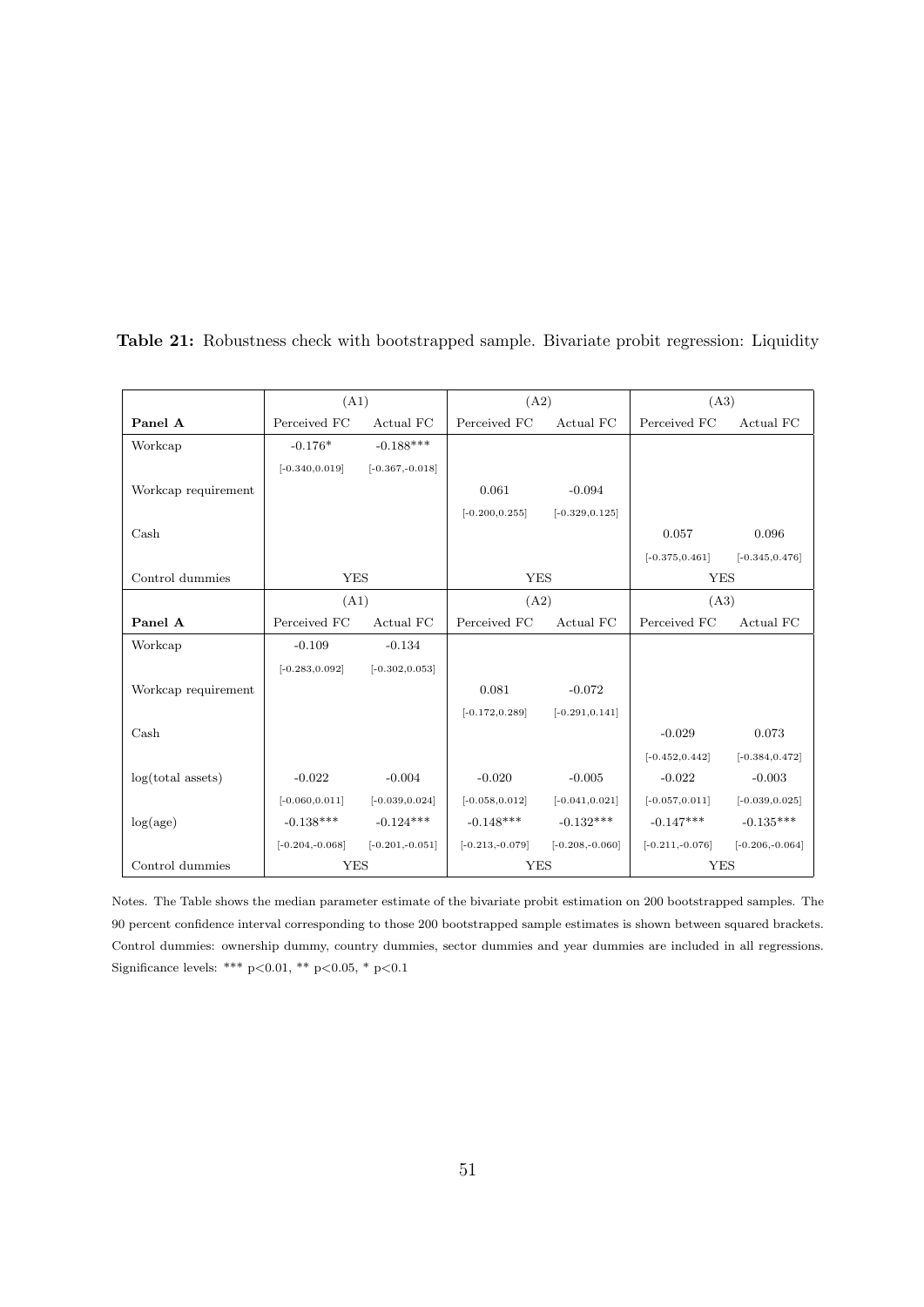|                   | (A1)                                  |                                        | (A2)              |                   | (A3)              |                   |
|-------------------|---------------------------------------|----------------------------------------|-------------------|-------------------|-------------------|-------------------|
| Panel A           | Perceived FC                          | Actual FC                              | Perceived FC      | Actual FC         | Perceived FC      | Actual FC         |
| Leverage          | 0.197                                 | $0.287**$                              |                   |                   |                   |                   |
|                   | $[-0.021, 0.424]$                     | [0.048, 0.542]                         |                   |                   |                   |                   |
| Leverage cleaned  |                                       |                                        | 0.081             | 0.109             |                   |                   |
|                   |                                       |                                        | $[-0.061, 0.237]$ | $[-0.061, 0.255]$ |                   |                   |
| Short term loans  |                                       |                                        |                   |                   | $0.432*$          | 0.172             |
|                   |                                       |                                        |                   |                   | $[-0.014, 0.861]$ | $[-0.263, 0.548]$ |
| Control dummies   |                                       | <b>YES</b><br><b>YES</b>               |                   |                   | <b>YES</b>        |                   |
|                   | (A1)                                  |                                        | (A2)              |                   | (A3)              |                   |
| Panel A           | Perceived FC                          | Actual FC                              | Perceived FC      | Actual FC         | Perceived FC      | Actual FC         |
| Leverage          | 0.065                                 | 0.190                                  |                   |                   |                   |                   |
|                   | $[-0.186, 0.340]$                     | $[-0.065, 0.501]$                      |                   |                   |                   |                   |
| Leverage cleaned  |                                       |                                        | 0.004             | 0.048             |                   |                   |
|                   |                                       |                                        | $[-0.151, 0.192]$ | $[-0.107, 0.221]$ |                   |                   |
| Short term loans  |                                       |                                        |                   |                   | $0.427*$          | 0.168             |
|                   |                                       |                                        |                   |                   | $[-0.012, 0.845]$ | $[-0.260, 0.549]$ |
| log(total assets) | $-0.024$                              | $-0.005$                               | $-0.021$          | $-0.004$          | $-0.022$          | $-0.004$          |
|                   | $[-0.060, 0.008]$                     | $[-0.042, 0.023]$                      | $[-0.057, 0.012]$ | $[-0.037, 0.023]$ | $[-0.057, 0.012]$ | $[-0.038, 0.023]$ |
| log(age)          | $-0.132***$                           | $-0.109***$                            | $-0.146***$       | $-0.130***$       | $-0.147***$       | $-0.133***$       |
|                   | $[-0.207, -0.053]$ $[-0.185, -0.032]$ |                                        | $[-0.212,-0.074]$ | $[-0.205,-0.059]$ | $[-0.209,-0.077]$ | $[-0.207,-0.062]$ |
| Control dummies   |                                       | <b>YES</b><br><b>YES</b><br><b>YES</b> |                   |                   |                   |                   |

Table 22: Robustness check with bootstrapped sample. Bivariate probit regression: Leverage

Notes. The Table shows the median parameter estimate of the bivariate probit estimation on 200 bootstrapped samples. The 90 percent confidence interval corresponding to those 200 bootstrapped sample estimates is shown between squared brackets. Control dummies: ownership dummy, country dummies, sector dummies and year dummies are included in all regressions. Significance levels: \*\*\* p<0.01, \*\* p<0.05, \* p<0.1